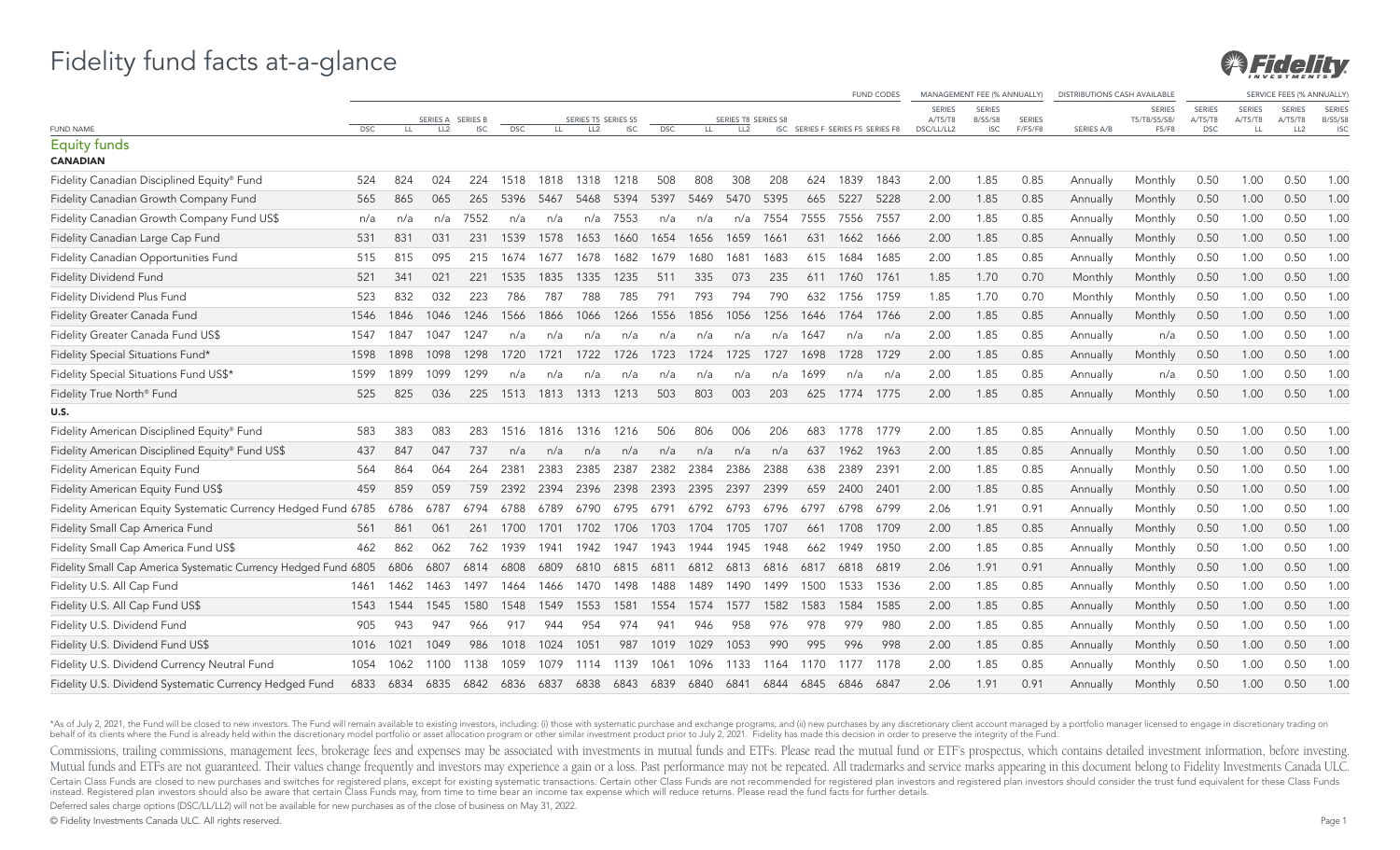

|                                                                       |            |      |                 |                 |            |      |                     |            |            |      |                     |      |                                  |      | <b>FUND CODES</b> |                          | MANAGEMENT FEE (% ANNUALLY) |               | DISTRIBUTIONS CASH AVAILABLE |                               |                          |                          | SERVICE FEES (% ANNUALLY |                                 |
|-----------------------------------------------------------------------|------------|------|-----------------|-----------------|------------|------|---------------------|------------|------------|------|---------------------|------|----------------------------------|------|-------------------|--------------------------|-----------------------------|---------------|------------------------------|-------------------------------|--------------------------|--------------------------|--------------------------|---------------------------------|
|                                                                       |            |      | SERIES A        | <b>SERIES B</b> |            |      | SERIES T5 SERIES S5 |            |            |      | SERIES T8 SERIES S8 |      |                                  |      |                   | <b>SERIES</b><br>A/T5/T8 | <b>SERIES</b><br>B/S5/S8    | <b>SERIES</b> |                              | <b>SERIES</b><br>T5/T8/S5/S8/ | <b>SERIES</b><br>A/T5/T8 | <b>SERIES</b><br>A/T5/T8 | <b>SERIES</b><br>A/T5/T8 | <b>SERIES</b><br><b>B/S5/S8</b> |
| <b>FUND NAME</b>                                                      | <b>DSC</b> | LL   | LL <sub>2</sub> | <b>ISC</b>      | <b>DSC</b> | LL   | LL <sub>2</sub>     | <b>ISC</b> | <b>DSC</b> | LL.  | LL <sub>2</sub>     |      | ISC SERIES F SERIES F5 SERIES F8 |      |                   | DSC/LL/LL2               | <b>ISC</b>                  | F/F5/F8       | SERIES A/B                   | F5/F8                         | <b>DSC</b>               | LL                       | LL <sub>2</sub>          | <b>ISC</b>                      |
| Fidelity U.S. Dividend Registered Fund                                | 1438       | 1439 | 1440            | 1454            | n/a        | n/a  | n/a                 | n/a        | n/a        | n/a  | n/a                 | n/a  | 1459                             | n/a  | n/a               | 2.00                     | 1.85                        | 0.85          | Annually                     | n/a                           | 0.50                     | 1.00                     | 0.50                     | 1.00                            |
| Fidelity U.S. Dividend Registered Fund US\$                           | 1451       | 1452 | 1453            | 1455            | n/a        | n/a  | n/a                 | n/a        | n/a        | n/a  | n/a                 | n/a  | 1460                             | n/a  | n/a               | 2.00                     | 1.85                        | 0.85          | Annually                     | n/a                           | 0.50                     | 1.00                     | 0.50                     | 1.00                            |
| Fidelity U.S. Focused Stock Fund                                      | 534        | 834  | 034             | 234             | 1512       | 1812 | 1312                | 1212       | 502        | 802  | 002                 | 202  | 634                              | 6505 | 6507              | 2.00                     | 1.85                        | 0.85          | Annually                     | Monthly                       | 0.50                     | 1.00                     | 0.50                     | 1.00                            |
| Fidelity U.S. Focused Stock Fund US\$                                 | 421        | 331  | 017             | 721             | n/a        | n/a  | n/a                 | n/a        | n/a        | n/a  | n/a                 | n/a  | 621                              | n/a  | n/a               | 2.00                     | 1.85                        | 0.85          | Annually                     | n/a                           | 0.50                     | 1.00                     | 0.50                     | 1.00                            |
| Fidelity U.S. Focused Stock Systematic Currency Hedged Fund 6853      |            | 6854 | 6855            | 6862            | 6856       | 6857 | 6858                | 6863       | 6859       | 6860 | 6861                | 6864 | 6865                             | 6866 | 6867              | 2.06                     | 1.91                        | 0.91          | Annually                     | Monthly                       | 0.50                     | 1.00                     | 0.50                     | 1.00                            |
| Fidelity Women's Leadership Fund                                      | 6671       | 6672 | 6673            | 6680            | 6674       | 6675 | 6676                | 6681       | 6677       | 6678 | 6679                | 6682 | 6683                             | 6684 | 6685              | 2.00                     | 1.85                        | 0.85          | Annually                     | Monthly                       | 0.50                     | 1.00                     | 0.50                     | 1.00                            |
| Fidelity Women's Leadership Fund US\$                                 | 6698       | 6699 | 6700            | 6707            | 6701       | 6702 | 6703                | 6708       | 6704       | 6705 | 6706                | 6709 | 6710                             | 6711 | 6712              | 2.00                     | 1.85                        | 0.85          | Annually                     | Monthly                       | 0.50                     | 1.00                     | 0.50                     | 1.00                            |
| Fidelity Women's Leadership Systematic Currency Hedged Fund 6726 6727 |            |      | 6728            | 6735            | 6729       | 6730 | 6731                |            | 6736 6732  | 6733 | 6734                | 6737 | 6738                             | 6739 | 6740              | 2.06                     | 1.91                        | 0.91          | Annually                     | Monthly                       | 0.50                     | 1.00                     | 0.50                     | 1.00                            |
| <b>GLOBAL AND INTERNATIONAL</b>                                       |            |      |                 |                 |            |      |                     |            |            |      |                     |      |                                  |      |                   |                          |                             |               |                              |                               |                          |                          |                          |                                 |
| Fidelity AsiaStar® Fund                                               | 1508       | 1808 | 1008            | 1208            | n/a        | n/a  | n/a                 | n/a        | n/a        | n/a  | n/a                 | n/a  | 1608                             | n/a  | n/a               | 2.00                     | 1.85                        | 0.85          | Annually                     | n/a                           | 0.50                     | 1.00                     | 0.50                     | 1.00                            |
| Fidelity AsiaStar® Fund US\$                                          | 1509       | 1809 | 1009            | 1209            | n/a        | n/a  | n/a                 | n/a        | n/a        | n/a  | n/a                 | n/a  | 1609                             | n/a  | n/a               | 2.00                     | 1.85                        | 0.85          | Annually                     | n/a                           | 0.50                     | 1.00                     | 0.50                     | 1.00                            |
| Fidelity China Fund                                                   | 1506       | 1806 | 1006            | 1206            | 1887       | 1890 | 1891                | 1895       | 1892       | 1893 | 1894                | 1896 | 1606                             | 1900 | 1903              | 2.00                     | 1.85                        | 0.85          | Annually                     | Monthly                       | 0.50                     | 1.00                     | 0.50                     | 1.00                            |
| Fidelity China Fund US\$                                              | 1507       | 1807 | 1007            | 1207            | n/a        | n/a  | n/a                 | n/a        | n/a        | n/a  | n/a                 | n/a  | 1607                             | n/a  | n/a               | 2.00                     | 1.85                        | 0.85          | Annually                     | n/a                           | 0.50                     | 1.00                     | 0.50                     | 1.00                            |
| Fidelity Climate Leadership Fund™                                     | 7488       | 7489 | 7490            | 7228            | 7491       | 7492 | 7493                | 7229       | 7494       | 7495 | 7496                | 7230 | 7231                             | 7232 | 7233              | 2.00                     | 1.85                        | 0.85          | Annually                     | Monthly                       | 0.50                     | 1.00                     | 0.50                     | 1.00                            |
| Fidelity Climate Leadership Fund™ US\$                                | 7497       | 7498 | 7499            | 7255            | 7500       | 7501 | 7502                | 7256       | 7503       | 7504 | 7505                | 7257 | 7258                             | 7259 | 7260              | 2.00                     | 1.85                        | 0.85          | Annually                     | Monthly                       | 0.50                     | 1.00                     | 0.50                     | 1.00                            |
| Fidelity Emerging Markets Fund                                        | 575        | 875  | 075             | 275             | n/a        | n/a  | n/a                 | n/a        | n/a        | n/a  | n/a                 | n/a  | 675                              | n/a  | n/a               | 2.00                     | 1.85                        | 0.85          | Annually                     | n/a                           | 0.50                     | 1.00                     | 0.50                     | 1.00                            |
| Fidelity Emerging Markets Fund US\$                                   | 476        | 876  | 076             | 776             | n/a        | n/a  | n/a                 | n/a        | n/a        | n/a  | n/a                 | n/a  | 676                              | n/a  | n/a               | 2.00                     | 1.85                        | 0.85          | Annually                     | n/a                           | 0.50                     | 1.00                     | 0.50                     | 1.00                            |
| Fidelity Europe Fund                                                  | 428        | 828  | 028             | 228             | n/a        | n/a  | n/a                 | n/a        | n/a        | n/a  | n/a                 | n/a  | 628                              | n/a  | n/a               | 2.00                     | 1.85                        | 0.85          | Annually                     | n/a                           | 0.50                     | 1.00                     | 0.50                     | 1.00                            |
| Fidelity Europe Fund US\$                                             | 538        | 838  | 038             | 748             | n/a        | n/a  | n/a                 | n/a        | n/a        | n/a  | n/a                 | n/a  | 648                              | n/a  | n/a               | 2.00                     | 1.85                        | 0.85          | Annually                     | n/a                           | 0.50                     | 1.00                     | 0.50                     | 1.00                            |
| Fidelity Far East Fund                                                | 537        | 837  | 037             | 227             | 1740       | 1741 | 1742                | 1746       | 1743       | 1744 | 1745                | 1747 | 627                              | 1748 | 1749              | 2.00                     | 1.85                        | 0.85          | Annually                     | Monthly                       | 0.50                     | 1.00                     | 0.50                     | 1.00                            |
| Fidelity Far East Fund US\$                                           | 422        | 811  | 011             | 722             | n/a        | n/a  | n/a                 | n/a        | n/a        | n/a  | n/a                 | n/a  | 622                              | n/a  | n/a               | 2.00                     | 1.85                        | 0.85          | Annually                     | n/a                           | 0.50                     | 1.00                     | 0.50                     | 1.00                            |
| Fidelity Global Fund                                                  | 530        | 830  | 304             | 230             | 1534       | 1834 | 1334                | 1234       | 504        | 804  | 004                 | 204  | 630                              | 5231 | 5232              | 2.00                     | 1.85                        | 0.85          | Annually                     | Monthly                       | 0.50                     | 1.00                     | 0.50                     | 1.00                            |
| Fidelity Global Fund US\$                                             | 427        | 827  | 027             | 723             | n/a        | n/a  | n/a                 | n/a        | n/a        | n/a  | n/a                 | n/a  | 623                              | n/a  | n/a               | 2.00                     | 1.85                        | 0.85          | Annually                     | n/a                           | 0.50                     | 1.00                     | 0.50                     | 1.00                            |
| Fidelity Global Concentrated Equity Fund                              | 507        | 807  | 007             | 207             | 2360       | 2362 | 2364                | 2366       | 2361       | 2363 | 2365                | 2367 | 607                              | 2368 | 2369              | 2.00                     | 1.85                        | 0.85          | Annually                     | Monthly                       | 0.50                     | 1.00                     | 0.50                     | 1.00                            |
| Fidelity Global Concentrated Equity Fund US\$                         | 409        | 809  | 339             | 709             | 2370       | 2373 | 2375                | 2377       | 2372       | 2374 | 2376                | 2378 | 609                              | 2379 | 2380              | 2.00                     | 1.85                        | 0.85          | Annually                     | Monthly                       | 0.50                     | 1.00                     | 0.50                     | 1.00                            |
| Fidelity Global Concentrated Equity Currency Neutral Fund 6042        |            | 6043 | 6044            | 6051            | 6045       | 6046 | 6047                | 6052       | 6048       | 6049 | 6050                | 6053 | 6058                             | 6059 | 6060              | 2.00                     | 1.85                        | 0.85          | Annually                     | Monthly                       | 0.50                     | 1.00                     | 0.50                     | 1.00                            |
| Fidelity Global Disciplined Equity® Fund                              | 500        | 800  | 008             | 200             | 1529       | 1829 | 1329                | 1229       | 509        | 300  | 009                 | 209  | 600                              | 5229 | 5230              | 2.00                     | 1.85                        | 0.85          | Annually                     | Monthly                       | 0.50                     | 1.00                     | 0.50                     | 1.00                            |
| Fidelity Global Disciplined Equity® Fund US\$                         | 479        | 879  | 079             | 779             | n/a        | n/a  | n/a                 | n/a        | n/a        | n/a  | n/a                 | n/a  | 679                              | n/a  | n/a               | 2.00                     | 1.85                        | 0.85          | Annually                     | n/a                           | 0.50                     | 1.00                     | 0.50                     | 1.00                            |
| Fidelity Global Dividend Fund                                         | 1540       | 1840 | 1040            | 1240            | 1560       | 1860 | 1060                | 1260       | 1550       | 1850 | 1050                | 1250 | 1640                             | 1784 | 1785              | 2.00                     | 1.85                        | 0.85          | Annually                     | Monthly                       | 0.50                     | 1.00                     | 0.50                     | 1.00                            |
| Fidelity Global Dividend Fund US\$                                    | 1541       | 1841 | 1041            | 1241            | n/a        | n/a  | n/a                 | n/a        | n/a        | n/a  | n/a                 | n/a  | 1641                             | n/a  | n/a               | 2.00                     | 1.85                        | 0.85          | Annually                     | n/a                           | 0.50                     | 1.00                     | 0.50                     | 1.00                            |

Commissions, trailing commissions, management fees, brokerage fees and expenses may be associated with investments in mutual funds and ETFs. Please read the mutual fund or ETF's prospectus, which contains detailed investme Mutual funds and ETFs are not guaranteed. Their values change frequently and investors may experience a gain or a loss. Past performance may not be repeated. All trademarks and service marks appearing in this document belo Certain Class Funds are closed to new purchases and switches for registered plans, except for existing systematic transactions. Certain other Class Funds are not recommended for registered plan investors and registered pla

Deferred sales charge options (DSC/LL/LL2) will not be available for new purchases as of the close of business on May 31, 2022.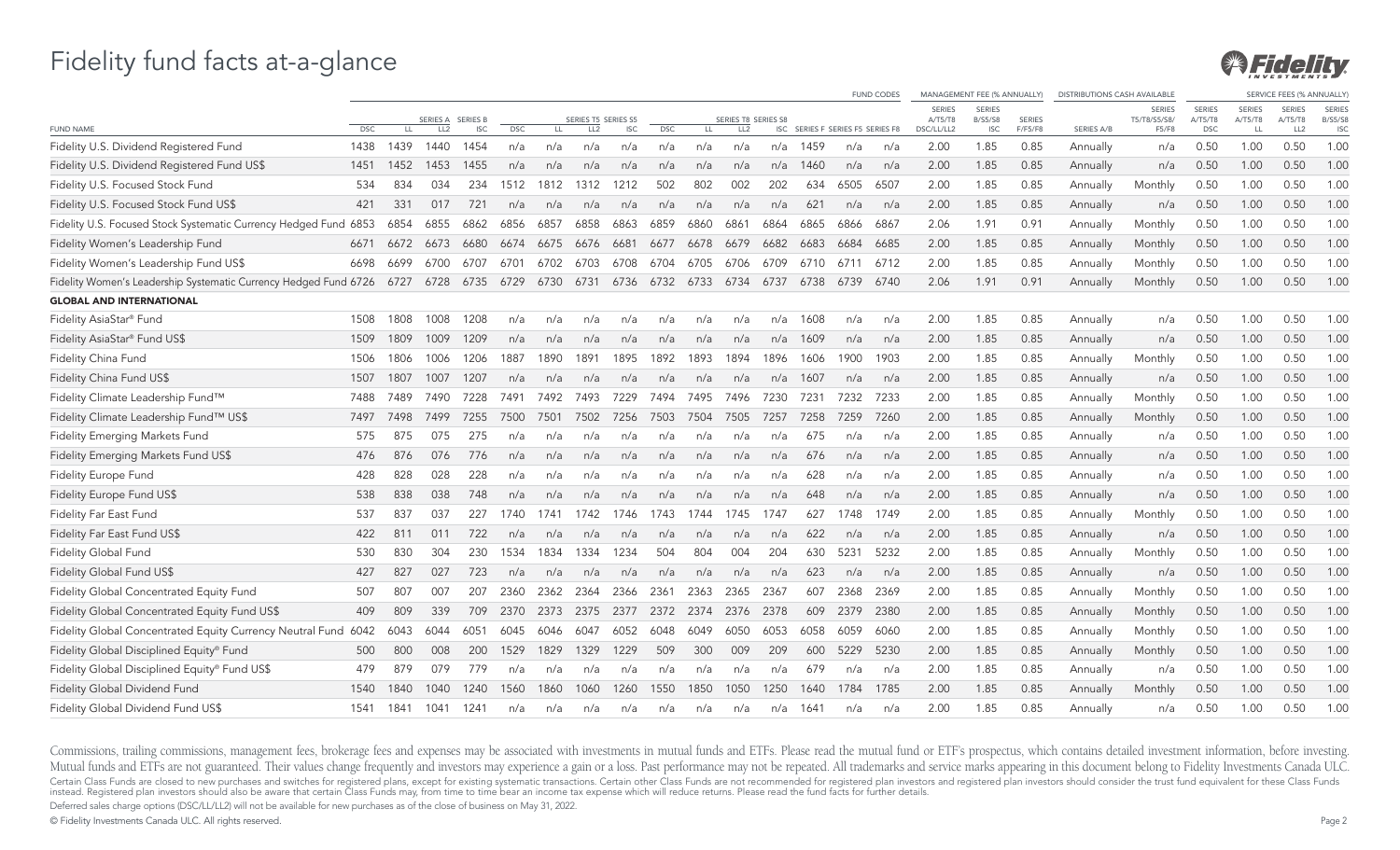

|                                                                       |                    |             |                         |                    |                    |            |                         |                    |                    |             |                         |      |                                          |      | <b>FUND CODES</b> |                          | MANAGEMENT FEE (% ANNUALLY)     |                 | <b>DISTRIBUTIONS CASH AVAILABLE</b> |                               |                          |                          | SERVICE FEES (% ANNUALLY) |                                 |
|-----------------------------------------------------------------------|--------------------|-------------|-------------------------|--------------------|--------------------|------------|-------------------------|--------------------|--------------------|-------------|-------------------------|------|------------------------------------------|------|-------------------|--------------------------|---------------------------------|-----------------|-------------------------------------|-------------------------------|--------------------------|--------------------------|---------------------------|---------------------------------|
|                                                                       |                    |             | SERIES A                | <b>SERIES B</b>    |                    |            | SERIES T5 SERIES S5     |                    |                    |             | SERIES T8 SERIES S8     |      |                                          |      |                   | <b>SERIES</b><br>A/T5/T8 | <b>SERIES</b><br><b>B/S5/S8</b> | <b>SERIES</b>   |                                     | <b>SERIES</b><br>T5/T8/S5/S8/ | <b>SERIES</b><br>A/T5/T8 | <b>SERIES</b><br>A/T5/T8 | <b>SERIES</b><br>A/T5/T8  | <b>SERIES</b><br><b>B/S5/S8</b> |
| <b>FUND NAME</b><br>Fidelity Global Intrinsic Value Fund              | <b>DSC</b><br>7416 | LL.<br>7417 | LL <sub>2</sub><br>7418 | <b>ISC</b><br>7425 | <b>DSC</b><br>7419 | LL<br>7420 | LL <sub>2</sub><br>7421 | <b>ISC</b><br>7426 | <b>DSC</b><br>7422 | LL.<br>7423 | LL <sub>2</sub><br>7424 | 7427 | ISC SERIES F SERIES F5 SERIES F8<br>7428 | 7429 | 7430              | DSC/LL/LL2<br>2.00       | <b>ISC</b><br>1.85              | F/F5/F8<br>0.85 | SERIES A/B<br>Annually              | F5/F8<br>Monthly              | <b>DSC</b><br>0.50       | LL<br>1.00               | LL <sub>2</sub><br>0.50   | <b>ISC</b><br>1.00              |
| Fidelity Global Intrinsic Value Fund US\$                             | 7452               | 7453        | 7454                    | 7461               | 7455               | 7456       | 7457                    | 7462               | 7458               | 7459        | 7460                    | 7463 | 7464                                     | 7465 | 7466              | 2.00                     | 1.85                            | 0.85            | Annually                            | Monthly                       | 0.50                     | 1.00                     | 0.50                      | 1.00                            |
| Fidelity Global Large Cap Fund                                        | 1033               | 1034        | 1035                    | 1036               | 1043               | 1044       | 1045                    | 1031               | 1011               | 1012        | 1013                    | 1048 | 1037                                     | 5233 | 5234              | 2.00                     | 1.85                            | 0.85            | Annually                            | Monthly                       | 0.50                     | 1.00                     | 0.50                      | 1.00                            |
| Fidelity Global Large Cap Fund US\$                                   | 1080               | 1081        | 1082                    | 1083               | n/a                | n/a        | n/a                     | n/a                | n/a                | n/a         | n/a                     | n/a  | 1084                                     | n/a  | n/a               | 2.00                     | 1.85                            | 0.85            | Annually                            | n/a                           | 0.50                     | 1.00                     | 0.50                      | 1.00                            |
| Fidelity Global Small Cap Fund                                        | 1186               | 1187        | 1188                    | 1190               | n/a                | n/a        | n/a                     | n/a                | n/a                | n/a         | n/a                     | n/a  | 1191                                     | n/a  | n/a               | 2.00                     | 1.85                            | 0.85            | Annually                            | n/a                           | 0.50                     | 1.00                     | 0.50                      | 1.00                            |
| Fidelity Global Small Cap Fund US\$                                   | 1193               | 1194        | 1195                    | 1196               | n/a                | n/a        | n/a                     | n/a                | n/a                | n/a         | n/a                     | n/a  | 1197                                     | n/a  | n/a               | 2.00                     | 1.85                            | 0.85            | Annually                            | n/a                           | 0.50                     | 1.00                     | 0.50                      | 1.00                            |
|                                                                       |                    | 6874        | 6875                    | 6882               | 6876               | 6877       | 6878                    | 6883               | 6879               | 6880        | 6881                    | 6884 | 6885                                     | 6886 | 6887              | 2.06                     | 1.91                            | 0.91            |                                     |                               | 0.50                     | 1.00                     | 0.50                      | 1.00                            |
| Fidelity Insights Systematic Currency Hedged Fund™                    | 6873               |             |                         |                    |                    |            |                         |                    |                    |             |                         |      |                                          |      |                   |                          |                                 |                 | Annually                            | Monthly                       |                          |                          |                           |                                 |
| Fidelity International Concentrated Equity Fund                       | 1502               | 1802        | 1002                    | 1202               | n/a                | n/a        | n/a                     | n/a                | n/a                | n/a         | n/a                     | n/a  | 1602                                     | n/a  | n/a               | 2.00                     | 1.85                            | 0.85            | Annually                            | n/a                           | 0.50                     | 1.00                     | 0.50                      | 1.00                            |
| Fidelity International Concentrated Equity Fund US\$                  | 1503               | 1803        | 1003                    | 1203               | n/a                | n/a        | n/a                     | n/a                | n/a                | n/a         | n/a                     | n/a  | 1603                                     | n/a  | n/a               | 2.00                     | 1.85                            | 0.85            | Annually                            | n/a                           | 0.50                     | 1.00                     | 0.50                      | 1.00                            |
| Fidelity International Concentrated Equity Currency Neutral Fund 6065 |                    | 6066        | 6067                    | 6068               | n/a                | n/a        | n/a                     | n/a                | n/a                | n/a         | n/a                     | n/a  | 6072                                     | n/a  | n/a               | 2.00                     | 1.85                            | 0.85            | Annually                            | n/a                           | 0.50                     | 1.00                     | 0.50                      | 1.00                            |
| Fidelity International Disciplined Equity® Fund                       | 1504               | 1804        | 1004                    | 1204               | 1524               | 1824       | 1324                    | 1224               | 1514               | 1814        | 1014                    | 1214 | 1604                                     | n/a  | n/a               | 2.00                     | 1.85                            | 0.85            | Annually                            | Monthly                       | 0.50                     | 1.00                     | 0.50                      | 1.00                            |
| Fidelity International Disciplined Equity® Fund US\$                  | 1505               | 1805        | 1005                    | 1205               | n/a                | n/a        | n/a                     | n/a                | n/a                | n/a         | n/a                     | n/a  | 1605                                     | n/a  | n/a               | 2.00                     | 1.85                            | 0.85            | Annually                            | n/a                           | 0.50                     | 1.00                     | 0.50                      | 1.00                            |
| Fidelity International Growth Fund                                    | 570                | 870         | 070                     | 270                | 2338               | 2341       | 2343                    | 3346               | 2339               | 2342        | 2344                    | 3347 | 670                                      | 3348 | 3349              | 2.00                     | 1.85                            | 0.85            | Annually                            | Monthly                       | 0.50                     | 1.00                     | 0.50                      | 1.00                            |
| Fidelity International Growth Fund US\$                               | 470                | 371         | 071                     | 770                | 2350               | 2352       | 2354                    | 2356               | 2351               | 2353        | 2355                    | 2357 | 671                                      | 2358 | 2359              | 2.00                     | 1.85                            | 0.85            | Annually                            | Monthly                       | 0.50                     | 1.00                     | 0.50                      | 1.00                            |
| Fidelity Japan Fund                                                   | 821                | 320         | 022                     | 220                | n/a                | n/a        | n/a                     | n/a                | n/a                | n/a         | n/a                     | n/a  | 620                                      | n/a  | n/a               | 2.00                     | 1.85                            | 0.85            | Annually                            | n/a                           | 0.50                     | 1.00                     | 0.50                      | 1.00                            |
| Fidelity Japan Fund US\$                                              | 823                | 813         | 023                     | 720                | n/a                | n/a        | n/a                     | n/a                | n/a                | n/a         | n/a                     | n/a  | 619                                      | n/a  | n/a               | 2.00                     | 1.85                            | 0.85            | Annually                            | n/a                           | 0.50                     | 1.00                     | 0.50                      | 1.00                            |
| Fidelity Long-Term Leaders Fund                                       | 2517               | 2518        | 2519                    | 2534               | 2520               | 2528       | 2529                    | 2535               | 2530               | 2532        | 2533                    | 2536 | 2537                                     | 2538 | 2539              | 2.00                     | 1.85                            | 0.85            | Annually                            | Monthly                       | 0.50                     | 1.00                     | 0.50                      | 1.00                            |
| Fidelity Long-Term Leaders Fund US\$                                  | 6958               | 6975        | 6977                    | 6988               | 6979               | 6981       | 6983                    | 6989               | 6985               | 6986        | 6987                    | 6990 | 6991                                     | 6992 | 6993              | 2.00                     | 1.85                            | 0.85            | Annually                            | Monthly                       | 0.50                     | 1.00                     | 0.50                      | 1.00                            |
| Fidelity Long-Term Leaders Currency Neutral Fund                      | 7001               | 7002        | 7003                    | 7010               | 7004               | 7005       | 7006                    | 7011               | 7007               | 7008        | 7009                    | 7012 | 7013                                     | 7014 | 7015              | 2.00                     | 1.85                            | 0.85            | Annually                            | Monthly                       | 0.50                     | 1.00                     | 0.50                      | 1.00                            |
| Fidelity NorthStar® Fund                                              | 553                | 853         | 053                     | 253                | 1562               | 1862       | 1362                    | 1262               | 562                | 353         | 343                     | 262  | 653                                      | 1788 | 1789              | 2.00                     | 1.85                            | 0.85            | Annually                            | Monthly                       | 0.50                     | 1.00                     | 0.50                      | 1.00                            |
| Fidelity NorthStar® Fund US\$                                         | 489                | 319         | 398                     | 789                | n/a                | n/a        | n/a                     | n/a                | n/a                | n/a         | n/a                     | n/a  | 689                                      | 1966 | 1967              | 2.00                     | 1.85                            | 0.85            | Annually                            | Monthly                       | 0.50                     | 1.00                     | 0.50                      | 1.00                            |
| <b>Equity sector funds</b><br><b>GLOBAL</b>                           |                    |             |                         |                    |                    |            |                         |                    |                    |             |                         |      |                                          |      |                   |                          |                                 |                 |                                     |                               |                          |                          |                           |                                 |
| Fidelity Global Consumer Industries Fund                              | 512                | 812         | 012                     | 212                | n/a                | n/a        | n/a                     | n/a                | n/a                | n/a         | n/a                     | n/a  | 612                                      | n/a  | n/a               | 2.00                     | 1.85                            | 0.85            | Annually                            | n/a                           | 0.50                     | 1.00                     | 0.50                      | 1.00                            |
| Fidelity Global Consumer Industries Fund US\$                         | 591                | 891         | 091                     | 291                | n/a                | n/a        | n/a                     | n/a                | n/a                | n/a         | n/a                     | n/a  | 691                                      | n/a  | n/a               | 2.00                     | 1.85                            | 0.85            | Annually                            | n/a                           | 0.50                     | 1.00                     | 0.50                      | 1.00                            |
| Fidelity Global Financial Services Fund                               | 548                | 848         | 048                     | 248                | n/a                | n/a        | n/a                     | n/a                | n/a                | n/a         | n/a                     | n/a  | 608                                      | n/a  | n/a               | 2.00                     | 1.85                            | 0.85            | Annually                            | n/a                           | 0.50                     | 1.00                     | 0.50                      | 1.00                            |
| Fidelity Global Financial Services Fund US\$                          | 588                | 388         | 088                     | 288                | n/a                | n/a        | n/a                     | n/a                | n/a                | n/a         | n/a                     | n/a  | 688                                      | n/a  | n/a               | 2.00                     | 1.85                            | 0.85            | Annually                            | n/a                           | 0.50                     | 1.00                     | 0.50                      | 1.00                            |
| Fidelity Global Health Care Fund                                      | 599                | 899         | 099                     | 299                | n/a                | n/a        | n/a                     | n/a                | n/a                | n/a         | n/a                     | n/a  | 699                                      | n/a  | n/a               | 2.00                     | 1.85                            | 0.85            | Annually                            | n/a                           | 0.50                     | 1.00                     | 0.50                      | 1.00                            |
| Fidelity Global Health Care Fund US\$                                 | 540                | 840         | 344                     | 240                | n/a                | n/a        | n/a                     | n/a                | n/a                | n/a         | n/a                     | n/a  | 640                                      | n/a  | n/a               | 2.00                     | 1.85                            | 0.85            | Annually                            | n/a                           | 0.50                     | 1.00                     | 0.50                      | 1.00                            |
| Fidelity Global Natural Resources Fund                                | 577                | 877         | 077                     | 277                | n/a                | n/a        | n/a                     | n/a                | n/a                | n/a         | n/a                     | n/a  | 677                                      | n/a  | n/a               | 2.00                     | 1.85                            | 0.85            | Annually                            | n/a                           | 0.50                     | 1.00                     | 0.50                      | 1.00                            |
| Fidelity Global Natural Resources Fund US\$                           | 550                | 850         | 050                     | 250                | n/a                | n/a        | n/a                     | n/a                | n/a                | n/a         | n/a                     | n/a  | 650                                      | n/a  | n/a               | 2.00                     | 1.85                            | 0.85            | Annually                            | n/a                           | 0.50                     | 1.00                     | 0.50                      | 1.00                            |

Commissions, trailing commissions, management fees, brokerage fees and expenses may be associated with investments in mutual funds and ETFs. Please read the mutual fund or ETF's prospectus, which contains detailed investme Mutual funds and ETFs are not guaranteed. Their values change frequently and investors may experience a gain or a loss. Past performance may not be repeated. All trademarks and service marks appearing in this document belo Certain Class Funds are closed to new purchases and switches for registered plans, except for existing systematic transactions. Certain other Class Funds are not recommended for registered plan investors and registered pla

Deferred sales charge options (DSC/LL/LL2) will not be available for new purchases as of the close of business on May 31, 2022.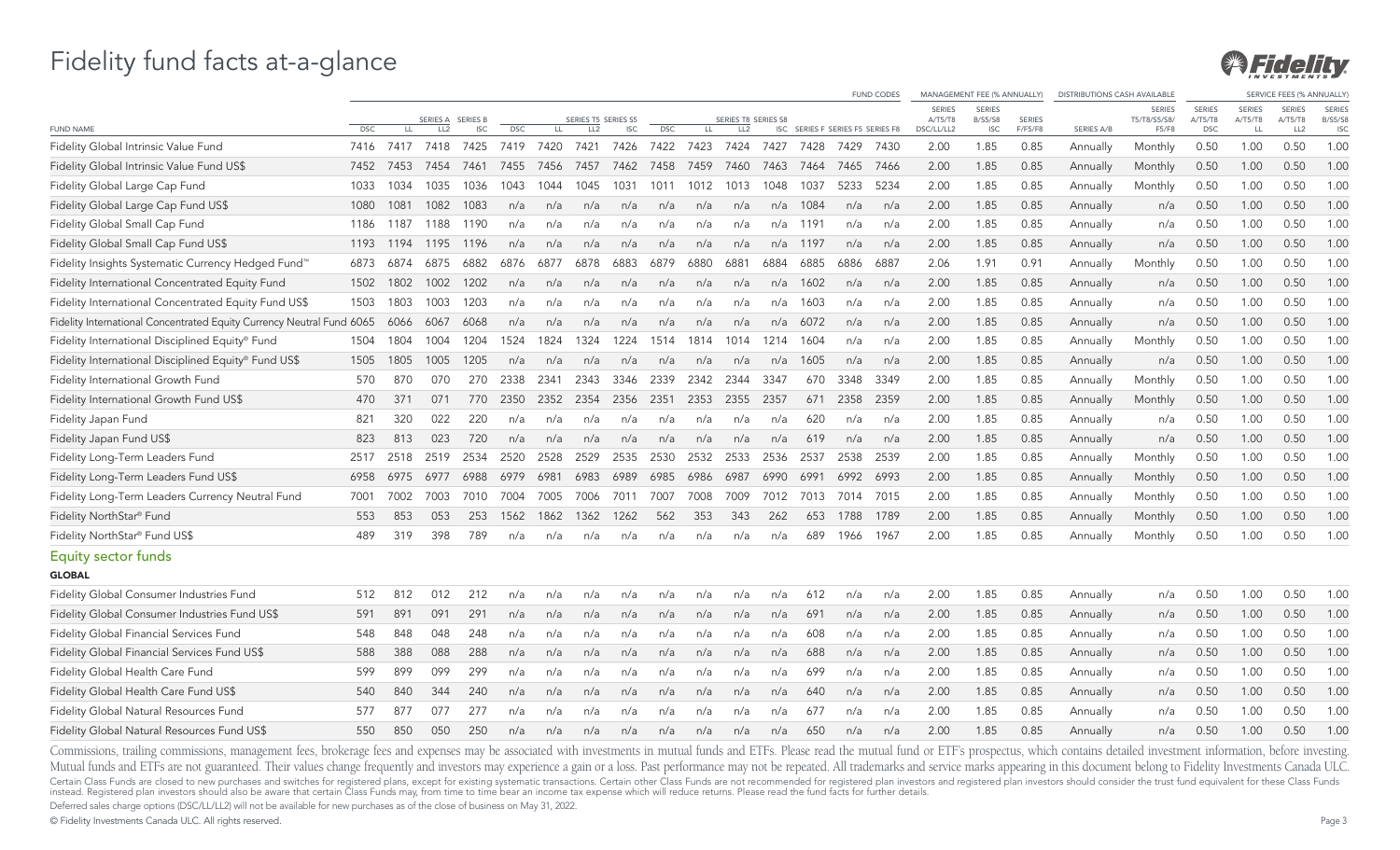

|                                                        |            |      |                   |            |            |      |                     |                     |            |      |                     |          |                                  |      | <b>FUND CODES</b> |                          | MANAGEMENT FEE (% ANNUALLY) |               | <b>DISTRIBUTIONS CASH AVAILABLE</b> |                               |                          |                   | <b>SERVICE FEES (% ANNUALLY</b> |                                 |
|--------------------------------------------------------|------------|------|-------------------|------------|------------|------|---------------------|---------------------|------------|------|---------------------|----------|----------------------------------|------|-------------------|--------------------------|-----------------------------|---------------|-------------------------------------|-------------------------------|--------------------------|-------------------|---------------------------------|---------------------------------|
|                                                        |            |      | SERIES A SERIES B |            |            |      | SERIES T5 SERIES S5 |                     |            |      | SERIES T8 SERIES S8 |          |                                  |      |                   | <b>SERIES</b><br>A/T5/T8 | <b>SERIES</b><br>B/S5/S8    | <b>SERIES</b> |                                     | <b>SERIES</b><br>T5/T8/S5/S8/ | <b>SERIES</b><br>A/T5/T8 | SERIES<br>A/T5/T8 | <b>SERIES</b><br>A/T5/T8        | <b>SERIES</b><br><b>B/S5/S8</b> |
| <b>FUND NAME</b>                                       | <b>DSC</b> | LL.  | LL2               | <b>ISC</b> | <b>DSC</b> | LL.  | LL <sub>2</sub>     | <b>ISC</b>          | <b>DSC</b> | LL.  | LL <sub>2</sub>     |          | ISC SERIES F SERIES F5 SERIES F8 |      |                   | DSC/LL/LL2               | <b>ISC</b>                  | F/F5/F8       | SERIES A/B                          | F5/F8                         | <b>DSC</b>               | LL                | LL <sub>2</sub>                 | <b>ISC</b>                      |
| Fidelity Global Real Estate Fund                       | 1501       | 1801 | 1001              | 1201       | 1531       | 1831 | 1331                | 1231                | 1521       | 1821 | 1321                | 1221     | 1601                             | 1794 | 1795              | 2.00                     | 1.85                        | 0.85          | Annually                            | Monthly                       | 0.50                     | 1.00              | 0.50                            | 1.00                            |
| Fidelity Global Real Estate Fund US\$                  | 1510       | 1810 | 1010              | 1210       | n/a        | n/a  | n/a                 | n/a                 | n/a        | n/a  | n/a                 | n/a      | 1610                             | n/a  | n/a               | 2.00                     | 1.85                        | 0.85          | Annually                            | n/a                           | 0.50                     | 1.00              | 0.50                            | 1.00                            |
| Fidelity Technology Innovators Fund                    | 597        | 397  | 097               | 297        | n/a        | n/a  | n/a                 | n/a                 | n/a        | n/a  | n/a                 | n/a      | 697                              | n/a  | n/a               | 2.00                     | 1.85                        | 0.85          | Annually                            | n/a                           | 0.50                     | 1.00              | 0.50                            | 1.00                            |
| Fidelity Technology Innovators Fund US\$               | 560        | 860  | 060               | 260        | n/a        | n/a  | n/a                 | n/a                 | n/a        | n/a  | n/a                 | n/a      | 660                              | n/a  | n/a               | 2.00                     | 1.85                        | 0.85          | Annually                            | n/a                           | 0.50                     | 1.00              | 0.50                            | 1.00                            |
| Alternative mutual funds<br><b>GLOBAL</b>              |            |      |                   |            |            |      |                     |                     |            |      |                     |          |                                  |      |                   |                          |                             |               |                                     |                               |                          |                   |                                 |                                 |
| Fidelity Global Value Long/Short Fund                  | n/a        | n/a  |                   | n/a 2146   | n/a        | n/a  | n/a                 | 2147                | n/a        | n/a  |                     | n/a 2148 | 2149                             | 2151 | 2153              | n/a                      | 2.15                        | 1.15          | Annually                            | Annually                      | n/a                      | n/a               | n/a                             | 1.00                            |
| Fidelity Global Value Long/Short Fund US\$             | n/a        | n/a  | n/a               | 7132       | n/a        | n/a  | n/a                 | 7133                | n/a        | n/a  | n/a                 | 7134     | 7135                             | 7136 | 7137              | n/a                      | 2.15                        | 1.15          | Annually                            | Annually                      | n/a                      | n/a               | n/a                             | 1.00                            |
| Fidelity Long/Short Alternative Fund                   | n/a        | n/a  | n/a               | 2492       | n/a        | n/a  | n/a                 | 2493                | n/a        | n/a  | n/a                 | 2497     | 2498                             | 2499 | 2500              | n/a                      | 2.15                        | 1.15          | Annually                            | Annually                      | n/a                      | n/a               | n/a                             | 1.00                            |
| Fidelity Long/Short Alternative Fund US\$              | n/a        | n/a  |                   | n/a 7147   | n/a        | n/a  | n/a                 | 7148                | n/a        | n/a  | n/a                 | 7149     | 7150                             | 7151 | 7152              | n/a                      | 2.15                        | 1.15          | Annually                            | Annually                      | n/a                      | n/a               | n/a                             | 1.00                            |
| Fidelity Market Neutral Alternative Fund               | n/a        | n/a  |                   | n/a 2139   | n/a        | n/a  | n/a                 | n/a                 | n/a        | n/a  | n/a                 | n/a      | 2140                             | n/a  | n/a               | n/a                      | 2.15                        | 1.15          | Annually                            | Annually                      | n/a                      | n/a               | n/a                             | 1.00                            |
| Fidelity Market Neutral Alternative Fund US\$          | n/a        | n/a  | n/a               | 7125       | n/a        | n/a  | n/a                 | n/a                 | n/a        | n/a  | n/a                 | n/a      | 7126                             | n/a  | n/a               | n/a                      | 2.15                        | 1.15          | Annually                            | Annually                      | n/a                      | n/a               | n/a                             | 1.00                            |
| Asset allocation and balanced funds<br><b>CANADIAN</b> |            |      |                   |            |            |      |                     |                     |            |      |                     |          |                                  |      |                   |                          |                             |               |                                     |                               |                          |                   |                                 |                                 |
| Fidelity Canadian Asset Allocation Fund                | 581        | 381  | 081               | 281        | 1589       | 1889 | 1389                | 1289                | 589        | 889  | 089                 | 289      | 681                              | 1799 | 1833              | 2.00                     | 1.85                        | 0.85          | Quarterly                           | Monthly                       | 0.50                     | 1.00              | 0.50                            | 1.00                            |
| <b>Fidelity Canadian Balanced Fund</b>                 | 582        | 382  | 082               | 282        | 1579       | 1879 | 1379                | 1279                | 579        | 369  | 087                 | 279      | 682                              | 1836 | 1837              | 1.85                     | 1.70                        | 0.70          | Quarterly                           | Monthly                       | 0.50                     | 1.00              | 0.50                            | 1.00                            |
| Fidelity Income Allocation Fund                        | 594        | 394  | 094               | 294        | 782        | 783  | 784                 | 781                 | 513        | 313  | 013                 | 213      | 613                              | 1752 | 1753              | 1.55                     | 1.40                        | 0.65          | Monthly                             | Monthly                       | 0.375                    | 0.75              | 0.375                           | 0.75                            |
| Fidelity Monthly Income Fund                           | 569        | 869  | 069               | 269        | 1519       | 1819 | 1319                | 1219                | 519        | 819  | 019                 | 219      | 669                              | 1750 | 1751              | 1.85                     | 1.70                        | 0.70          | Monthly                             | Monthly                       | 0.50                     | 1.00              | 0.50                            | 1.00                            |
| <b>U.S.</b>                                            |            |      |                   |            |            |      |                     |                     |            |      |                     |          |                                  |      |                   |                          |                             |               |                                     |                               |                          |                   |                                 |                                 |
| Fidelity American Balanced Fund                        | 2949       | 2950 | 2951              | 2958       | 2952       | 2953 | 2954                | 2959                | 2955       | 2956 | 2957                | 2960     | 2961                             | 2962 | 2963              | 2.00                     | 1.85                        | 0.85          | Quarterly                           | Monthly                       | 0.50                     | 1.00              | 0.50                            | 1.00                            |
| Fidelity American Balanced Fund US\$                   | 2965       | 2966 | 2967              | 2974       | 2968       | 2969 | 2970                | 2975                | 2971       | 2972 | 2973                | 2976     | 2977                             | 2978 | 2979              | 2.00                     | 1.85                        | 0.85          | Quarterly                           | Monthly                       | 0.50                     | 1.00              | 0.50                            | 1.00                            |
| Fidelity American Balanced Currency Neutral Fund       | 3506       | 3507 | 3508              | 3532       | 3509       | 3517 | 3518                | 3553                | 3519       | 3527 | 3529                | 3555     | 3557                             | 3558 | 3559              | 2.00                     | 1.85                        | 0.85          | Quarterly                           | Monthly                       | 0.50                     | 1.00              | 0.50                            | 1.00                            |
| Fidelity U.S. Monthly Income Fund                      | 1315       | 1322 | 1326              | 1330       | 1317       | 1323 | 1327                | 1332                | 1320       | 1325 | 1328                | 1333     | 1336                             | 1337 | 1338              | 1.95                     | 1.80                        | 0.80          | Monthly                             | Monthly                       | 0.50                     | 1.00              | 0.50                            | 1.00                            |
| Fidelity U.S. Monthly Income Fund US\$                 | 1340       | 1343 | 1347              | 1350       | 1341       | 1345 | 1348                | 1352                | 1342       | 1346 | 1349                | 1353     | 1354                             | 1355 | 1360              | 1.95                     | 1.80                        | 0.80          | Monthly                             | Monthly                       | 0.50                     | 1.00              | 0.50                            | 1.00                            |
| Fidelity U.S. Monthly Income Currency Neutral Fund     | 2675       | 2678 | 2687              | 2697       | 2676       | 2679 | 2688                | 2698                | 2677       | 2680 | 2690                | 2699     | 2700                             | 2701 | 2702              | 1.95                     | 1.80                        | 0.80          | Monthly                             | Monthly                       | 0.50                     | 1.00              | 0.50                            | 1.00                            |
| <b>GLOBAL</b>                                          |            |      |                   |            |            |      |                     |                     |            |      |                     |          |                                  |      |                   |                          |                             |               |                                     |                               |                          |                   |                                 |                                 |
| Fidelity Climate Leadership Balanced Fund™             | 7509       | 7510 | 7511              | 7308       |            |      |                     | 7512 7513 7514 7309 | 7515       | 7516 | 7517                | 7310     | 7311                             |      | 7312 7313         | 1.90                     | 1.75                        | 0.75          | Annually                            | Monthly                       | 0.50                     | 1.00              | 0.50                            | 1.00                            |
| Fidelity Climate Leadership Balanced Fund™ US\$        | 7518       | 7519 | 7520              | 7335       | 7521       | 7522 | 7523                | 7336                | 7524       | 7525 | 7526                | 7337     | 7338                             | 7339 | 7340              | 1.90                     | 1.75                        | 0.75          | Annually                            | Monthly                       | 0.50                     | 1.00              | 0.50                            | 1.00                            |
| Fidelity Conservative Income Fund                      | 2723       | 2724 | 2725              | 2732       | 2726       | 2727 | 2728                | 2733                | 2729       | 2730 | 2731                | 2734     | 2735                             | 2736 | 2737              | 1.55                     | 1.40                        | 0.65          | Monthly                             | Monthly                       | 0.375                    | 0.75              | 0.375                           | 0.75                            |
| Fidelity Conservative Income Fund US\$                 | 2783       | 2784 | 2785              | 2849       | 2786       | 2787 | 2788                | 2851                | 2846       | 2847 | 2848                | 2853     | 2855                             | 2857 | 2859              | 1.55                     | 1.40                        | 0.65          | Monthly                             | Monthly                       | 0.375                    | 0.75              | 0.375                           | 0.75                            |

Commissions, trailing commissions, management fees, brokerage fees and expenses may be associated with investments in mutual funds and ETFs. Please read the mutual fund or ETF's prospectus, which contains detailed investme Mutual funds and ETFs are not guaranteed. Their values change frequently and investors may experience a gain or a loss. Past performance may not be repeated. All trademarks and service marks appearing in this document belo Certain Class Funds are closed to new purchases and switches for registered plans, except for existing systematic transactions. Certain other Class Funds are not recommended for registered plan investors and registered pla

Deferred sales charge options (DSC/LL/LL2) will not be available for new purchases as of the close of business on May 31, 2022.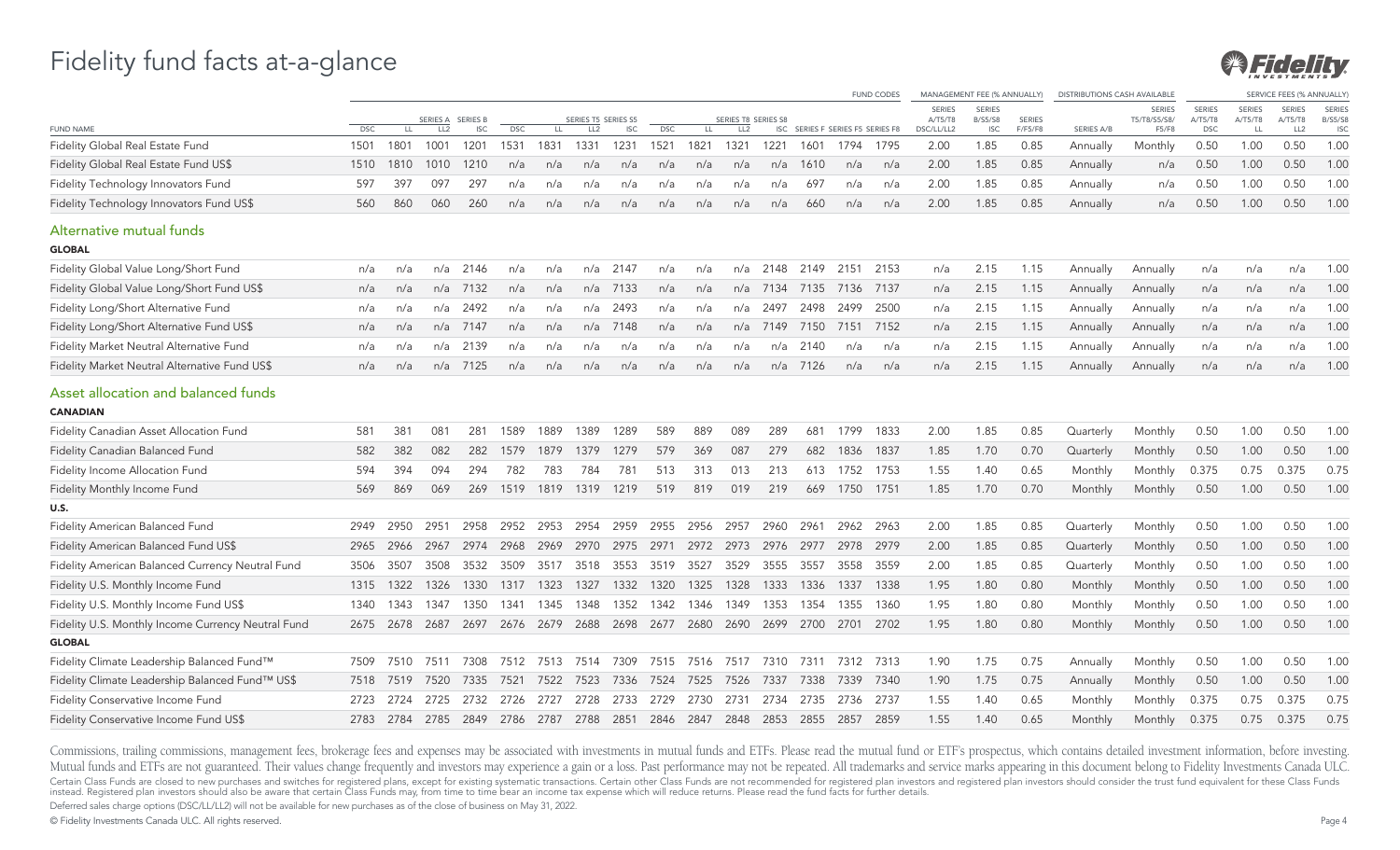

|                                                      |            |           |                 |                                 |            |      |                                        |                        |            |      |                                        |      |      |                                  | <b>FUND CODES</b>                |                                        | MANAGEMENT FEE (% ANNUALLY)                   |                          | <b>DISTRIBUTIONS CASH AVAILABLE</b> |                                        |                                        |                                       | SERVICE FEES (% ANNUALLY)                  |                                               |
|------------------------------------------------------|------------|-----------|-----------------|---------------------------------|------------|------|----------------------------------------|------------------------|------------|------|----------------------------------------|------|------|----------------------------------|----------------------------------|----------------------------------------|-----------------------------------------------|--------------------------|-------------------------------------|----------------------------------------|----------------------------------------|---------------------------------------|--------------------------------------------|-----------------------------------------------|
| <b>FUND NAME</b>                                     | <b>DSC</b> | LL.       | LL <sub>2</sub> | SERIES A SERIES B<br><b>ISC</b> | <b>DSC</b> | LL   | SERIES T5 SERIES S5<br>LL <sub>2</sub> | <b>ISC</b>             | <b>DSC</b> | LL   | SERIES T8 SERIES S8<br>LL <sub>2</sub> |      |      | ISC SERIES F SERIES F5 SERIES F8 |                                  | <b>SERIES</b><br>A/T5/T8<br>DSC/LL/LL2 | <b>SERIES</b><br><b>B/S5/S8</b><br><b>ISC</b> | <b>SERIES</b><br>F/F5/F8 | SERIES A/B                          | <b>SERIES</b><br>T5/T8/S5/S8/<br>F5/F8 | <b>SERIES</b><br>A/T5/T8<br><b>DSC</b> | <b>SERIES</b><br>A/T5/T8<br><b>LL</b> | <b>SERIES</b><br>A/T5/T8<br>LL2            | <b>SERIES</b><br><b>B/S5/S8</b><br><b>ISC</b> |
| Fidelity Global Asset Allocation Fund                | 349        | 849       | 049             | 249                             | 1559       | 1859 | 1359                                   | 259                    | 559        | 329  | 029                                    | 259  | 649  | 1853                             | 1854                             | 2.00                                   | 1.85                                          | 0.85                     | Quarterly                           | Monthly                                | 0.50                                   | 1.00                                  | 0.50                                       | 1.00                                          |
| Fidelity Global Asset Allocation Fund US\$           | 539        | 839       | 039             | 729                             | n/a        | n/a  | n/a                                    | n/a                    | n/a        | n/a  | n/a                                    | n/a  | 629  | n/a                              | n/a                              | 2.00                                   | 1.85                                          | 0.85                     | Quarterly                           | n/a                                    | 0.50                                   | 1.00                                  | 0.50                                       | 1.00                                          |
| Fidelity Global Monthly Income Fund                  | 1522       | 1822      | 1022            | 1222                            | 1552       | 1852 | 1052                                   | 1252                   | 1532       | 1832 | 1032                                   | 1232 | 1622 | 1848                             | 1849                             | 1.95                                   | 1.80                                          | 0.80                     | Monthly                             | Monthly                                | 0.50                                   | 1.00                                  | 0.50                                       | 1.00                                          |
| Fidelity Global Monthly Income Fund US\$             | 1523       | 1823      | 1023            | 1223                            | n/a        | n/a  | n/a                                    | n/a                    | n/a        | n/a  | n/a                                    | n/a  | 1623 | n/a                              | n/a                              | 1.95                                   | 1.80                                          | 0.80                     | Monthly                             | n/a                                    | 0.50                                   | 1.00                                  | 0.50                                       | 1.00                                          |
| Fidelity Global Monthly Income Currency Neutral Fund | 3561       | 3562      | 3564            | 4140                            | 3565       | 3568 | 3569                                   | 4141                   | 3574       | 3575 | 4139                                   | 4142 | 4143 | 4121                             | 4122                             | 1.95                                   | 1.80                                          | 0.80                     | Monthly                             | Monthly                                | 0.50                                   | 1.00                                  | 0.50                                       | 1.00                                          |
| Fidelity Inflation-Focused Fund                      | n/a        | n/a       | n/a             | 7251                            | n/a        | n/a  | n/a                                    | 7252                   | n/a        | n/a  | n/a                                    | 7253 | 7268 | 7269                             | 7270                             | $\overbrace{\phantom{1232211}}$        | 1.90                                          | 0.90                     | Quarterly                           | Monthly                                | $\overline{\phantom{0}}$               |                                       |                                            | 1.00                                          |
| Fidelity Inflation-Focused Fund US\$                 | n/a        | n/a       | n/a             | 7279                            | n/a        | n/a  | n/a                                    | 7280                   | n/a        | n/a  | n/a                                    | 7281 | 7293 | 7294                             | 7295                             | $\overline{\phantom{m}}$               | 1.90                                          | 0.90                     | Quarterly                           | Monthly                                |                                        |                                       |                                            | 1.00                                          |
| Fidelity Multi-Asset Innovation Fund                 | n/a        | n/a       | n/a             | 7143                            | n/a        | n/a  | n/a                                    | 7144                   | n/a        | n/a  | n/a                                    | 7145 | 7146 | 7154                             | 7155                             | $\overline{\phantom{0}}$               | 1.75                                          | 0.75                     | Annually                            | Monthly                                | $\overline{\phantom{0}}$               |                                       |                                            | 1.00                                          |
| Fidelity Multi-Asset Innovation Fund US\$            | n/a        | n/a       | n/a             | 7172                            | n/a        | n/a  | n/a                                    | 7173                   | n/a        | n/a  | n/a                                    | 7174 | 7175 | 7176                             | 7177                             |                                        | 1.75                                          | 0.75                     | Annually                            | Monthly                                |                                        |                                       |                                            | 1.00                                          |
| Fidelity NorthStar® Balanced Fund                    | 2346       | 2349      | 2404            | 2407                            | 2347       | 2402 | 2405                                   | 2408                   | 2348       | 2403 | 2406                                   | 2409 | 2410 | 2411                             | 2412                             | 1.95                                   | 1.80                                          | 0.80                     | Quarterly                           | Monthly                                | 0.50                                   | 1.00                                  | 0.50                                       | 1.00                                          |
| Fidelity NorthStar® Balanced Fund US\$               | 2413       | 2416      | 2419            | 2422                            | 2414       | 2417 | 2420                                   | 2423                   | 2415       | 2418 | 2421                                   | 2424 | 2425 | 2426                             | 2427                             | 1.95                                   | 1.80                                          | 0.80                     | Quarterly                           | Monthly                                | 0.50                                   | 1.00                                  | 0.50                                       | 1.00                                          |
| Fidelity NorthStar® Balanced Currency Neutral Fund   | 2428       | 2431      | 2434            | 2437                            | 2429       | 2432 | 2435                                   | 2438                   | 2430       | 2433 | 2436                                   | 2439 | 2440 | 2441                             | 2442                             | 1.95                                   | 1.80                                          | 0.80                     | Quarterly                           | Monthly                                | 0.50                                   | 1.00                                  | 0.50                                       | 1.00                                          |
| Fidelity Tactical High Income Fund                   | 2444       | 2447      | 2450            | 2453                            | 2445       | 2448 | 2451                                   | 2454                   | 2446       | 2449 | 2452                                   | 2455 | 2456 | 2457                             | 2458                             | 1.90                                   | 1.75                                          | 0.75                     | Monthly                             | Monthly                                | 0.50                                   | 1.00                                  | 0.50                                       | 1.00                                          |
| Fidelity Tactical High Income Fund US\$              | 2459       | 2462      | 2465            | 2468                            | 2460       | 2463 | 2466                                   | 2469                   | 2461       | 2464 | 2467                                   | 2470 | 2472 | 2473                             | 2474                             | 1.90                                   | 1.75                                          | 0.75                     | Monthly                             | Monthly                                | 0.50                                   | 1.00                                  | 0.50                                       | 1.00                                          |
| Fidelity Tactical High Income Currency Neutral Fund  | 2475       | 2478      | 2481            | 2484                            | 2476       | 2479 | 2482                                   | 2485                   | 2477       | 2480 | 2483                                   | 2486 | 2487 | 2488                             | 2489                             | 1.90                                   | 1.75                                          | 0.75                     | Monthly                             | Monthly                                | 0.50                                   | 1.00                                  | 0.50                                       | 1.00                                          |
| <b>Fidelity Tactical Strategies Fund</b>             | 1302       | 1303      | 1304            | 1344                            | 1395       | 1396 | 1397                                   | 1384                   | 1400       | 1401 | 1402                                   | 1393 | 1356 | 1409                             | 1414                             | 1.95                                   | 1.80                                          | 0.80                     | Quarterly                           | Monthly                                | 0.50                                   | 1.00                                  | 0.50                                       | 1.00                                          |
| Fidelity Tactical Strategies Fund US\$               |            | 1415 1416 | 1417            | 1418                            | n/a        | n/a  | n/a                                    | n/a                    | n/a        | n/a  | n/a                                    | n/a  | 1419 | n/a                              | n/a                              | 1.95                                   | 1.80                                          | 0.80                     | Quarterly                           | n/a                                    | 0.50                                   | 1.00                                  | 0.50                                       | 1.00                                          |
|                                                      |            |           |                 |                                 |            |      |                                        |                        |            |      |                                        |      |      | <b>FUND CODES</b>                |                                  |                                        | MANAGEMENT FEE (% ANNUALLY)                   |                          | <b>DISTRIBUTIONS CASH AVAILABLE</b> |                                        |                                        |                                       | SERVICE FEES (% ANNUALLY)                  |                                               |
| <b>FUND NAME</b>                                     | <b>DSC</b> | LL.       | LL <sub>2</sub> | SERIES A SERIES B<br><b>ISC</b> | <b>DSC</b> | LL.  | SERIES C<br>LL <sub>2</sub>            | SERIES D<br><b>ISC</b> | <b>DSC</b> | LL.  | SERIES T5 SERIES S5<br>LL <sub>2</sub> |      |      |                                  | ISC SERIES F SERIES F5 SERIES F8 | <b>SERIES</b><br>A/C/T5<br>DSC/LL/LL2  | <b>SERIES</b><br>B/D/55<br><b>ISC</b>         | <b>SERIES</b><br>F/F5    | SERIES A/B/C/D SERIES T5/S5/F5      |                                        | <b>SERIES</b><br>A/C/T5<br><b>DSC</b>  | <b>SERIES</b><br>A/C/T5<br>LL         | <b>SERIES</b><br>A/C/T5<br>LL <sub>2</sub> | <b>SERIES</b><br>B/D/55<br><b>ISC</b>         |
| <b>Fixed-income funds</b><br><b>CANADIAN</b>         |            |           |                 |                                 |            |      |                                        |                        |            |      |                                        |      |      |                                  |                                  |                                        |                                               |                          |                                     |                                        |                                        |                                       |                                            |                                               |
| Fidelity Canadian Bond Fund                          | 533        | 833       | 033             | 233                             | n/a        | n/a  | n/a                                    | n/a                    | n/a        | n/a  | n/a                                    | n/a  | 633  | n/a                              | n/a                              | 1.25                                   | 1.00                                          | 0.50                     | Monthly                             | n/a                                    | 0.25                                   | 0.50                                  | 0.25                                       | 0.50                                          |
| Fidelity Canadian Money Market Fund*                 | 535        | 835       | 829             | 229                             | 499        | 399  | 396                                    | 799                    | n/a        | n/a  | n/a                                    | n/a  | 635  | n/a                              | n/a                              | 0.95                                   | 0.67                                          | 0.45                     | Monthly                             | n/a                                    | 0.25                                   | 0.25                                  | 0.25                                       | 0.25                                          |
| Fidelity Canadian Short Term Bond Fund               | 585        | 385       | 085             | 285                             | n/a        | n/a  | n/a                                    | n/a                    | n/a        | n/a  | n/a                                    | n/a  | 685  | n/a                              | n/a                              | 1.25                                   | 1.00                                          | 0.50                     | Monthly                             | n/a                                    | 0.25                                   | 0.50                                  | 0.25                                       | 0.50                                          |
| Fidelity Corporate Bond Fund                         | 1631       | 1632      | 1633            | 1634                            | n/a        | n/a  | n/a                                    | n/a                    | n/a        | n/a  | n/a                                    | n/a  | 1635 | n/a                              | n/a                              | 1.45                                   | 1.20                                          | 0.70                     | Monthly                             | n/a                                    | 0.25                                   | 0.50                                  | 0.25                                       | 0.50                                          |
| Fidelity Tactical Fixed Income Fund                  | 901        | 902       | 903             | 797                             | n/a        | n/a  | n/a                                    | n/a                    | n/a        | n/a  | n/a                                    | n/a  | 798  | n/a                              | n/a                              | 1.35                                   | 1.10                                          | 0.60                     | Monthly                             | n/a                                    | 0.25                                   | 0.50                                  | 0.25                                       | 0.50                                          |
| Fidelity Tactical Fixed Income Fund US\$             | 2840       | 2841      | 2842            | 2844                            | n/a        | n/a  | n/a                                    | n/a                    | n/a        | n/a  | n/a                                    | n/a  | 2845 | n/a                              | n/a                              | 1.35                                   | 1.10                                          | 0.60                     | Monthly                             | n/a                                    | 0.25                                   | 0.50                                  | 0.25                                       | 0.50                                          |
| U.S.                                                 |            |           |                 |                                 |            |      |                                        |                        |            |      |                                        |      |      |                                  |                                  |                                        |                                               |                          |                                     |                                        |                                        |                                       |                                            |                                               |
| Fidelity American High Yield Fund                    | 555        | 855       | 055             | 255                             | n/a        | n/a  | n/a                                    | n/a                    | n/a        | n/a  | n/a                                    | n/a  | 655  | n/a                              | n/a                              | 1.50                                   | 1.25                                          | 0.75                     | Monthly                             | n/a                                    | 0.25                                   | 0.50                                  | 0.25                                       | 0.50                                          |
| Fidelity American High Yield Fund US\$               | 456        | 346       | 056             | 756                             | n/a        | n/a  | n/a                                    | n/a                    | n/a        | n/a  | n/a                                    | n/a  | 656  | n/a                              | n/a                              | 1.50                                   | 1.25                                          | 0.75                     | Monthly                             | n/a                                    | 0.25                                   | 0.50                                  | 0.25                                       | 0.50                                          |

\*Fidelity Canadian Money Market Fund (Series C and D) is available to advisors for single-ticket purchases into Fidelity ClearPlan<sup>m</sup> Custom Fund Portfolios. Investments are automatically allocated to the advisors' prescri

Commissions, trailing commissions, management fees, brokerage fees and expenses may be associated with investments in mutual funds and ETFs. Please read the mutual fund or ETF's prospectus, which contains detailed investme Mutual funds and ETFs are not guaranteed. Their values change frequently and investors may experience a gain or a loss. Past performance may not be repeated. All trademarks and service marks appearing in this document belo Certain Class Funds are closed to new purchases and switches for registered plans, except for existing systematic transactions. Certain other Class Funds are not recommended for registered plan investors and registered pla

Deferred sales charge options (DSC/LL/LL2) will not be available for new purchases as of the close of business on May 31, 2022.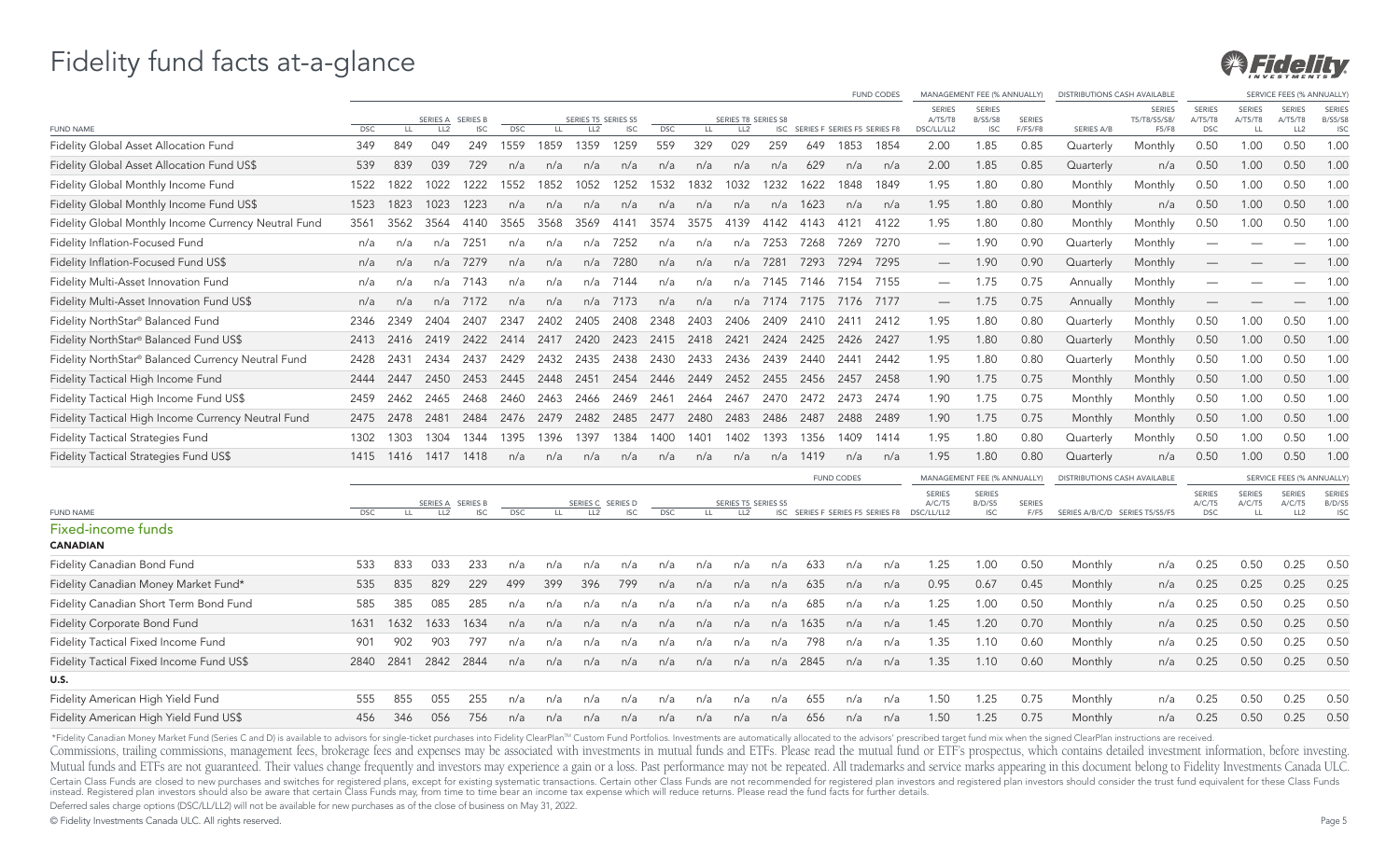

|                                                                 |            |      |                 |                 |            |      |                     |            |            |      |                     |      |                                  |     | <b>FUND CODES</b> |                          | MANAGEMENT FEE (% ANNUALLY)     |               | <b>DISTRIBUTIONS CASH AVAILABLE</b> |                               |                          |                          | SERVICE FEES (% ANNUALLY |                                 |
|-----------------------------------------------------------------|------------|------|-----------------|-----------------|------------|------|---------------------|------------|------------|------|---------------------|------|----------------------------------|-----|-------------------|--------------------------|---------------------------------|---------------|-------------------------------------|-------------------------------|--------------------------|--------------------------|--------------------------|---------------------------------|
|                                                                 |            |      | SERIES A        | <b>SERIES B</b> |            |      | SERIES T5 SERIES S5 |            |            |      | SERIES T8 SERIES S8 |      |                                  |     |                   | <b>SERIES</b><br>A/T5/T8 | <b>SERIES</b><br><b>B/S5/S8</b> | <b>SERIES</b> |                                     | <b>SERIES</b><br>T5/T8/S5/S8/ | <b>SERIES</b><br>A/T5/T8 | <b>SERIES</b><br>A/T5/T8 | <b>SERIES</b><br>A/T5/T8 | <b>SERIES</b><br><b>B/S5/S8</b> |
| <b>FUND NAME</b>                                                | <b>DSC</b> | LL.  | LL <sub>2</sub> | <b>ISC</b>      | <b>DSC</b> | LL.  | LL <sub>2</sub>     | <b>ISC</b> | <b>DSC</b> | LL.  | LL <sub>2</sub>     |      | ISC SERIES F SERIES F5 SERIES F8 |     |                   | DSC/LL/LL2               | <b>ISC</b>                      | F/F5          | SERIES A/B/C/D SERIES T5/S5/F5      |                               | <b>DSC</b>               | <b>LL</b>                | LL2                      | <b>ISC</b>                      |
| Fidelity American High Yield Currency Neutral Fund              | 1555       | 1855 | 1055            | 1255            | n/a        | n/a  | n/a                 | n/a        | n/a        | n/a  | n/a                 | n/a  | 1655                             | n/a | n/a               | 1.50                     | 1.25                            | 0.75          | Monthly                             | n/a                           | 0.25                     | 0.50                     | 0.25                     | 0.50                            |
| Fidelity Floating Rate High Income Fund                         | 2175       | 2176 | 2177            | 2187            | n/a        | n/a  | n/a                 | n/a        | n/a        | n/a  | n/a                 | n/a  | 2188                             | n/a | n/a               | 1.45                     | 1.20                            | 0.70          | Monthly                             | n/a                           | 0.25                     | 0.50                     | 0.25                     | 0.50                            |
| Fidelity Floating Rate High Income Fund US\$                    | 2178       | 2179 | 2180            | 2190            | n/a        | n/a  | n/a                 | n/a        | n/a        | n/a  | n/a                 | n/a  | 2191                             | n/a | n/a               | 1.45                     | 1.20                            | 0.70          | Monthly                             | n/a                           | 0.25                     | 0.50                     | 0.25                     | 0.50                            |
| Fidelity Floating Rate High Income Currency Neutral Fund        | 2667       | 2669 | 2672            | 2673            | n/a        | n/a  | n/a                 | n/a        | n/a        | n/a  | n/a                 | n/a  | 2674                             | n/a | n/a               | 1.45                     | 1.20                            | 0.70          | Monthly                             | n/a                           | 0.25                     | 0.50                     | 0.25                     | 0.50                            |
| Fidelity Tactical Credit Fund                                   | n/a        | n/a  | n/a             | 7572            | n/a        | n/a  | n/a                 | n/a        | n/a        | n/a  | n/a                 | n/a  | 7573                             | n/a | n/a               |                          | 1.20                            | 0.70          | Monthly                             | n/a                           |                          |                          |                          | 0.50                            |
| Fidelity Tactical Credit Fund US\$                              | n/a        | n/a  | n/a             | 7575            | n/a        | n/a  | n/a                 | n/a        | n/a        | n/a  | n/a                 | n/a  | 7576                             | n/a | n/a               |                          | 1.20                            | 0.70          | Monthly                             | n/a                           |                          |                          |                          | 0.50                            |
| Fidelity U.S. Money Market Fund US\$                            | 472        | 332  | 052             | 772             | n/a        | n/a  | n/a                 | n/a        | n/a        | n/a  | n/a                 | n/a  | 6243                             | n/a | n/a               | 0.95                     | 0.70                            | 0.45          | Monthly                             | n/a                           | 0.25                     | 0.25                     | 0.25                     | 0.25                            |
| <b>GLOBAL</b>                                                   |            |      |                 |                 |            |      |                     |            |            |      |                     |      |                                  |     |                   |                          |                                 |               |                                     |                               |                          |                          |                          |                                 |
| Fidelity Climate Leadership Bond Fund™                          | 7506       | 7507 | 7508            | 7282            | n/a        | n/a  | n/a                 | n/a        | n/a        | n/a  | n/a                 | n/a  | 7283                             | n/a | n/a               | 1.35                     | 1.10                            | 0.60          | Monthly                             | n/a                           | 0.25                     | 0.50                     | 0.25                     | 0.50                            |
| Fidelity Global Bond Fund                                       | 1525       | 1825 | 1025            | 1225            | n/a        | n/a  | n/a                 | n/a        | n/a        | n/a  | n/a                 | n/a  | 1625                             | n/a | n/a               | 1.35                     | 1.10                            | 0.60          | Monthly                             | n/a                           | 0.25                     | 0.50                     | 0.25                     | 0.50                            |
| Fidelity Global Bond Fund US\$                                  | 1526       | 1826 | 1026            | 1226            | n/a        | n/a  | n/a                 | n/a        | n/a        | n/a  | n/a                 | n/a  | 1626                             | n/a | n/a               | 1.35                     | 1.10                            | 0.60          | Monthly                             | n/a                           | 0.25                     | 0.50                     | 0.25                     | 0.50                            |
| Fidelity Global Bond Currency Neutral Fund                      | 1527       | 1827 | 1027            | 1227            | n/a        | n/a  | n/a                 | n/a        | n/a        | n/a  | n/a                 | n/a  | 1627                             | n/a | n/a               | 1.35                     | 1.10                            | 0.60          | Monthly                             | n/a                           | 0.25                     | 0.50                     | 0.25                     | 0.50                            |
| Fidelity Investment Grade Total Bond Fund                       | 6136       | 6137 | 6138            | 6139            | n/a        | n/a  | n/a                 | n/a        | n/a        | n/a  | n/a                 | n/a  | 6140                             | n/a | n/a               | 1.35                     | 1.10                            | 0.60          | Monthly                             | n/a                           | 0.25                     | 0.50                     | 0.25                     | 0.50                            |
| Fidelity Investment Grade Total Bond Fund US\$                  | 6152       | 6153 | 6154            | 6155            | n/a        | n/a  | n/a                 | n/a        | n/a        | n/a  | n/a                 | n/a  | 6156                             | n/a | n/a               | 1.35                     | 1.10                            | 0.60          | Monthly                             | n/a                           | 0.25                     | 0.50                     | 0.25                     | 0.50                            |
| Fidelity Investment Grade Total Bond Currency Neutral Fund 6167 |            | 6168 | 6169            | 6170            | n/a        | n/a  | n/a                 | n/a        | n/a        | n/a  | n/a                 | n/a  | 6171                             | n/a | n/a               | 1.35                     | 1.10                            | 0.60          | Monthly                             | n/a                           | 0.25                     | 0.50                     | 0.25                     | 0.50                            |
| Fidelity Multi-Sector Bond Fund                                 | 5721       | 5722 | 5723            | 5724            | n/a        | n/a  | n/a                 | n/a        | n/a        | n/a  | n/a                 | n/a  | 5730                             | n/a | n/a               | 1.35                     | 1.10                            | 0.60          | Monthly                             | n/a                           | 0.25                     | 0.50                     | 0.25                     | 0.50                            |
| Fidelity Multi-Sector Bond Fund US\$                            | 5737       | 5738 | 5739            | 5740            | n/a        | n/a  | n/a                 | n/a        | n/a        | n/a  | n/a                 | n/a  | 5746                             | n/a | n/a               | 1.35                     | 1.10                            | 0.60          | Monthly                             | n/a                           | 0.25                     | 0.50                     | 0.25                     | 0.50                            |
| Fidelity Multi-Sector Bond Currency Neutral Fund                | 5752       | 5753 | 5754            | 5755            | n/a        | n/a  | n/a                 | n/a        | n/a        | n/a  | n/a                 | n/a  | 5761                             | n/a | n/a               | 1.35                     | 1.10                            | 0.60          | Monthly                             | n/a                           | 0.25                     | 0.50                     | 0.25                     | 0.50                            |
| Fidelity Strategic Income Fund                                  | 2712       | 2713 | 2714            | 2715            | n/a        | n/a  | n/a                 | n/a        | n/a        | n/a  | n/a                 | n/a  | 2716                             | n/a | n/a               | 1.45                     | 1.20                            | 0.70          | Monthly                             | n/a                           | 0.25                     | 0.50                     | 0.25                     | 0.50                            |
| Fidelity Strategic Income Fund US\$                             | 2718       | 2719 | 2720            | 2721            | n/a        | n/a  | n/a                 | n/a        | n/a        | n/a  | n/a                 | n/a  | 2722                             | n/a | n/a               | 1.45                     | 1.20                            | 0.70          | Monthly                             | n/a                           | 0.25                     | 0.50                     | 0.25                     | 0.50                            |
| Fidelity Strategic Income Currency Neutral Fund                 | 3500       | 3502 | 3503            | 3504            | n/a        | n/a  | n/a                 | n/a        | n/a        | n/a  | n/a                 | n/a  | 3505                             | n/a | n/a               | 1.45                     | 1.20                            | 0.70          | Monthly                             | n/a                           | 0.25                     | 0.50                     | 0.25                     | 0.50                            |
| Fidelity ClearPath® Retirement Portfolios                       |            |      |                 |                 |            |      |                     |            |            |      |                     |      |                                  |     |                   |                          |                                 |               |                                     |                               |                          |                          |                          |                                 |
| Fidelity ClearPath® Income Portfolio                            | 444        | 333  | 307             |                 | 1511       | 1811 | 131'                | 1211       | 411        | 311  | 378                 |      | 111                              | n/a | n/a               | 1.50                     | 1.25                            | 0.60          | Quarterly                           | Monthly                       | 0.25                     | 0.50                     | 0.25                     | 0.50                            |
| Fidelity ClearPath® 2005 Portfolio                              | 405        | 305  | 306             | 705             | 1551       | 1851 | 1351                | 1251       | 451        | 351  | 357                 | 751  | 005                              | n/a | n/a               | 1.50                     | 1.25                            | 0.60          | Annually                            | Monthly                       | 0.25                     | 0.50                     | 0.25                     | 0.50                            |
| Fidelity ClearPath® 2010 Portfolio                              | 410        | 310  | 318             | 710             | 1561       | 1861 | 1361                | 1261       | 461        | 361  | 316                 | 761  | 010                              | n/a | n/a               | 1.75                     | 1.60                            | 0.65          | Annually                            | Monthly                       | 0.50                     | 1.00                     | 0.50                     | 1.00                            |
| Fidelity ClearPath® 2015 Portfolio                              | 415        | 315  | 314             | 715             | 2471       | 2571 | 2671                | 2771       | 471        | 2871 | 2371                | 771  | 015                              | n/a | n/a               | 1.85                     | 1.70                            | 0.70          | Annually                            | Monthly                       | 0.50                     | 1.00                     | 0.50                     | 1.00                            |
| Fidelity ClearPath® 2020 Portfolio                              | 402        | 302  | 057             | 702             | 2861       | 2863 | 2865                | 2873       | 2867       | 2869 | 2872                | 2874 | 020                              | n/a | n/a               | 1.90                     | 1.75                            | 0.75          | Annually                            | n/a                           | 0.50                     | 1.00                     | 0.50                     | 1.00                            |
| Fidelity ClearPath® 2025 Portfolio                              | 425        | 325  | 067             | 725             | n/a        | n/a  | n/a                 | n/a        | n/a        | n/a  | n/a                 | n/a  | 025                              | n/a | n/a               | 1.90                     | 1.75                            | 0.75          | Annually                            | n/a                           | 0.50                     | 1.00                     | 0.50                     | 1.00                            |
| Fidelity ClearPath® 2030 Portfolio                              | 430        | 330  | 338             | 730             | n/a        | n/a  | n/a                 | n/a        | n/a        | n/a  | n/a                 | n/a  | 030                              | n/a | n/a               | 1.95                     | 1.80                            | 0.80          | Annually                            | n/a                           | 0.50                     | 1.00                     | 0.50                     | 1.00                            |
| Fidelity ClearPath® 2035 Portfolio                              | 435        | 336  | 334             | 735             | n/a        | n/a  | n/a                 | n/a        | n/a        | n/a  | n/a                 | n/a  | 035                              | n/a | n/a               | 1.95                     | 1.80                            | 0.80          | Annually                            | n/a                           | 0.50                     | 1.00                     | 0.50                     | 1.00                            |

Commissions, trailing commissions, management fees, brokerage fees and expenses may be associated with investments in mutual funds and ETFs. Please read the mutual fund or ETF's prospectus, which contains detailed investme Mutual funds and ETFs are not guaranteed. Their values change frequently and investors may experience a gain or a loss. Past performance may not be repeated. All trademarks and service marks appearing in this document belo Certain Class Funds are closed to new purchases and switches for registered plans, except for existing systematic transactions. Certain other Class Funds are not recommended for registered plan investors and registered pla

Deferred sales charge options (DSC/LL/LL2) will not be available for new purchases as of the close of business on May 31, 2022.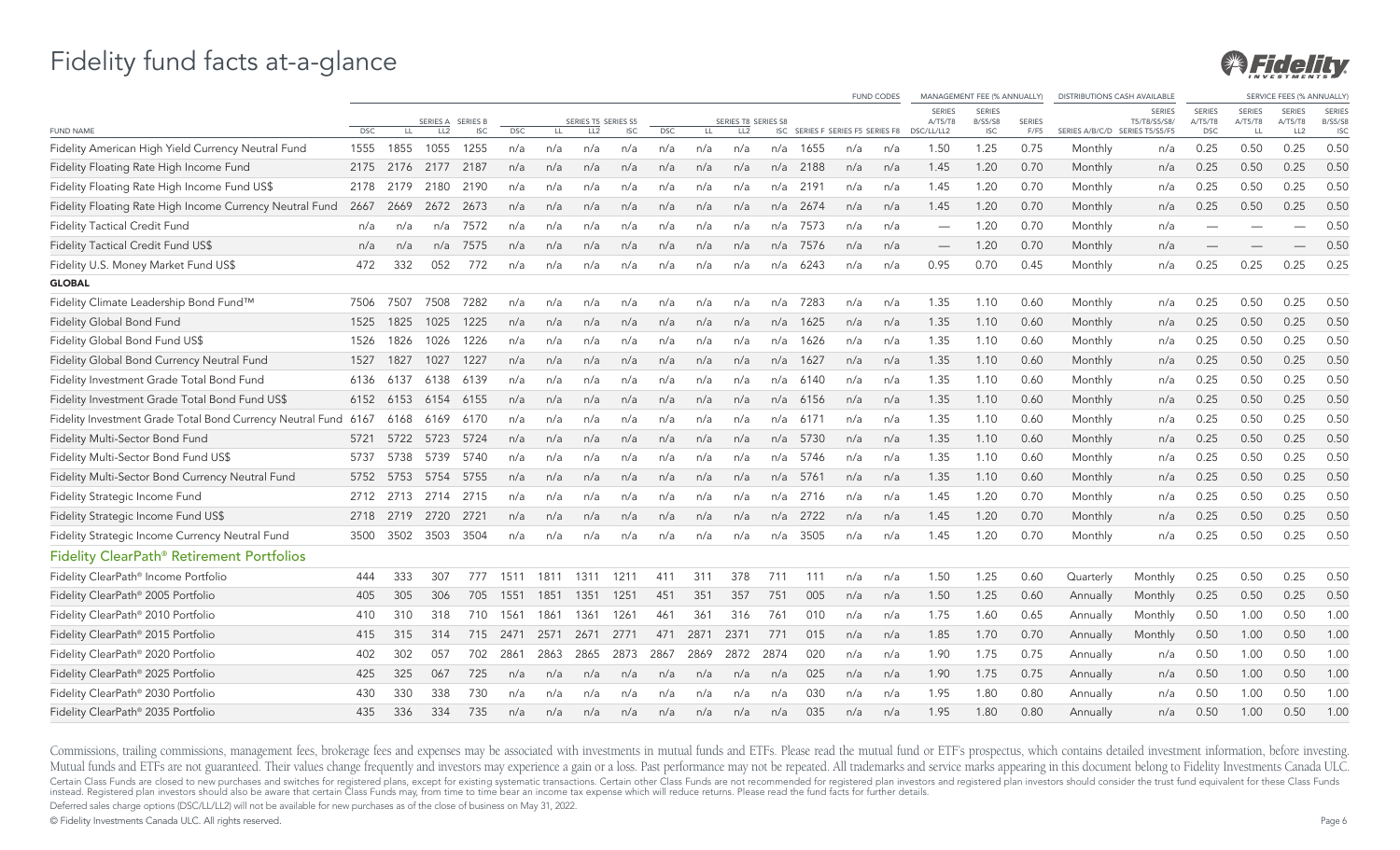

|                                                   |            |      |                 |                 |            |                |                     |            |            |           |                     |          |      |                                  | <b>FUND CODES</b> |                          | MANAGEMENT FEE (% ANNUALLY)     |         | <b>DISTRIBUTIONS CASH AVAILABLE</b> |                        |                          |                          | SERVICE FEES (% ANNUALLY) |                                 |
|---------------------------------------------------|------------|------|-----------------|-----------------|------------|----------------|---------------------|------------|------------|-----------|---------------------|----------|------|----------------------------------|-------------------|--------------------------|---------------------------------|---------|-------------------------------------|------------------------|--------------------------|--------------------------|---------------------------|---------------------------------|
|                                                   |            |      | <b>SERIES A</b> | <b>SERIES B</b> |            |                | SERIES T5 SERIES S5 |            |            |           | SERIES T8 SERIES S8 |          |      |                                  |                   | <b>SERIES</b><br>A/T5/T8 | <b>SERIES</b><br><b>B/S5/S8</b> | SERIES  |                                     | SERIES<br>T5/T8/S5/S8/ | <b>SERIES</b><br>A/T5/T8 | <b>SERIES</b><br>A/T5/T8 | <b>SERIES</b><br>A/T5/T8  | <b>SERIES</b><br><b>B/S5/S8</b> |
| <b>FUND NAME</b>                                  | <b>DSC</b> | LL   | LL <sub>2</sub> | <b>ISC</b>      | <b>DSC</b> | LL.            | LL <sub>2</sub>     | <b>ISC</b> | <b>DSC</b> | LL.       | LL <sub>2</sub>     |          |      | ISC SERIES F SERIES F5 SERIES F8 |                   | DSC/LL/LL2               | <b>ISC</b>                      | F/F5/F8 | <b>SERIES A/B</b>                   | F5/F8                  | <b>DSC</b>               | LL                       | LL2                       | <b>ISC</b>                      |
| Fidelity ClearPath® 2040 Portfolio                | 440        | 340  | 324             | 740             | n/a        | n/a            | n/a                 | n/a        | n/a        | n/a       | n/a                 | n/a      | 040  | n/a                              | n/a               | 2.00                     | 1.85                            | 0.85    | Annually                            | n/a                    | 0.50                     | 1.00                     | 0.50                      | 1.00                            |
| Fidelity ClearPath® 2045 Portfolio                | 445        | 345  | 043             | 745             | n/a        | n/a            | n/a                 | n/a        | n/a        | n/a       | n/a                 | n/a      | 045  | n/a                              | n/a               | 2.00                     | 1.85                            | 0.85    | Annually                            | n/a                    | 0.50                     | 1.00                     | 0.50                      | 1.00                            |
| Fidelity ClearPath® 2050 Portfolio                | 2540       | 2541 | 2542            | 2543            | n/a        | n/a            | n/a                 | n/a        | n/a        | n/a       | n/a                 | n/a      | 2544 | n/a                              | n/a               | 2.00                     | 1.85                            | 0.85    | Annually                            | n/a                    | 0.50                     | 1.00                     | 0.50                      | 1.00                            |
| Fidelity ClearPath® 2055 Portfolio                | 2546       | 2547 | 2548            | 2549            | n/a        | n/a            | n/a                 | n/a        | n/a        | n/a       | n/a                 | n/a      | 2551 | n/a                              | n/a               | 2.00                     | 1.85                            | 0.85    | Annually                            | n/a                    | 0.50                     | 1.00                     | 0.50                      | 1.00                            |
| Fidelity ClearPath® 2060 Portfolio                | 6245       | 6246 | 6247            | 6248            | n/a        | n/a            | n/a                 | n/a        | n/a        | n/a       | n/a                 | n/a      | 6254 | n/a                              | n/a               | 2.00                     | 1.85                            | 0.85    | Annually                            | n/a                    | 0.50                     | 1.00                     | 0.50                      | 1.00                            |
| <b>Fidelity Managed Portfolios</b>                |            |      |                 |                 |            |                |                     |            |            |           |                     |          |      |                                  |                   |                          |                                 |         |                                     |                        |                          |                          |                           |                                 |
| Fidelity Income Portfolio                         | 2501       | 2801 | 2001            | 2201            | 2521       | 2821           | 2021                | 2221       | 2511       | 2811      | 2011                | 2211     | 2601 | 2621                             | 2611              | 1.85                     | 1.70                            | 0.70    | Quarterly                           | Monthly                | 0.50                     | 1.00                     | 0.50                      | 1.00                            |
| Fidelity Global Income Portfolio                  | 2502       | 2802 | 2002            | 2202            | 2522       | 2822           | 2022                | 2222       | 2512       | 2812      | 2012                | 2212     | 2602 | 2622                             | 2612              | 1.85                     | 1.70                            | 0.70    | Quarterly                           | Monthly                | 0.50                     | 1.00                     | 0.50                      | 1.00                            |
| Fidelity Balanced Portfolio                       | 2503       | 2803 | 2003            | 2203            | 2523       | 2823           | 2023                | 2223       | 2513       | 2813      | 2013                | 2213     | 2603 | 2623                             | 2613              | 1.95                     | 1.80                            | 0.80    | Annually                            | Monthly                | 0.50                     | 1.00                     | 0.50                      | 1.00                            |
| Fidelity Global Balanced Portfolio                | 2504       | 2804 | 2004            | 2204            | 2524       | 2824           | 2024                | 2224       | 2514       | 2814      | 2014                | 2214     | 2604 | 2624                             | 2614              | 1.95                     | 1.80                            | 0.80    | Annually                            | Monthly                | 0.50                     | 1.00                     | 0.50                      | 1.00                            |
| Fidelity Global Balanced Portfolio US\$           | n/a        | n/a  | n/a             | 7539            | n/a        | n/a            | n/a                 | 7540       | n/a        | n/a       | n/a                 | 7541     | 7538 | 7542                             | 7543              | 1.95                     | 1.80                            | 0.80    | Annually                            | Monthly                | 0.50                     | 1.00                     | 0.50                      | 1.00                            |
| Fidelity Growth Portfolio                         | 2505       | 2805 | 2005            | 2205            | 2525       | 2825           | 2025                | 2225       | 2515       | 2815      | 2015                | 2215     | 2605 | 2625                             | 2615              | 2.00                     | 1.85                            | 0.85    | Annually                            | Monthly                | 0.50                     | 1.00                     | 0.50                      | 1.00                            |
| Fidelity Global Growth Portfolio                  | 2506       | 2806 | 2006            | 2206            | 2526       | 2826           | 2026                | 2226       | 2516       | 2816      | 2016                | 2216     | 2606 | 2626                             | 2616              | 2.00                     | 1.85                            | 0.85    | Annually                            | Monthly                | 0.50                     | 1.00                     | 0.50                      | 1.00                            |
| Fidelity Global Equity Portfolio                  | n/a        | n/a  | n/a             | 7601            | n/a        | n/a            | n/a                 | 7602       | n/a        | n/a       |                     | n/a 7603 | 7604 | 7605                             | 7606              | $\overline{\phantom{0}}$ | 1.85                            | 0.85    | Annually                            | Monthly                | $\overline{\phantom{m}}$ |                          | $\overline{\phantom{0}}$  | 1.00                            |
| Fidelity Global Equity Portfolio US\$             | n/a        | n/a  | n/a             | 7608            | n/a        | n/a            | n/a                 | 7609       | n/a        | n/a       | n/a                 | 7610     | 7611 | 7612                             | 7613              | $\overline{\phantom{0}}$ | 1.85                            | 0.85    | Annually                            | Monthly                |                          |                          | $\overline{\phantom{0}}$  | 1.00                            |
| <b>FIDELITY MANAGED RISK PORTFOLIOS</b>           |            |      |                 |                 |            |                |                     |            |            |           |                     |          |      |                                  |                   |                          |                                 |         |                                     |                        |                          |                          |                           |                                 |
| Fidelity Balanced Managed Risk Portfolio          | 5190       | 5254 | 5257            | 5260            | 5252       | 5255           | 5258                | 5261       | 5253       | 5256      | 5259                | 5262     | 5263 | 5264                             | 5265              | 1.95                     | 1.80                            | 0.80    | Quarterly                           | Monthly                | 0.50                     | 1.00                     | 0.50                      | 1.00                            |
| Fidelity Balanced Managed Risk Portfolio US\$     | 5271       | 5274 | 5277            | 5280            | 5272       | 5275           | 5278                | 5281       | 5273       | 5276      | 5279                | 5282     | 5283 | 5284                             | 5285              | 1.95                     | 1.80                            | 0.80    | Quarterly                           | Monthly                | 0.50                     | 1.00                     | 0.50                      | 1.00                            |
| Fidelity Conservative Managed Risk Portfolio      | 5290       | 5293 | 5296            | 5299            | 5291       | 5294           | 5297                | 5300       | 5292       | 5295      | 5298                | 5301     | 5302 | 5303                             | 5304              | 1.85                     | 1.70                            | 0.70    | Quarterly                           | Monthly                | 0.50                     | 1.00                     | 0.50                      | 1.00                            |
| Fidelity Conservative Managed Risk Portfolio US\$ | 5310       | 5313 | 5316            |                 |            | 5319 5311 5314 | 5317                | 5320       |            | 5312 5315 | 5318                | 5321     | 5322 | 5323                             | 5324              | 1.85                     | 1.70                            | 0.70    | Quarterly                           | Monthly                | 0.50                     | 1.00                     | 0.50                      | 1.00                            |
| <b>Corporate Class</b><br><b>CANADIAN EQUITY</b>  |            |      |                 |                 |            |                |                     |            |            |           |                     |          |      |                                  |                   |                          |                                 |         |                                     |                        |                          |                          |                           |                                 |
| Fidelity Canadian Disciplined Equity® Class       | 596        | 896  | 096             | 296             | 3566       | 3866           | 3066                | 3266       | 3596       | 3896      | 3096                | 3296     | 696  | 1844                             | 1845              | 2.00                     | 1.85                            | 0.85    | Annually                            | Monthly                | 0.50                     | 1.00                     | 0.50                      | 1.00                            |
| Fidelity Canadian Disciplined Equity® Class US\$  | 1597       | 1897 | 1097            | 1297            | n/a        | n/a            | n/a                 | n/a        | n/a        | n/a       | n/a                 | n/a      | 1697 | n/a                              | n/a               | 2.00                     | 1.85                            | 0.85    | Annually                            | n/a                    | 0.50                     | 1.00                     | 0.50                      | 1.00                            |
| Fidelity Canadian Growth Company Class            | 554        | 854  | 054             | 254             | 5342       | 5345           | 5453                | 5340       | 5343       | 5456      | 5466                | 5341     | 654  | 5235                             | 5236              | 2.00                     | 1.85                            | 0.85    | Annually                            | Monthly                | 0.50                     | 1.00                     | 0.50                      | 1.00                            |
| Fidelity Canadian Growth Company Class US\$       | n/a        | n/a  | n/a             | 7558            | n/a        | n/a            | n/a                 | 7559       | n/a        | n/a       | n/a                 | 7560     | 7561 | 7562                             | 7563              | 2.00                     | 1.85                            | 0.85    | Annually                            | Monthly                | 0.50                     | 1.00                     | 0.50                      | 1.00                            |
| Fidelity Canadian Large Cap Class                 | 465        | 466  | 467             | 468             | 475        | 477            | 478                 | 473        | 480        | 481       | 482                 | 474      | 469  | 1754                             | 1755              | 2.00                     | 1.85                            | 0.85    | Annually                            | Monthly                | 0.50                     | 1.00                     | 0.50                      | 1.00                            |
| Fidelity Canadian Large Cap Class US\$            | 483        | 484  | 485             | 486             | 491        | 493            | 494                 | 488        | 495        | 496       | 497                 | 490      | 487  | n/a                              | n/a               | 2.00                     | 1.85                            | 0.85    | Annually                            | Monthly                | 0.50                     | 1.00                     | 0.50                      | 1.00                            |
| Fidelity Canadian Opportunities Class             | 576        | 366  | 066             | 276             | 1689       | 1686           | 1687                | 1693       | 1690       | 1691      | 1692                | 1694     | 647  | 1695                             | 1696              | 2.00                     | 1.85                            | 0.85    | Annually                            | Monthly                | 0.50                     | 1.00                     | 0.50                      | 1.00                            |
| <b>Fidelity Dividend Class</b>                    | 1520       | 1820 | 1020            | 1220            | 3560       | 3860           | 3060                | 3260       | 3520       | 3820      | 3020                | 3220     | 1620 | 1762                             | 1763              | 1.85                     | 1.70                            | 0.70    | Annually                            | Monthly                | 0.50                     | 1.00                     | 0.50                      | 1.00                            |

Commissions, trailing commissions, management fees, brokerage fees and expenses may be associated with investments in mutual funds and ETFs. Please read the mutual fund or ETF's prospectus, which contains detailed investme Mutual funds and ETFs are not guaranteed. Their values change frequently and investors may experience a gain or a loss. Past performance may not be repeated. All trademarks and service marks appearing in this document belo Certain Class Funds are closed to new purchases and switches for registered plans, except for existing systematic transactions. Certain other Class Funds are not recommended for registered plan investors and registered pla

Deferred sales charge options (DSC/LL/LL2) will not be available for new purchases as of the close of business on May 31, 2022.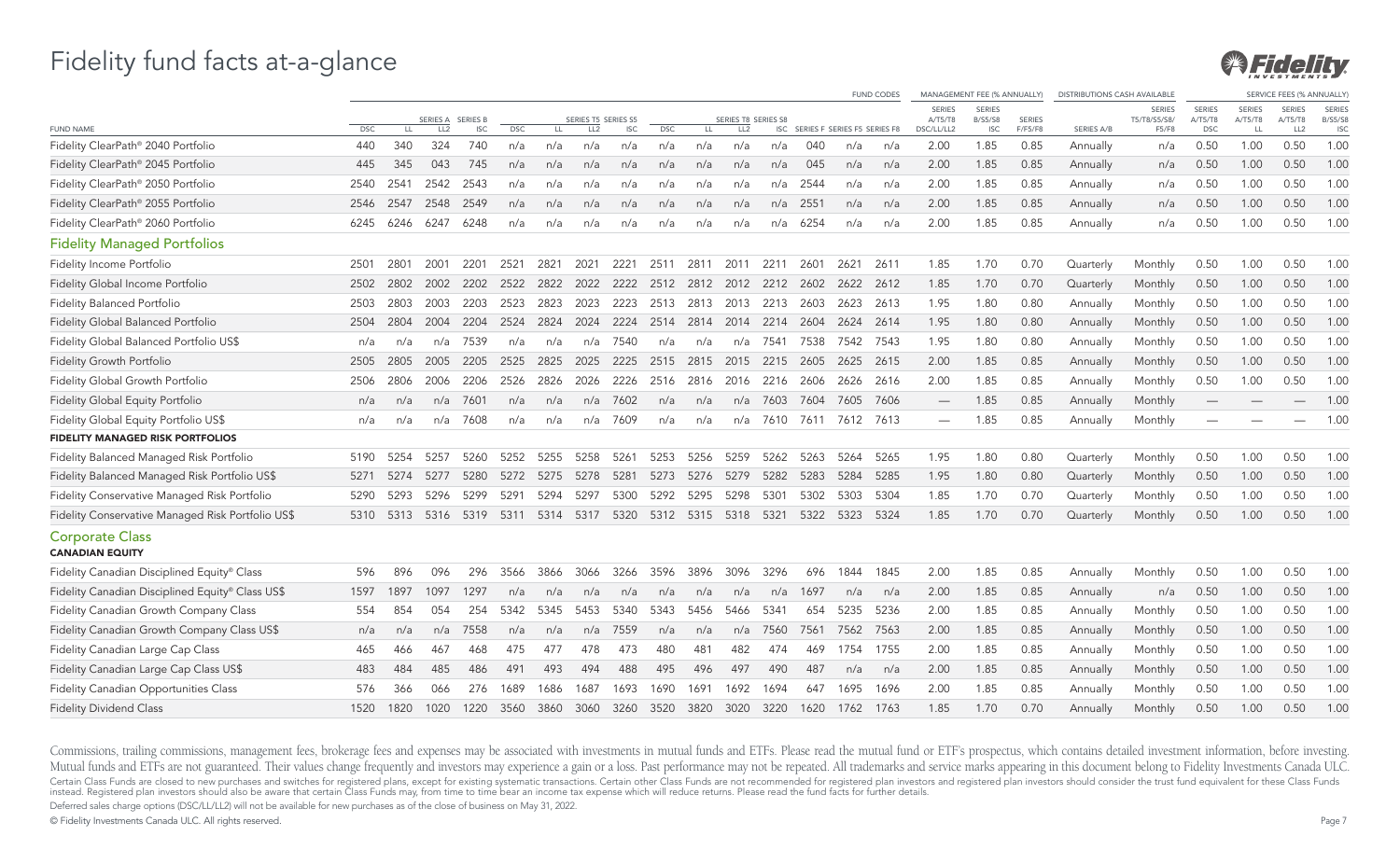

|                                                                               |            |      |                 |                 |            |      |                     |            |            |      |                     |           |                                  |           | <b>FUND CODES</b> | MANAGEMENT FEE (% ANNUALLY) |                                 |               | <b>DISTRIBUTIONS CASH AVAILABLE</b> |                               |                          |                          | <b>SERVICE FEES (% ANNUALLY</b> |                                 |
|-------------------------------------------------------------------------------|------------|------|-----------------|-----------------|------------|------|---------------------|------------|------------|------|---------------------|-----------|----------------------------------|-----------|-------------------|-----------------------------|---------------------------------|---------------|-------------------------------------|-------------------------------|--------------------------|--------------------------|---------------------------------|---------------------------------|
|                                                                               |            |      | SERIES A        | <b>SERIES B</b> |            |      | SERIES T5 SERIES S5 |            |            |      | SERIES T8 SERIES S8 |           |                                  |           |                   | <b>SERIES</b><br>A/T5/T8    | <b>SERIES</b><br><b>B/S5/S8</b> | <b>SERIES</b> |                                     | <b>SERIES</b><br>T5/T8/S5/S8/ | <b>SERIES</b><br>A/T5/T8 | <b>SERIES</b><br>A/T5/T8 | <b>SERIES</b><br>A/T5/T8        | <b>SERIES</b><br><b>B/S5/S8</b> |
| <b>FUND NAME</b>                                                              | <b>DSC</b> | LL.  | LL <sub>2</sub> | <b>ISC</b>      | <b>DSC</b> | LL.  | LL <sub>2</sub>     | <b>ISC</b> | <b>DSC</b> | LL.  | LL <sub>2</sub>     |           | ISC SERIES F SERIES F5 SERIES F8 |           |                   | DSC/LL/LL2                  | <b>ISC</b>                      | F/F5/F8       | SERIES A/B                          | F5/F8                         | <b>DSC</b>               | LL                       | LL <sub>2</sub>                 | <b>ISC</b>                      |
| Fidelity Dividend Plus Class                                                  | 1423       | 1424 | 1425            | 1432            | 1426       | 1427 | 1428                | 1433       | 1429       | 1430 | 1431                | 1434      | 1435                             | 1436      | 1437              | 1.85                        | 1.70                            | 0.70          | Annually                            | Monthly                       | 0.50                     | 1.00                     | 0.50                            | 1.00                            |
| Fidelity Dividend Plus Class US\$                                             | 1473       | 1474 | 1475            | 1482            | 1476       | 1477 | 1478                | 1483       | 1479       | 1480 | 1481                | 1484      | 1485                             | 1486      | 1487              | 1.85                        | 1.70                            | 0.70          | Annually                            | Monthly                       | 0.50                     | 1.00                     | 0.50                            | 1.00                            |
| Fidelity Greater Canada Class                                                 | 1576       | 1876 | 1076            | 1276            | 3567       | 3867 | 3067                | 3267       | 3556       | 3856 | 3056                | 3256      | 1676                             | 1770      | 1773              | 2.00                        | 1.85                            | 0.85          | Annually                            | Monthly                       | 0.50                     | 1.00                     | 0.50                            | 1.00                            |
| Fidelity Special Situations Class*                                            | 1588       | 1888 | 1088            | 1288            | 1730       | 1731 | 1732                | 1736       | 1733       | 1734 | 1735                | 1737      | 1688                             | 1738      | 1739              | 2.00                        | 1.85                            | 0.85          | Annually                            | Monthly                       | 0.50                     | 1.00                     | 0.50                            | 1.00                            |
| Fidelity Special Situations Class US\$*                                       | 2589       | 2889 | 2089            | 2289            | n/a        | n/a  | n/a                 | n/a        | n/a        | n/a  | n/a                 | n/a       | 2689                             | n/a       | n/a               | 2.00                        | 1.85                            | 0.85          | Annually                            | n/a                           | 0.50                     | 1.00                     | 0.50                            | 1.00                            |
| Fidelity True North <sup>®</sup> Class                                        | 586        | 386  | 086             | 286             | 3576       | 3876 | 3076                | 3276       | 3586       | 3886 | 3086                | 3286      | 686                              | 1776      | 1777              | 2.00                        | 1.85                            | 0.85          | Annually                            | Monthly                       | 0.50                     | 1.00                     | 0.50                            | 1.00                            |
| <b>U.S. EQUITY</b>                                                            |            |      |                 |                 |            |      |                     |            |            |      |                     |           |                                  |           |                   |                             |                                 |               |                                     |                               |                          |                          |                                 |                                 |
| Fidelity American Disciplined Equity® Class                                   | 572        | 872  | 072             | 272             | 3582       | 3882 | 3082                | 3282       | 3572       | 3872 | 3072                | 3272      | 672                              | 1780      | 1781              | 2.00                        | 1.85                            | 0.85          | Annually                            | Monthly                       | 0.50                     | 1.00                     | 0.50                            | 1.00                            |
| Fidelity American Disciplined Equity® Class US\$                              | 1573       | 1873 | 1073            | 1273            | n/a        | n/a  | n/a                 | n/a        | n/a        | n/a  | n/a                 | n/a       | 1673                             | 1964      | 1965              | 2.00                        | 1.85                            | 0.85          | Annually                            | Monthly                       | 0.50                     | 1.00                     | 0.50                            | 1.00                            |
| Fidelity American Disciplined Equity® Currency Neutral Class 1069             |            | 1169 | 1269            | 1369            | 2069       | 2169 | 2269                | 1569       | 1669       | 1769 | 1869                | 1469      | 1969                             | 1782      | 1783              | 2.00                        | 1.85                            | 0.85          | Annually                            | Monthly                       | 0.50                     | 1.00                     | 0.50                            | 1.00                            |
| <b>Fidelity American Equity Class</b>                                         | 2300       | 2303 | 2307            | 2312            | 2301       | 2304 | 2308                | 2313       | 2302       | 2306 | 2309                | 2314      | 2316                             | 2317      | 2318              | 2.00                        | 1.85                            | 0.85          | Annually                            | Monthly                       | 0.50                     | 1.00                     | 0.50                            | 1.00                            |
| Fidelity American Equity Class US\$                                           | 2319       | 2323 | 2327            | 2331            | 2321       | 2324 | 2328                | 2332       | 2322       | 2326 | 2329                | 2333      | 2334                             | 2336      | 2337              | 2.00                        | 1.85                            | 0.85          | Annually                            | Monthly                       | 0.50                     | 1.00                     | 0.50                            | 1.00                            |
| Fidelity American Equity Currency Neutral Class                               | 2620       | 2630 | 2634            | 2637            | 2628       | 2632 | 2635                | 2638       | 2629       | 2633 | 2636                | 2639      | 2640                             | 2641      | 2642              | 2.00                        | 1.85                            | 0.85          | Annually                            | Monthly                       | 0.50                     | 1.00                     | 0.50                            | 1.00                            |
| Fidelity Small Cap America Class                                              | 574        | 874  | 074             | 274             | 1710       | 1711 | 1712                | 1716       | 1713       | 1714 | 1715                | 1717      | 674                              | 1718      | 1719              | 2.00                        | 1.85                            | 0.85          | Annually                            | Monthly                       | 0.50                     | 1.00                     | 0.50                            | 1.00                            |
| Fidelity Small Cap America Class US\$                                         | 1934       | 1935 | 1936            | 1937            | 1951       | 1952 | 1953                | 1958       | 1954       | 1956 | 1957                | 1959      | 1938                             | 1960      | 1961              | 2.00                        | 1.85                            | 0.85          | Annually                            | Monthly                       | 0.50                     | 1.00                     | 0.50                            | 1.00                            |
| Fidelity Small Cap America Currency Neutral Class                             | 2643       | 2646 | 2649            | 2655            | 2644       | 2647 | 2651                | 2657       | 2645       | 2648 | 2653                | 2659      | 2661                             | 2663      | 2665              | 2.00                        | 1.85                            | 0.85          | Annually                            | Monthly                       | 0.50                     | 1.00                     | 0.50                            | 1.00                            |
| Fidelity U.S. All Cap Class                                                   | 1586       | 1587 | 1590            | 1600            | 1591       | 1592 | 1593                | 1611       | 1594       | 1595 | 1596                | 1612      | 1613                             | 1614      | - 1616            | 2.00                        | 1.85                            | 0.85          | Annually                            | Monthly                       | 0.50                     | 1.00                     | 0.50                            | 1.00                            |
| Fidelity U.S. All Cap Class US\$                                              | 1618       | 1619 | 1621            | 1645            | 1624       | 1629 | 1637                | 1648       | 1639       | 1643 | 1644                | 1649      | 1650                             | 1651      | 1652              | 2.00                        | 1.85                            | 0.85          | Annually                            | Monthly                       | 0.50                     | 1.00                     | 0.50                            | 1.00                            |
| Fidelity U.S. All Cap Currency Neutral Class                                  | 2579       | 2588 | 2599            | 2608            | 2580       | 2597 | 2600                | 2609       | 2587       | 2598 | 2607                | 2610      | 2617                             | 2618      | 2619              | 2.00                        | 1.85                            | 0.85          | Annually                            | Monthly                       | 0.50                     | 1.00                     | 0.50                            | 1.00                            |
| Fidelity U.S. Focused Stock Class                                             | 584        | 384  | 084             | 284             | 3594       | 3894 | 3094                | 3294       | 3584       | 3884 | 3084                | 3284      | 684                              | n/a       | n/a               | 2.00                        | 1.85                            | 0.85          | Annually                            | Monthly                       | 0.50                     | 1.00                     | 0.50                            | 1.00                            |
| Fidelity U.S. Focused Stock Class US\$                                        | n/a        | n/a  | n/a             | 2120            | n/a        | n/a  | n/a                 | 2130       | n/a        | n/a  | n/a                 | 2131      | 2127                             | 2128      | 2129              | 2.00                        | 1.85                            | 0.85          | Annually                            | Monthly                       | 0.50                     | 1.00                     | 0.50                            | 1.00                            |
| Fidelity U.S. Focused Stock Currency Neutral Class                            | 2555       | 2561 | 2567            | 2573            | 2557       | 2563 | 2569                | 2574       | 2559       | 2565 | 2572                | 2575      | 2576                             | 2577      | 2578              | 2.00                        | 1.85                            | 0.85          | Annually                            | Monthly                       | 0.50                     | 1.00                     | 0.50                            | 1.00                            |
| Fidelity U.S. Growth Opportunities Class                                      | 6905       | 6906 | 6907            | 6914            | 6908       | 6909 | 6910                | 6915       | 6911       | 6912 | 6913                | 6916      | 6917                             | 6918      | 6919              | 2.00                        | 1.85                            | 0.85          | Annually                            | Monthly                       | 0.50                     | 1.00                     | 0.50                            | 1.00                            |
| Fidelity U.S. Growth Opportunities Class US\$                                 | 6932       | 6933 | 6934            | 6941            | 6935       | 6936 | 6937                | 6942       | 6938       | 6939 | 6940                | 6943      | 6944                             | 6945      | 6946              | 2.00                        | 1.85                            | 0.85          | Annually                            | Monthly                       | 0.50                     | 1.00                     | 0.50                            | 1.00                            |
| Fidelity U.S. Growth Opportunities Systematic Currency Hedged Class 6959 6960 |            |      |                 | 6961 6968       | 6962       | 6963 | 6964 6969 6965      |            |            | 6966 |                     | 6967 6970 | 6971                             | 6972 6973 |                   | 2.06                        | 1.91                            | 0.91          | Annually                            | Monthly                       | 0.50                     | 1.00                     | 0.50                            | 1.00                            |
| <b>NORTH AMERICAN EQUITY</b>                                                  |            |      |                 |                 |            |      |                     |            |            |      |                     |           |                                  |           |                   |                             |                                 |               |                                     |                               |                          |                          |                                 |                                 |
| Fidelity CanAm Opportunities Class                                            | 6548       | 6549 | 6550            | 6557            | 6551       | 6552 | 6553                | 6558       | 6554       | 6555 | 6556                | 6559      | 6560                             | 6561      | 6562              | 2.00                        | 1.85                            | 0.85          | Annually                            | Monthly                       | 0.50                     | 1.00                     | 0.50                            | 1.00                            |
| Fidelity CanAm Opportunities Class US\$                                       | 6564       | 6565 | 6566            | 6573            | 6567       | 6568 | 6569                | 6574       | 6570       | 6571 | 6572                | 6575      | 6576                             | 6577      | 6578              | 2.00                        | 1.85                            | 0.85          | Annually                            | Monthly                       | 0.50                     | 1.00                     | 0.50                            | 1.00                            |
| Fidelity CanAm Opportunities Currency Neutral Class                           | 6580       | 6581 | 6582            | 6589            | 6583       | 6584 | 6585                | 6590       | 6586       | 6587 | 6588                | 6591      | 6592                             | 6593      | 6594              | 2.00                        | 1.85                            | 0.85          | Annually                            | Monthly                       | 0.50                     | 1.00                     | 0.50                            | 1.00                            |

\*As of July 2, 2021, the Fund will be closed to new investors. The Fund will remain available to existing investors, including: (i) those with systematic purchase and exchange programs; and (ii) new purchases by any discre

Commissions, trailing commissions, management fees, brokerage fees and expenses may be associated with investments in mutual funds and ETFs. Please read the mutual fund or ETF's prospectus, which contains detailed investme Mutual funds and ETFs are not guaranteed. Their values change frequently and investors may experience a gain or a loss. Past performance may not be repeated. All trademarks and service marks appearing in this document belo Certain Class Funds are closed to new purchases and switches for registered plans, except for existing systematic transactions. Certain other Class Funds are not recommended for registered plan investors and registered pla Deferred sales charge options (DSC/LL/LL2) will not be available for new purchases as of the close of business on May 31, 2022.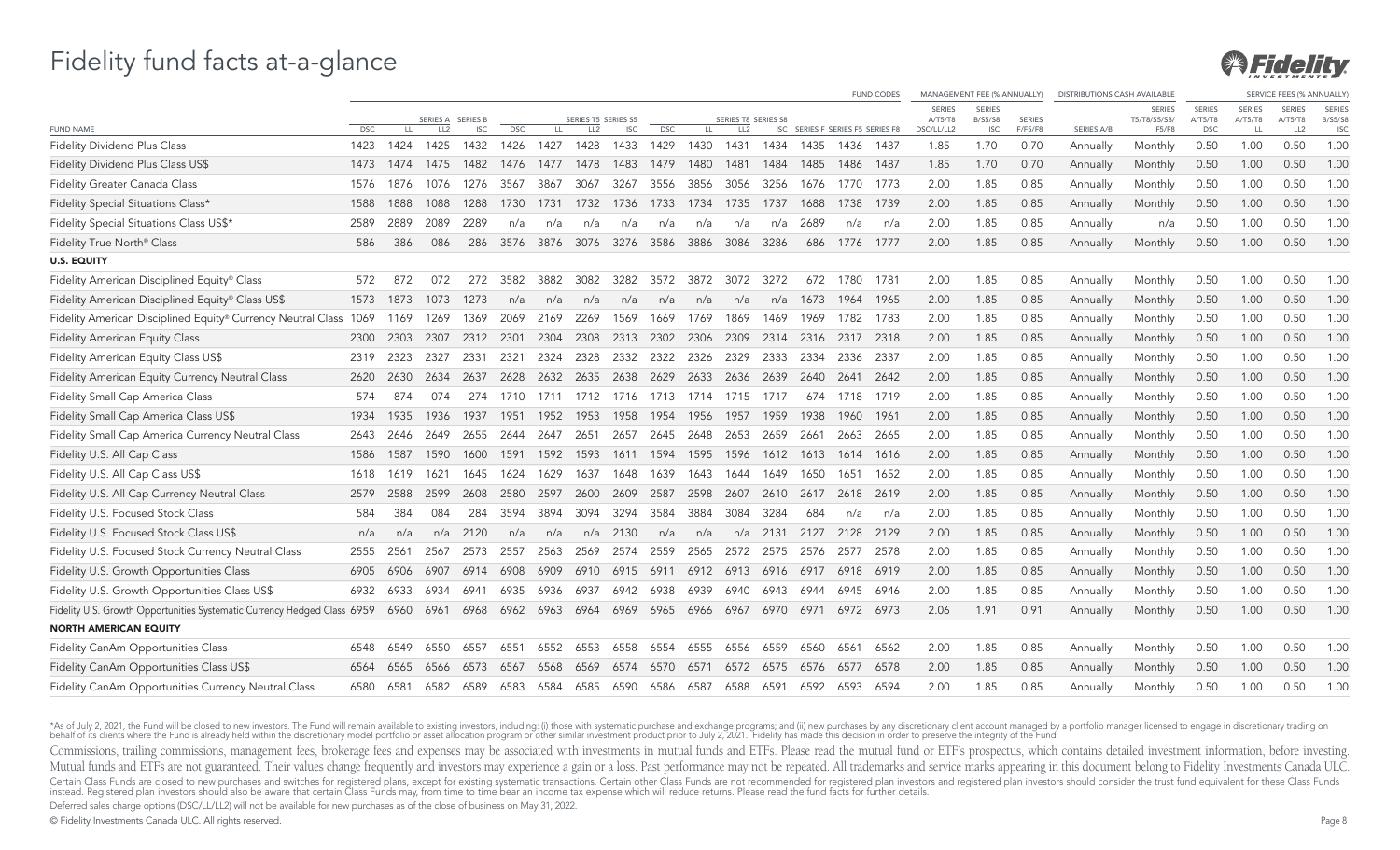

|                                                            |            |      |                 |                                 |            |      |                                        |            |            |      |                                        |      |      |                                  | <b>FUND CODES</b> |                                        | MANAGEMENT FEE (% ANNUALLY)                   |                          | <b>DISTRIBUTIONS CASH AVAILABLE</b> |                                        |                                        |                                | SERVICE FEES (% ANNUALLY)                   |                                               |
|------------------------------------------------------------|------------|------|-----------------|---------------------------------|------------|------|----------------------------------------|------------|------------|------|----------------------------------------|------|------|----------------------------------|-------------------|----------------------------------------|-----------------------------------------------|--------------------------|-------------------------------------|----------------------------------------|----------------------------------------|--------------------------------|---------------------------------------------|-----------------------------------------------|
| <b>FUND NAME</b>                                           | <b>DSC</b> | LL.  | LL <sub>2</sub> | SERIES A SERIES B<br><b>ISC</b> | <b>DSC</b> | LL.  | SERIES T5 SERIES S5<br>LL <sub>2</sub> | <b>ISC</b> | <b>DSC</b> | LL.  | SERIES T8 SERIES S8<br>LL <sub>2</sub> |      |      | ISC SERIES F SERIES F5 SERIES F8 |                   | <b>SERIES</b><br>A/T5/T8<br>DSC/LL/LL2 | <b>SERIES</b><br><b>B/S5/S8</b><br><b>ISC</b> | <b>SERIES</b><br>F/F5/F8 | SERIES A/B                          | <b>SERIES</b><br>T5/T8/S5/S8/<br>F5/F8 | <b>SERIES</b><br>A/T5/T8<br><b>DSC</b> | <b>SERIES</b><br>A/T5/T8<br>LL | <b>SERIES</b><br>A/T5/T8<br>LL <sub>2</sub> | <b>SERIES</b><br><b>B/S5/S8</b><br><b>ISC</b> |
| <b>Fidelity North American Equity Class</b>                | 3469       | 3470 | 3471            | 3478                            | 3472       | 3473 | 3474                                   | 3479       | 3475       | 3476 | 3477                                   | 3480 | 3481 | 3482                             | 3483              | 2.00                                   | 1.85                                          | 0.85                     | Annually                            | Monthly                                | 0.50                                   | 1.00                           | 0.50                                        | 1.00                                          |
| Fidelity North American Equity Class US\$                  | 3484       | 3485 | 3486            | 3493                            | 3487       | 3488 | 3489                                   | 3494       | 3490       | 3491 | 3492                                   | 3495 | 3496 | 3497                             | 3498              | 2.00                                   | 1.85                                          | 0.85                     | Annually                            | Monthly                                | 0.50                                   | 1.00                           | 0.50                                        | 1.00                                          |
| <b>GLOBAL &amp; INTERNATIONAL EQUITY</b>                   |            |      |                 |                                 |            |      |                                        |            |            |      |                                        |      |      |                                  |                   |                                        |                                               |                          |                                     |                                        |                                        |                                |                                             |                                               |
| Fidelity AsiaStar® Class                                   | 1515       | 1815 | 1015            | 1215                            | n/a        | n/a  | n/a                                    | n/a        | n/a        | n/a  | n/a                                    | n/a  | 1615 | n/a                              | n/a               | 2.00                                   | 1.85                                          | 0.85                     | Annually                            | n/a                                    | 0.50                                   | 1.00                           | 0.50                                        | 1.00                                          |
| <b>Fidelity China Class</b>                                | 1517       | 1817 | 1017            | 1217                            | 1905       | 1907 | 1909                                   | 1913       | 1910       | 1911 | 1912                                   | 1914 | 1617 | 1915                             | 1916              | 2.00                                   | 1.85                                          | 0.85                     | Annually                            | Monthly                                | 0.50                                   | 1.00                           | 0.50                                        | 1.00                                          |
| Fidelity Disruptive™ Automation Class                      | n/a        | n/a  | n/a             | 7334                            | n/a        | n/a  | n/a                                    | 7348       | n/a        | n/a  | n/a                                    | 7349 | 7350 | 7351                             | 7358              |                                        | 1.85                                          | 0.85                     | Monthly                             | Monthly                                | $\overline{\phantom{0}}$               |                                |                                             | 1.00                                          |
| Fidelity Disruptive™ Automation Class US\$                 | n/a        | n/a  | n/a             | 7441                            | n/a        | n/a  | n/a                                    | 7451       | n/a        | n/a  | n/a                                    | 7477 | 7487 | 7527                             | 7528              | $\overline{\phantom{0}}$               | 1.85                                          | 0.85                     | Monthly                             | Monthly                                |                                        |                                |                                             | 1.00                                          |
| Fidelity Disruptors™ Class                                 | n/a        | n/a  | n/a             | 7297                            | n/a        | n/a  | n/a                                    | 7298       | n/a        | n/a  | n/a                                    | 7299 | 7300 | 7301                             | 7302              |                                        | 1.85                                          | 0.85                     | Monthly                             | Monthly                                |                                        |                                |                                             | 1.00                                          |
| Fidelity Disruptors™ Class US\$                            | n/a        | n/a  |                 | n/a 7306                        | n/a        | n/a  | n/a                                    | 7307       | n/a        | n/a  | n/a                                    | 7321 | 7322 | 7323                             | 7324              | $\overline{\phantom{a}}$               | 1.85                                          | 0.85                     | Monthly                             | Monthly                                |                                        |                                |                                             | 1.00                                          |
| <b>Fidelity Emerging Markets Class</b>                     | 1575       | 1875 | 1075            | 1275                            | n/a        | n/a  | n/a                                    | n/a        | n/a        | n/a  | n/a                                    | n/a  | 1675 | n/a                              | n/a               | 2.00                                   | 1.85                                          | 0.85                     | Annually                            | n/a                                    | 0.50                                   | 1.00                           | 0.50                                        | 1.00                                          |
| Fidelity Emerging Markets Class US\$                       | 4575       | 4875 | 4075            | 4275                            | n/a        | n/a  | n/a                                    | n/a        | n/a        | n/a  | n/a                                    | n/a  | 4675 | n/a                              | n/a               | 2.00                                   | 1.85                                          | 0.85                     | Annually                            | n/a                                    | 0.50                                   | 1.00                           | 0.50                                        | 1.00                                          |
| <b>Fidelity Europe Class</b>                               | 598        | 898  | 098             | 298                             | n/a        | n/a  | n/a                                    | n/a        | n/a        | n/a  | n/a                                    | n/a  | 698  | n/a                              | n/a               | 2.00                                   | 1.85                                          | 0.85                     | Annually                            | n/a                                    | 0.50                                   | 1.00                           | 0.50                                        | 1.00                                          |
| <b>Fidelity Far East Class</b>                             | 516        | 816  | 016             | 216                             | 1874       | 1877 | 1878                                   | 1883       | 1880       | 1881 | 1882                                   | 1884 | 616  | 1885                             | 1886              | 2.00                                   | 1.85                                          | 0.85                     | Annually                            | Monthly                                | 0.50                                   | 1.00                           | 0.50                                        | 1.00                                          |
| Fidelity Founders® Class                                   | 6263       | 6264 | 6265            | 6272                            | 6266       | 6267 | 6268                                   | 6273       | 6269       | 6270 | 6271                                   | 6274 | 6283 | 6284                             | 6285              | 2.00                                   | 1.85                                          | 0.85                     | Annually                            | Monthly                                | 0.50                                   | 1.00                           | 0.50                                        | 1.00                                          |
| Fidelity Founders® Class US\$                              | 6294       | 6295 | 6296            | 6303                            | 6297       | 6298 | 6299                                   | 6304       | 6300       | 6301 | 6302                                   | 6305 | 6314 | 6315                             | 6316              | 2.00                                   | 1.85                                          | 0.85                     | Annually                            | Monthly                                | 0.50                                   | 1.00                           | 0.50                                        | 1.00                                          |
| Fidelity Founders Currency Neutral Class™                  | 6325       | 6326 | 6327            | 6334                            | 6328       | 6329 | 6330                                   | 6335       | 6331       | 6332 | 6333                                   | 6336 | 6345 | 6346                             | 6347              | 2.00                                   | 1.85                                          | 0.85                     | Annually                            | Monthly                                | 0.50                                   | 1.00                           | 0.50                                        | 1.00                                          |
| <b>Fidelity Global Class</b>                               | 578        | 878  | 078             | 278                             | 3588       | 3888 | 3088                                   | 3288       | 3578       | 3878 | 3078                                   | 3278 | 678  | 5237                             | 5238              | 2.00                                   | 1.85                                          | 0.85                     | Annually                            | Monthly                                | 0.50                                   | 1.00                           | 0.50                                        | 1.00                                          |
| Fidelity Global Concentrated Equity Class                  | 2242       | 2245 | 2248            | 2253                            | 2243       | 2246 | 2249                                   | 2255       | 2244       | 2247 | 2251                                   | 2257 | 2259 | 2261                             | 2263              | 2.00                                   | 1.85                                          | 0.85                     | Annually                            | Monthly                                | 0.50                                   | 1.00                           | 0.50                                        | 1.00                                          |
| Fidelity Global Concentrated Equity Class US\$             | 2265       | 2274 | 2277            | 2280                            | 2267       | 2275 | 2278                                   | 2287       | 2273       | 2276 | 2279                                   | 2288 | 2297 | 2298                             | 2299              | 2.00                                   | 1.85                                          | 0.85                     | Annually                            | Monthly                                | 0.50                                   | 1.00                           | 0.50                                        | 1.00                                          |
| Fidelity Global Disciplined Equity® Class                  | 501        | 801  | 001             | 201                             | 3101       | 3501 | 3351                                   | 3261       | 3551       | 3801 | 3001                                   | 3201 | 639  | 5239                             | 5240              | 2.00                                   | 1.85                                          | 0.85                     | Annually                            | Monthly                                | 0.50                                   | 1.00                           | 0.50                                        | 1.00                                          |
| Fidelity Global Disciplined Equity® Class US\$             | 1538       | 1838 | 1038            | 1301                            | n/a        | n/a  | n/a                                    | n/a        | n/a        | n/a  | n/a                                    | n/a  | 1638 | n/a                              | n/a               | 2.00                                   | 1.85                                          | 0.85                     | Annually                            | n/a                                    | 0.50                                   | 1.00                           | 0.50                                        | 1.00                                          |
| Fidelity Global Disciplined Equity® Currency Neutral Class | 1072       | 1172 | 1272            | 1372                            | 2072       | 2172 | 2272                                   | 1572       | 1672       | 1772 | 1872                                   | 1472 | 1972 | n/a                              | n/a               | 2.00                                   | 1.85                                          | 0.85                     | Annually                            | Monthly                                | 0.50                                   | 1.00                           | 0.50                                        | 1.00                                          |
| <b>Fidelity Global Dividend Class</b>                      | 1542       | 1842 | 1042            | 1242                            | 3552       | 3852 | 3052                                   | 3252       | 3542       | 3842 | 3042                                   | 3242 | 1642 | 1786                             | 1787              | 2.00                                   | 1.85                                          | 0.85                     | Annually                            | Monthly                                | 0.50                                   | 1.00                           | 0.50                                        | 1.00                                          |
| Fidelity Global Growth and Value Class                     | 3312       | 3313 | 3991            | 3998                            | 3992       | 3993 | 3994                                   | 3999       | 3995       | 3996 | 3997                                   | 4000 | 4001 | 4002                             | 4003              | 2.00                                   | 1.85                                          | 0.85                     | Annually                            | Monthly                                | 0.50                                   | 1.00                           | 0.50                                        | 1.00                                          |
| Fidelity Global Growth and Value Class US\$                | 4020       | 4021 | 4022            | 4029                            | 4023       | 4024 | 4025                                   | 4030       | 4026       | 4027 | 4028                                   | 4031 | 4032 | 4033                             | 4034              | 2.00                                   | 1.85                                          | 0.85                     | Annually                            | Monthly                                | 0.50                                   | 1.00                           | 0.50                                        | 1.00                                          |
| Fidelity Global Growth and Value Currency Neutral Class    | 4051       | 4052 | 4053            | 4060                            | 4054       | 4055 | 4056                                   | 4061       | 4057       | 4058 | 4059                                   | 4062 | 4063 | 4064                             | 4065              | 2.00                                   | 1.85                                          | 0.85                     | Annually                            | Monthly                                | 0.50                                   | 1.00                           | 0.50                                        | 1.00                                          |
| Fidelity Global Innovators® Class                          | 5964       | 5965 | 5966            | 5973                            | 5967       | 5968 | 5969                                   | 5974       | 5970       | 5971 | 5972                                   | 5975 | 5982 | 5983                             | 5984              | 2.00                                   | 1.85                                          | 0.85                     | Annually                            | Monthly                                | 0.50                                   | 1.00                           | 0.50                                        | 1.00                                          |
| Fidelity Global Innovators® Class US\$                     | 6108       | 6109 | 6110            | 6117                            | 6111       | 6112 | 6113                                   | 6118       | 6114       | 6115 | 6116                                   | 6119 | 6126 | 6127                             | 6128              | 2.00                                   | 1.85                                          | 0.85                     | Annually                            | Monthly                                | 0.50                                   | 1.00                           | 0.50                                        | 1.00                                          |
| Fidelity Global Innovators® Currency Neutral Class         | 5991       | 5992 | 5993            | 6000                            | 5994       | 5995 | 5996                                   | 6001       | 5997       | 5998 | 5999                                   | 6002 | 6009 | 6010                             | 6011              | 2.00                                   | 1.85                                          | 0.85                     | Annually                            | Monthly                                | 0.50                                   | 1.00                           | 0.50                                        | 1.00                                          |
| Fidelity Global Intrinsic Value Class                      | 2919       | 2920 | 2921            | 2928                            | 2922       | 2923 | 2924                                   | 2929       | 2925       |      |                                        | 2930 | 2931 | 2932                             | 2933              | 2.00                                   | 1.85                                          | 0.85                     | Annually                            | Monthly                                | 0.50                                   | 1.00                           | 0.50                                        | 1.00                                          |
| Fidelity Global Intrinsic Value Class US\$                 | 2934       | 2935 | 2936            | 2943                            | 2937       | 2938 | 2939                                   | 2944       | 2940       | 2941 | 2942                                   | 2945 | 2946 | 2947                             | 2948              | 2.00                                   | 1.85                                          | 0.85                     | Annually                            | Monthly                                | 0.50                                   | 1.00                           | 0.50                                        | 1.00                                          |

Commissions, trailing commissions, management fees, brokerage fees and expenses may be associated with investments in mutual funds and ETFs. Please read the mutual fund or ETF's prospectus, which contains detailed investme Mutual funds and ETFs are not guaranteed. Their values change frequently and investors may experience a gain or a loss. Past performance may not be repeated. All trademarks and service marks appearing in this document belo Certain Class Funds are closed to new purchases and switches for registered plans, except for existing systematic transactions. Certain other Class Funds are not recommended for registered plan investors and registered pla

Deferred sales charge options (DSC/LL/LL2) will not be available for new purchases as of the close of business on May 31, 2022.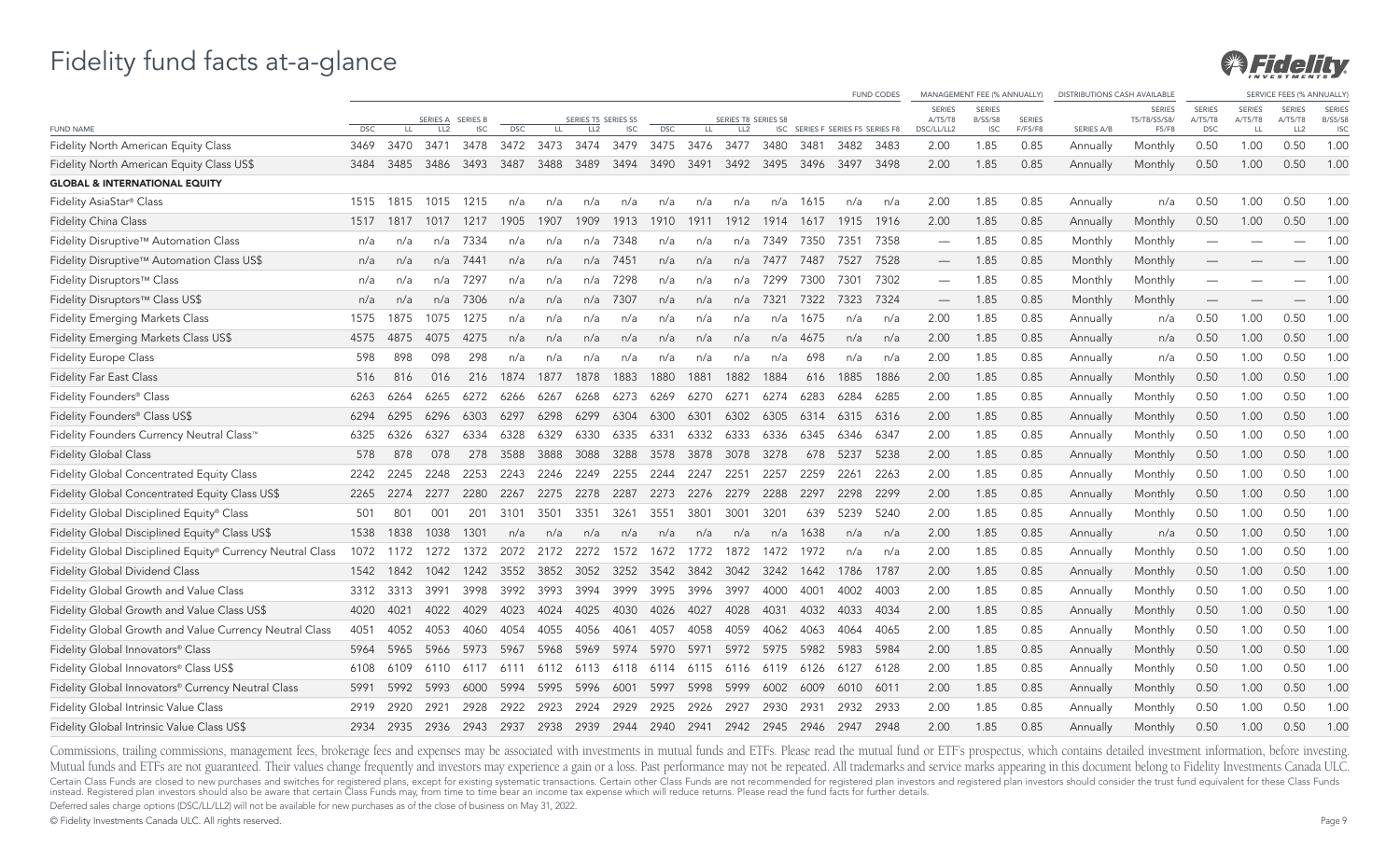

|                                                                        |            |      |                   |            |            |      |                     |            |            |      |                     |      |      |                                  | <b>FUND CODES</b> |                          | MANAGEMENT FEE (% ANNUALLY) |               | <b>DISTRIBUTIONS CASH AVAILABLE</b> |                               |                          |                          | SERVICE FEES (% ANNUALLY) |                                 |
|------------------------------------------------------------------------|------------|------|-------------------|------------|------------|------|---------------------|------------|------------|------|---------------------|------|------|----------------------------------|-------------------|--------------------------|-----------------------------|---------------|-------------------------------------|-------------------------------|--------------------------|--------------------------|---------------------------|---------------------------------|
|                                                                        |            |      | SERIES A SERIES B |            |            |      | SERIES T5 SERIES S5 |            |            |      | SERIES T8 SERIES S8 |      |      |                                  |                   | <b>SERIES</b><br>A/T5/T8 | <b>SERIES</b><br>B/S5/S8    | <b>SERIES</b> |                                     | <b>SERIES</b><br>T5/T8/S5/S8/ | <b>SERIES</b><br>A/T5/T8 | <b>SERIES</b><br>A/T5/T8 | <b>SERIES</b><br>A/T5/T8  | <b>SERIES</b><br><b>B/S5/S8</b> |
| <b>FUND NAME</b>                                                       | <b>DSC</b> | LL.  | LL <sub>2</sub>   | <b>ISC</b> | <b>DSC</b> | LL.  | LL <sub>2</sub>     | <b>ISC</b> | <b>DSC</b> | LL.  | LL <sub>2</sub>     |      |      | ISC SERIES F SERIES F5 SERIES F8 |                   | DSC/LL/LL2               | <b>ISC</b>                  | F/F5/F8       | SERIES A/B                          | F5/F8                         | <b>DSC</b>               | LL                       | LL <sub>2</sub>           | <b>ISC</b>                      |
| Fidelity Global Intrinsic Value Currency Neutral Class                 | 4123       | 4124 | 4125              | 4132       | 4126       | 4127 | 4128                | 4133       | 4129       | 4130 | 4131                | 4134 | 4135 | 4136                             | -4137             | 2.00                     | 1.85                        | 0.85          | Annually                            | Monthly                       | 0.50                     | 1.00                     | 0.50                      | 1.00                            |
| <b>Fidelity Global Large Cap Class</b>                                 | 1085       | 1086 | 1087              | 1089       | 1093       | 1094 | 1095                | 1091       | 1135       | 1136 | 1137                | 1092 | 1090 | 5241                             | 5242              | 2.00                     | 1.85                        | 0.85          | Annually                            | Monthly                       | 0.50                     | 1.00                     | 0.50                      | 1.00                            |
| Fidelity Global Large Cap Class US\$                                   | 1143       | 1144 | 1145              | 1148       | n/a        | n/a  | n/a                 | n/a        | n/a        | n/a  | n/a                 | n/a  | 1149 | n/a                              | n/a               | 2.00                     | 1.85                        | 0.85          | Annually                            | n/a                           | 0.50                     | 1.00                     | 0.50                      | 1.00                            |
| Fidelity Global Large Cap Currency Neutral Class                       | 1173       | 1174 | 1175              | 1151       | 1180       | 1181 | 1182                | 1154       | 1183       | 1184 | 1185                | 1161 | 1153 | n/a                              | n/a               | 2.00                     | 1.85                        | 0.85          | Annually                            | Monthly                       | 0.50                     | 1.00                     | 0.50                      | 1.00                            |
| Fidelity Insights Class®                                               | 5482       | 5483 | 5484              | 5491       | 5485       | 5486 | 5487                | 5492       | 5488       | 5489 | 5490                | 5493 | 5494 | 5495                             | 5496              | 2.00                     | 1.85                        | 0.85          | Annually                            | Monthly                       | 0.50                     | 1.00                     | 0.50                      | 1.00                            |
| Fidelity Insights Class® US\$                                          | 5501       | 5502 | 5503              | 5510       | 5504       | 5505 | 5506                | 5511       | 5507       | 5508 | 5509                | 5512 | 5513 | 5514                             | 5515              | 2.00                     | 1.85                        | 0.85          | Annually                            | Monthly                       | 0.50                     | 1.00                     | 0.50                      | 1.00                            |
| Fidelity Insights Currency Neutral Class™                              | 5520       | 5521 | 5522              | 5529       | 5523       | 5524 | 5525                | 5530       | 5526       | 5527 | 5528                | 5531 | 5532 | 5533                             | 5534              | 2.00                     | 1.85                        | 0.85          | Annually                            | Monthly                       | 0.50                     | 1.00                     | 0.50                      | 1.00                            |
| Fidelity International Disciplined Equity® Class                       | 1563       | 1863 | 1063              | 1263       | 3573       | 3873 | 3073                | 3273       | 3563       | 3863 | 3063                | 3263 | 1663 | n/a                              | n/a               | 2.00                     | 1.85                        | 0.85          | Annually                            | Monthly                       | 0.50                     | 1.00                     | 0.50                      | 1.00                            |
| Fidelity International Disciplined Equity® Class US\$                  | 1564       | 1864 | 1064              | 1264       | n/a        | n/a  | n/a                 | n/a        | n/a        | n/a  | n/a                 | n/a  | 1664 | n/a                              | n/a               | 2.00                     | 1.85                        | 0.85          | Annually                            | n/a                           | 0.50                     | 1.00                     | 0.50                      | 1.00                            |
| Fidelity International Disciplined Equity® Currency Neutral Class 1071 |            | 1171 | 1271              | 1371       | 2071       | 2171 | 2271                | 1571       | 1671       | 1771 | 1871                | 1471 | 1971 | n/a                              | n/a               | 2.00                     | 1.85                        | 0.85          | Annually                            | Monthly                       | 0.50                     | 1.00                     | 0.50                      | 1.00                            |
| Fidelity International Growth Class                                    | 2192       | 2195 | 2198              | 2207       | 2193       | 2196 | 2199                | 2208       | 2194       | 2197 | 2200                | 2209 | 2210 | 2217                             | 2218              | 2.00                     | 1.85                        | 0.85          | Annually                            | Monthly                       | 0.50                     | 1.00                     | 0.50                      | 1.00                            |
| Fidelity International Growth Class US\$                               | 2219       | 2229 | 2233              | 2236       | 2220       | 2230 | 2234                | 2237       | 2228       | 2232 | 2235                | 2238 | 2239 | 2240                             | 2241              | 2.00                     | 1.85                        | 0.85          | Annually                            | Monthly                       | 0.50                     | 1.00                     | 0.50                      | 1.00                            |
| Fidelity Japan Class                                                   | 514        | 814  | 014               | 214        | n/a        | n/a  | n/a                 | n/a        | n/a        | n/a  | n/a                 | n/a  | 614  | n/a                              | n/a               | 2.00                     | 1.85                        | 0.85          | Annually                            | n/a                           | 0.50                     | 1.00                     | 0.50                      | 1.00                            |
| Fidelity NorthStar® Class                                              | 510        | 810  | 301               | 210        | 3550       | 3850 | 3050                | 3250       | 3510       | 3810 | 3010                | 3210 | 610  | 1790                             | 1791              | 2.00                     | 1.85                        | 0.85          | Annually                            | Monthly                       | 0.50                     | 1.00                     | 0.50                      | 1.00                            |
| Fidelity NorthStar® Class US\$                                         | 1570       | 1870 | 1070              | 1270       | 3571       | 387' | 3071                | 3281       | 3570       | 3870 | 3070                | 3271 | 1670 | 1968                             | 1970              | 2.00                     | 1.85                        | 0.85          | Annually                            | Monthly                       | 0.50                     | 1.00                     | 0.50                      | 1.00                            |
| Fidelity NorthStar <sup>®</sup> Currency Neutral Class                 | 1280       | 1281 | 1282              | 1283       | 1290       | 1291 | 1292                | 1285       | 1293       | 1294 | 1295                | 1286 | 1284 | 1792                             | 1793              | 2.00                     | 1.85                        | 0.85          | Annually                            | Monthly                       | 0.50                     | 1.00                     | 0.50                      | 1.00                            |
| <b>EQUITY SECTOR</b>                                                   |            |      |                   |            |            |      |                     |            |            |      |                     |      |      |                                  |                   |                          |                             |               |                                     |                               |                          |                          |                           |                                 |
| Fidelity Global Consumer Industries Class                              | 505        | 805  | 303               | 205        | n/a        | n/a  | n/a                 | n/a        | n/a        | n/a  | n/a                 | n/a  | 605  | n/a                              | n/a               | 2.00                     | 1.85                        | 0.85          | Annually                            | n/a                           | 0.50                     | 1.00                     | 0.50                      | 1.00                            |
| <b>Fidelity Global Financial Services Class</b>                        | 518        | 818  | 018               | 218        | n/a        | n/a  | n/a                 | n/a        | n/a        | n/a  | n/a                 | n/a  | 618  | n/a                              | n/a               | 2.00                     | 1.85                        | 0.85          | Annually                            | n/a                           | 0.50                     | 1.00                     | 0.50                      | 1.00                            |
| Fidelity Global Health Care Class                                      | 544        | 844  | 044               | 244        | n/a        | n/a  | n/a                 | n/a        | n/a        | n/a  | n/a                 | n/a  | 644  | n/a                              | n/a               | 2.00                     | 1.85                        | 0.85          | Annually                            | n/a                           | 0.50                     | 1.00                     | 0.50                      | 1.00                            |
| Fidelity Global Natural Resources Class                                | 580        | 380  | 080               | 280        | n/a        | n/a  | n/a                 | n/a        | n/a        | n/a  | n/a                 | n/a  | 680  | n/a                              | n/a               | 2.00                     | 1.85                        | 0.85          | Annually                            | n/a                           | 0.50                     | 1.00                     | 0.50                      | 1.00                            |
| Fidelity Global Real Estate Class                                      | 1528       | 1828 | 1028              | 1228       | 3538       | 3838 | 3038                | 3238       | 3528       | 3828 | 3028                | 3228 | 1628 | 1797                             | 1798              | 2.00                     | 1.85                        | 0.85          | Annually                            | Monthly                       | 0.50                     | 1.00                     | 0.50                      | 1.00                            |
| <b>Fidelity Technology Innovators Class</b>                            | 590        | 890  | 090               | 290        | n/a        | n/a  | n/a                 | n/a        | n/a        | n/a  | n/a                 | n/a  | 690  | n/a                              | n/a               | 2.00                     | 1.85                        | 0.85          | Annually                            | n/a                           | 0.50                     | 1.00                     | 0.50                      | 1.00                            |
| <b>ASSET ALLOCATION &amp; BALANCED</b>                                 |            |      |                   |            |            |      |                     |            |            |      |                     |      |      |                                  |                   |                          |                             |               |                                     |                               |                          |                          |                           |                                 |
| Fidelity Canadian Asset Allocation Class                               | 1530       | 1830 | 1030              | 1230       | 3540       | 3840 | 3040                | 3240       | 3530       | 3830 | 3030                | 3230 | 1630 | 3640                             | 3630              | 2.00                     | 1.85                        | 0.85          | Annually                            | Monthly                       | 0.50                     | 1.00                     | 0.50                      | 1.00                            |
| Fidelity Canadian Asset Allocation Class US\$                          | 2531       | 2831 | 2031              | 2231       | 3590       | 3890 | 3390                | 3290       | 2590       | 2890 | 2390                | 2290 | 2631 | 3790                             | 3690              | 2.00                     | 1.85                        | 0.85          | Annually                            | Monthly                       | 0.50                     | 1.00                     | 0.50                      | 1.00                            |
| Fidelity Canadian Balanced Class                                       | 526        | 826  | 026               | 226        | 3546       | 3846 | 3046                | 3246       | 3536       | 3836 | 3036                | 3236 | 626  | 3646                             | 3636              | 1.85                     | 1.70                        | 0.70          | Annually                            | Monthly                       | 0.50                     | 1.00                     | 0.50                      | 1.00                            |
| Fidelity Canadian Balanced Class US\$                                  | 2527       | 2827 | 2027              | 2227       | 3547       | 3847 | 3047                | 3247       | 3537       | 3837 | 3037                | 3237 | 2627 | 3647                             | 3637              | 1.85                     | 1.70                        | 0.70          | Annually                            | Monthly                       | 0.50                     | 1.00                     | 0.50                      | 1.00                            |
| Fidelity Monthly Income Class                                          | 412        | 413  | 414               | 416        | 420        | 423  | 424                 | 418        | 431        | 432  | 433                 | 419  | 417  | 434                              | 436               | 1.85                     | 1.70                        | 0.70          | Monthly                             | Monthly                       | 0.50                     | 1.00                     | 0.50                      | 1.00                            |
| Fidelity Monthly Income Class US\$                                     | 441        | 442  | 443               | 446        | 450        | 453  | 454                 | 448        | 455        | 457  | 458                 | 449  | 447  | 460                              | 463               | 1.85                     | 1.70                        | 0.70          | Monthly                             | Monthly                       | 0.50                     | 1.00                     | 0.50                      | 1.00                            |

Commissions, trailing commissions, management fees, brokerage fees and expenses may be associated with investments in mutual funds and ETFs. Please read the mutual fund or ETF's prospectus, which contains detailed investme Mutual funds and ETFs are not guaranteed. Their values change frequently and investors may experience a gain or a loss. Past performance may not be repeated. All trademarks and service marks appearing in this document belo Certain Class Funds are closed to new purchases and switches for registered plans, except for existing systematic transactions. Certain other Class Funds are not recommended for registered plan investors and registered pla

Deferred sales charge options (DSC/LL/LL2) will not be available for new purchases as of the close of business on May 31, 2022.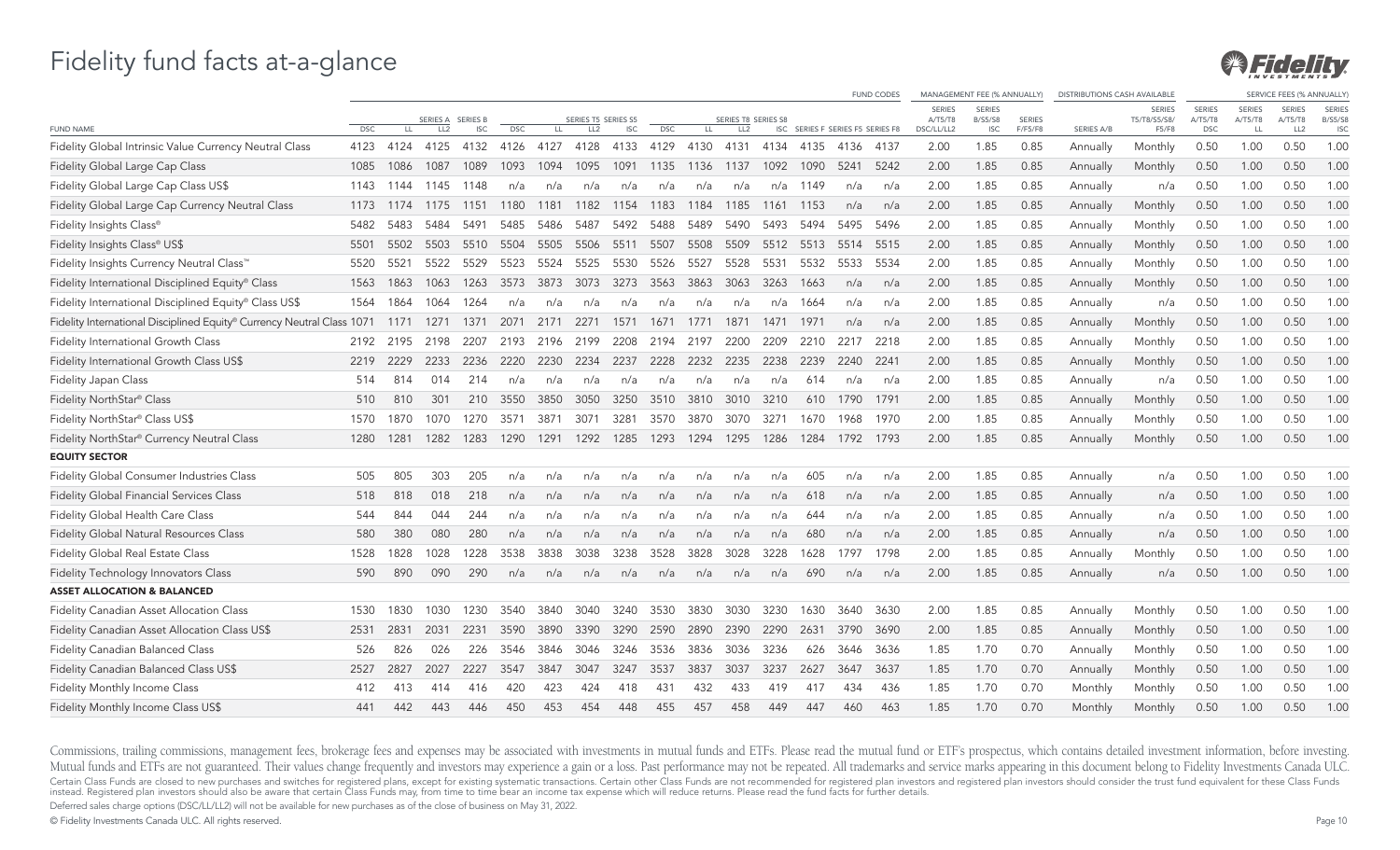

|                                                        |            |      |                  |                 |            |      |                     |               |            |      |                     |      |      |                                  | <b>FUND CODES</b> |                   | MANAGEMENT FEE (% ANNUALLY)     |               | <b>DISTRIBUTIONS CASH AVAILABLE</b> |                               |                          |         | SERVICE FEES (% ANNUALL) |                          |
|--------------------------------------------------------|------------|------|------------------|-----------------|------------|------|---------------------|---------------|------------|------|---------------------|------|------|----------------------------------|-------------------|-------------------|---------------------------------|---------------|-------------------------------------|-------------------------------|--------------------------|---------|--------------------------|--------------------------|
|                                                        |            |      | SERIES A         | <b>SERIES B</b> |            |      | SERIES T5 SERIES S5 |               |            |      | SERIES T8 SERIES S8 |      |      |                                  |                   | SERIE!<br>A/T5/T8 | <b>SERIES</b><br><b>B/S5/S8</b> | <b>SERIES</b> |                                     | <b>SERIES</b><br>T5/T8/S5/S8/ | <b>SERIES</b><br>A/T5/T8 | A/T5/T8 | SERIES<br>A/T5/T8        | SERIES<br><b>B/S5/S8</b> |
| <b>FUND NAME</b>                                       | <b>DSC</b> | LL   | LL <sub>2</sub>  | <b>ISC</b>      | <b>DSC</b> | LL.  | LL <sub>2</sub>     | <b>ISC</b>    | <b>DSC</b> | LL.  | LL <sub>2</sub>     |      |      | ISC SERIES F SERIES F5 SERIES F8 |                   | DSC/LL/LL2        | <b>ISC</b>                      | F/F5/F8       | SERIES A/B                          | F5/F8                         | <b>DSC</b>               | LL      | LL <sub>2</sub>          | <b>ISC</b>               |
| <b>FIXED-INCOME</b>                                    |            |      |                  |                 |            |      |                     |               |            |      |                     |      |      |                                  |                   |                   |                                 |               |                                     |                               |                          |         |                          |                          |
| Fidelity Corporate Bond Class <sup>1</sup>             | 1441       | 1442 | 443              | 1444            | 1448       | 1449 | 1450                | 1447          | n/a        | n/a  | n/a                 | n/a  | 1445 | 1446                             | n/a               | 1.45              | 1.20                            | 0.70          | Annually                            | Monthly                       | 0.25                     | 0.50    | 0.25                     | 0.50                     |
| Fidelity Canadian Short Term Income Class <sup>2</sup> | 546        | 846  | 046              | 246             | n/a        | n/a  | n/a                 | n/a           | n/a        | n/a  | n/a                 | n/a  | 646  | n/a                              | n/a               | 0.95              | 0.67                            | 0.45          | Annually                            | n/a                           | 0.25                     | 0.25    | 0.25                     | 0.25                     |
| <b>FIDELITY MANAGED PORTFOLIOS</b>                     |            |      |                  |                 |            |      |                     |               |            |      |                     |      |      |                                  |                   |                   |                                 |               |                                     |                               |                          |         |                          |                          |
| Fidelity Income Class Portfolio                        | 2581       | 288  | 208 <sup>3</sup> | 228             | 3521       | 382  | $302^{\circ}$       | $322^{\circ}$ | 351        | 381  | 301                 | 321  | 268  | $362^{\circ}$                    | 3611              | 1.85              | 1.70                            | 0.70          | Annually                            | Monthly                       | 0.50                     | 1.00    | 0.50                     | 1.00                     |
| Fidelity Income Class Portfolio US\$                   | 2591       | 2891 |                  | 2291            | 3541       | 384  | 3041                | 324           | 3544       | 3844 | 3044                | 3244 | 2691 | 364'                             | 3644              | 1.85              | 1.70                            | 0.70          | Annually                            | Monthly                       | 0.50                     | 1.00    | 0.50                     | 1.00                     |
| Fidelity Global Income Class Portfolio                 | 2582       | 2882 | 2082             | 2282            | 3522       | 3822 | 3022                | 3222          | 3512       | 3812 | 3012                | 3212 | 2682 | 3622                             | 3612              | 1.85              | 1.70                            | 0.70          | Annually                            | Monthly                       | 0.50                     | 1.00    | 0.50                     | 1.00                     |
| Fidelity Global Income Class Portfolio US\$            | 2592       | 2892 | 2092             | 2292            | 3548       | 3848 | 3048                | 3248          | 3531       | 3831 | 303'                | 3231 | 2692 | 3648                             | 3631              | 1.85              | 1.70                            | 0.70          | Annually                            | Monthly                       | 0.50                     | 1.00    | 0.50                     | 1.00                     |
| Fidelity Balanced Class Portfolio                      | 2583       | 2883 | 2083             | 2283            | 3523       | 3823 | 3023                | 3223          | 3513       | 3813 | 3013                | 3213 | 2683 | 3623                             | 3613              | 1.95              | 0.80                            | 0.80          | Annually                            | Monthly                       | 0.50                     | 1.00    | 0.50                     | 1.00                     |
| Fidelity Balanced Class Portfolio US\$                 | 2593       | 2893 | 2093             | 2293            | 3543       | 2843 | 3043                | 3243          | 3533       | 3833 | 3033                | 3233 | 2693 | 3643                             | 3633              | 1.95              | 1.80                            | 0.80          | Annually                            | Monthly                       | 0.50                     | 1.00    | 0.50                     | 1.00                     |
| Fidelity Global Balanced Class Portfolio               | 2584       | 2884 | 2084             | 2284            | 3524       | 3824 | 3024                | 3224          | 3514       | 3814 | 3014                | 3214 |      | 3624                             | 3614              | 1.95              | 1.80                            | 0.80          | Annually                            | Monthly                       | 0.50                     | 1.00    | 0.50                     | 1.00                     |
| Fidelity Global Balanced Class Portfolio US\$          | 2594       | 2894 |                  | 2294            | 3554       | 3854 | 3054                | 3254          | 3534       | 3834 | 3034                | 3234 | 2694 | 3654                             | 3634              | 1.95              | 1.80                            | 0.80          | Annually                            | Monthly                       | 0.50                     | 1.00    | 0.50                     | 1.00                     |
| Fidelity Growth Class Portfolio                        | 2585       | 2885 | 2085             | 2285            | 3525       | 3825 | 3025                | 3225          | 3515       | 3815 | 3015                | 3215 | 2685 | 3625                             | -3615             | 2.00              | 1.85                            | 0.85          | Annually                            | Monthly                       | 0.50                     | 1.00    | 0.50                     | 1.00                     |
| Fidelity Growth Class Portfolio US\$                   | 2595       | 2895 | 2095             | 2295            | 3545       | 3845 | 3045                | 3245          | 3535       | 3835 | 3035                | 3235 | 2695 | 3645                             | 3635              | 2.00              | 1.85                            | 0.85          | Annually                            | Monthly                       | 0.50                     | 1.00    | 0.50                     | 1.00                     |
| Fidelity Global Growth Class Portfolio                 | 2586       | 2886 | 2086             | 2286            | 3526       | 3826 | 3026                | 3226          | 3516       | 3816 | 3016                | 3216 | 2686 | 3626                             | 3616              | 2.00              | .85                             | 0.85          | Annually                            | Monthly                       | 0.50                     | 1.00    | 0.50                     | 1.00                     |
| Fidelity Global Growth Class Portfolio US\$            | 2596       | 2896 | 2096             | 2296            | 3549       | 3849 | 3049                | 3249          | 3539       | 3839 | 3039                | 3239 | 2696 | 3649                             | -3639             | 2.00              | 1.85                            | 0.85          | Annually                            | Monthly                       | 0.50                     | 1.00    | 0.50                     | 1.00                     |
| Fidelity Global Equity Class Portfolio                 | n/a        | n/a  | n/a              | 7615            | n/a        | n/a  | n/a                 | 7616          | n/a        | n/a  | n/a                 | 7617 | 7618 | 7619                             | 7620              | 2.00              | 1.85                            | 0.85          | Annually                            | Monthly                       | 0.50                     | 1.00    | 0.50                     | 1.00                     |
| Fidelity Global Equity Class Portfolio US\$            | n/a        | n/a  |                  | 7622            | n/a        | n/a  | n/a                 | 7623          | n/a        | n/a  | n/a                 | 7624 | 7625 | 7626                             | 7627              | 2.00              | 1.85                            | 0.85          | Annually                            | Monthly                       | 0.50                     | 1.00    | 0.50                     | 1.00                     |
|                                                        |            |      |                  |                 |            |      |                     |               |            |      |                     |      |      |                                  |                   |                   |                                 |               |                                     |                               |                          |         |                          |                          |

1 The Fund is closed to new purchases with the exception of existing reqular pre-authorized chequing (PAC) purchases.■2 Fidelity Canadian Short Term Income Class is closed to new purchases and transfers from outside Fidel before July 11, 2007. The Class will remain available within Capital Structure for switching from other classes.

Commissions, trailing commissions, management fees, brokerage fees and expenses may be associated with investments in mutual funds and ETFs. Please read the mutual fund or ETF's prospectus, which contains detailed investme Mutual funds and ETFs are not guaranteed. Their values change frequently and investors may experience a gain or a loss. Past performance may not be repeated. All trademarks and service marks appearing in this document belo Certain Class Funds are closed to new purchases and switches for registered plans, except for existing systematic transactions. Certain other Class Funds are not recommended for registered plan investors and registered pla

Deferred sales charge options (DSC/LL/LL2) will not be available for new purchases as of the close of business on May 31, 2022.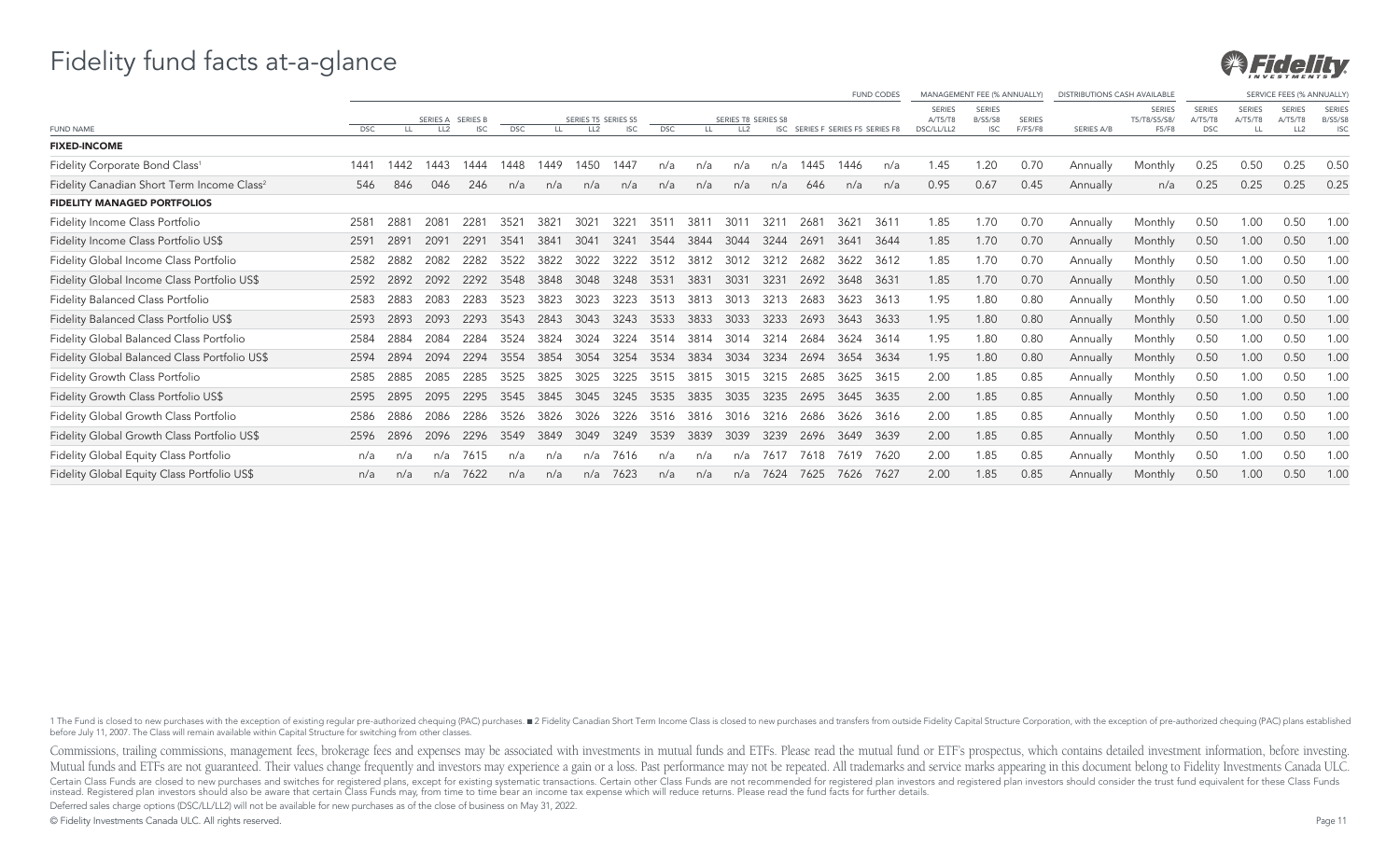

|                                                                         |       |                                                                                                           |      |                |                     |      |      |          |                |                                              | POOL CODES |                        |                   |                |                       | ANNUAL MANAGEMENT FEE (IN BASIS POINTS)<br>SERIES B/S5/S8 |                 |                   |                       |                       | ANNUAL MANAGEMENT FEE (IN BASIS POINTS) | <b>SERIES 1/15/18</b> |                   |                |                       | ANNUAL MANAGEMENT FEE (IN BASIS POINTS<br>SERIES F/F5/F8 |              |
|-------------------------------------------------------------------------|-------|-----------------------------------------------------------------------------------------------------------|------|----------------|---------------------|------|------|----------|----------------|----------------------------------------------|------------|------------------------|-------------------|----------------|-----------------------|-----------------------------------------------------------|-----------------|-------------------|-----------------------|-----------------------|-----------------------------------------|-----------------------|-------------------|----------------|-----------------------|----------------------------------------------------------|--------------|
|                                                                         |       |                                                                                                           |      |                |                     |      |      |          |                |                                              |            | <b>FIXED</b>           |                   |                |                       | FEE REDUCTION (BASIS POINTS)                              |                 |                   |                       |                       | FEE REDUCTION (BASIS POINTS)            |                       |                   |                |                       | FEE REDUCTION (BASIS POINTS)                             |              |
| POOL NAME                                                               |       | STRUCTURE SERIES B SERIES S5 SERIES S8 SERIES I SERIES I5 SERIES I8 SERIES F SERIES F5 SERIES F8 SERIES D |      |                |                     |      |      |          |                |                                              |            | ADMINISTRATION<br>FEE* | MANAGEMENT<br>FEE | OVER<br>\$250K | <b>NEXT</b><br>\$500K | <b>NEXT</b><br>\$1M                                       | OVER<br>\$2M    | MANAGEMENT<br>FEE | <b>OVER</b><br>\$250K | <b>NEXT</b><br>\$500K | <b>NEXT</b><br>\$1M                     | OVER<br>\$2M          | MANAGEMENT<br>FEE | OVER<br>\$250K | <b>NEXT</b><br>\$500K | <b>NEXT</b><br>\$1M                                      | OVER<br>\$2M |
| <b>Fidelity Private Investment Pools</b>                                |       |                                                                                                           |      |                |                     |      |      |          |                |                                              |            |                        |                   |                |                       |                                                           |                 |                   |                       |                       |                                         |                       |                   |                |                       |                                                          |              |
| <b>CORE POOLS</b>                                                       |       |                                                                                                           |      |                |                     |      |      |          |                |                                              |            |                        |                   |                |                       |                                                           |                 |                   |                       |                       |                                         |                       |                   |                |                       |                                                          |              |
| Fidelity Canadian Equity Private Pool                                   | Class | 9010                                                                                                      |      |                | 9210 9110 9310 9410 |      |      |          | 9510 9610 9710 | 9810                                         | n/a        | 15                     | 175               | 5              | 10 <sup>°</sup>       | 15                                                        | 20              | 75 to 175         | 5                     | 10                    | 15                                      | 20                    | 75                | 5              | 10                    | 15                                                       | -20          |
| <b>Fidelity Concentrated Canadian Equity</b><br>Private Pool            | Class | 9011                                                                                                      | 9211 | 9111           | 9311                | 9411 | 9511 | 9611     | 9711           | 9811                                         | n/a        | 15                     | 175               | 5              | 10 <sup>°</sup>       | 15                                                        | 20              | 75 to 175         | 5                     | 10                    | 15                                      | 20                    | 75                |                | 10                    | 15                                                       | - 20         |
| Fidelity Concentrated Value Private Pool                                | Class | 906                                                                                                       | 909  | 926            | 929                 | 932  | 937  | 921      | 922            | 923                                          | n/a        | 15                     | 175               | 5              | 10                    | 15                                                        | 20              | 75 to 175         |                       | 10                    | 15                                      | 20                    | 75                |                | 10                    | 15                                                       | 20           |
| Fidelity U.S. Dividend Private Pool                                     | Trust | 1994                                                                                                      | 1995 | 1996           | 2007                | 2008 | 2009 | 1997     | 1999           | 2000                                         | n/a        | 15                     | 180               | 5              | 10 <sup>°</sup>       | 15                                                        | 20              | 80 to 180         | 5                     | 10                    | 15                                      | 20                    | 80                |                | 10                    | 15                                                       | 20           |
| Fidelity U.S. Dividend Private Pool US\$                                | Trust | 2010                                                                                                      | 2017 | 2018           | 2029                | 2030 | 2032 | 2019     | 2020           | 2028                                         | n/a        | 15                     | 180               | 5              | 10                    | 15                                                        | 20              | 80 to 180         |                       | 10                    | 15                                      | 20                    | 80                |                | 10                    | 15                                                       | 20           |
| Fidelity U.S. Equity Private Pool                                       | Class |                                                                                                           |      |                |                     |      |      |          |                | 9012 9212 9112 9312 9412 9512 9612 9712 9812 | n/a        | 15                     | 180               | 5              | 10 <sup>°</sup>       | 15                                                        | 20              | 80 to 180         | 5                     | 10                    | 15                                      | 20                    | 80                |                | 10                    |                                                          | 15 20        |
| Fidelity U.S. Equity Currency Neutral<br>Private Pool                   | Class | 1057                                                                                                      |      | 1257 1157 1357 |                     | 1457 | 1557 | 1657     | 1757           | 1857                                         | n/a        | 18                     | 180               | 5              | 10 <sup>°</sup>       | 15                                                        | 20              | 80 to 180         |                       | 10                    | 15                                      | 20                    | 80                |                | 10                    | 15                                                       | -20          |
| Fidelity International Equity Private Pool                              | Class | 9013                                                                                                      | 9213 |                | 9113 9313 9413      |      | 9513 |          | 9613 9713      | 9813                                         | n/a        | 20                     | 180               | 5              | 10 <sup>°</sup>       | 15                                                        | 20              | 80 to 180         | 5                     | 10                    | 15                                      | 20                    | 80                | 5              | 10                    | 15                                                       | 20           |
| Fidelity International Equity Currency Neutral<br>Private Pool          | Class | 1058                                                                                                      | 1258 | 1158           | 1358                | 1458 | 1558 | 1658     | 1758           | 1858                                         | n/a        | 23                     | 180               | 5              | 10                    | 15                                                        | 20              | 80 to 180         | 5                     | 10                    | 15                                      | 20                    | 80                |                | 10                    | 15                                                       | -20          |
| Fidelity Global Equity Private Pool                                     | Class |                                                                                                           |      |                |                     |      |      |          |                | 9014 9214 9114 9314 9414 9514 9614 9714 9814 | n/a        | 20                     | 180               | 5              | 10                    | 15                                                        |                 | 20 80 to 180      | 5                     | 10                    | 15                                      | 20                    | 80                | 5              | 10                    | 15                                                       | 20           |
| Fidelity Global Equity Currency Neutral<br>Private Pool                 | Class | 1065                                                                                                      | 1265 | 1165           | 1365                | 1465 | 1565 | 1665     | 1765           | 1865                                         | n/a        | 23                     | 180               | 5              | 10 <sup>°</sup>       | 15                                                        | 20              | 80 to 180         |                       | 10                    | 15                                      | 20                    | 80                |                |                       | 15                                                       | -20          |
| Fidelity Premium Fixed Income Private Pool                              | Trust | 9015                                                                                                      | n/a  | n/a            | 9315                | n/a  | n/a  | 9615     | n/a            | n/a                                          | n/a        | 10                     | 95                | 5              | 7.5                   | 7.5                                                       | 10 <sup>°</sup> | 45 to 95          | 5                     | 7.5                   | 7.5                                     | 10                    | 45                |                | 7.5                   | 7.5                                                      | 10           |
| Fidelity Premium Fixed Income<br>Private Pool US\$                      | Trust | 1924                                                                                                      | n/a  | n/a            | 1928                | n/a  | n/a  | 1926     | n/a            | n/a                                          | n/a        | 10                     | 95                | 5              | 7.5                   | 7.5                                                       | 10 <sup>°</sup> | 45 to 95          | 5                     | 7.5                   | 7.5                                     | 10                    | 45                |                | 7.5                   | 7.5                                                      | - 10         |
| <b>Fidelity Premium Fixed Income</b><br>Private Pool Class <sup>2</sup> | Class | 1491                                                                                                      | 1496 |                | n/a 1494 1495       |      |      |          | n/a 1492 1493  | n/a                                          | n/a        | 10                     | 95                | 5              | 7.5                   | 7.5                                                       | 10 <sup>°</sup> | 45 to 95          | 5                     | 7.5                   | 7.5                                     | 10                    | 45                |                | 7.5                   | $7.5$ 10                                                 |              |
| Fidelity Premium Fixed Income<br>Private Pool Class <sup>2</sup> US\$   | Class | 1917                                                                                                      | 1918 | n/a            | 1921                | 1923 | n/a  | 1919     | 1920           | n/a                                          | n/a        | 10                     | 95                | 5              | 7.5                   | 7.5                                                       | 10              | 45 to 95          | 5                     | 7.5                   | 7.5                                     | 10                    | 45                |                | 7.5                   | 7.5                                                      | - 10         |
| <b>Fidelity Premium Tactical Fixed Income</b><br>Private Pool           | Trust | 904                                                                                                       | n/a  | n/a            | 918                 | n/a  | n/a  | 916      | n/a            | n/a                                          | n/a        | 10                     | 105               | 5              | 7.5                   | 7.5                                                       | 10 <sup>1</sup> | 55 to 105         | 5                     | 7.5                   | 7.5                                     | 10                    | 55                |                | 7.5                   | $7.5$ 10                                                 |              |
| Fidelity Premium Money Market<br>Private Pool <sup>3</sup>              | Trust | 9016                                                                                                      | n/a  |                | n/a 9316            | n/a  |      | n/a 9616 | n/a            |                                              | n/a 9716   | $\Omega$               | 65                | 5              | 10 <sup>°</sup>       | 15                                                        | 15              | 40 to 65          | 5                     | 10                    | 15                                      | 15                    | 40                | 5              | 10                    |                                                          | 15 15        |
| <b>DIVERSIFIED BALANCED POOLS</b>                                       |       |                                                                                                           |      |                |                     |      |      |          |                |                                              |            |                        |                   |                |                       |                                                           |                 |                   |                       |                       |                                         |                       |                   |                |                       |                                                          |              |
| <b>Fidelity Asset Allocation Private Pool Trust</b>                     | Trust | 7362                                                                                                      | 7363 | 7364           | 7368                | 7369 | 7370 | 7365     | 7366           | 7367                                         | n/a        | 15                     | 170               | 5              | 10                    | 15                                                        | 20              | 70 to 170         |                       | 10                    | 15                                      | 20                    | 70                |                | 10                    | 15                                                       | -20          |
| Fidelity Asset Allocation Private Pool Trust US\$ Trust                 |       | 7371 7372 7373 7377 7378                                                                                  |      |                |                     |      | 7379 | 7374     | 7375           | 7376                                         | n/a        | 15                     | 170               | 5              | 10 <sup>°</sup>       | 15                                                        | 20              | 70 to 170         | 5                     | 10 <sup>°</sup>       | 15                                      | 20                    | 70                | .5             | 10                    | 15                                                       | 20           |

\* Fidelity will pay all of the operating expenses of each of the Pools, except for certain ""pool costs"" (as defined in the Pool's prospectus), in exchange for a fixed-rate administration fee. " 1 The amount of the fee re include administration and other operating expenses and applicable sales tax. Fees are shown in basis points. Note that fee reductions are applicable only on that portion of assets that fall within the specified tier. Trai trailer fee negotiated. ■ 2 As of December 23, 2014, Fidelity Premium Fixed Income Capital Yield Private Pool was renamed Fidelity Premium Fixed Income Private Pool Vas renamed Fidelity Premium Fixed Income Private Pool C purchases. n 3 Fidelity Premium Money Market Private Pool, Series D (pool code 9716), is available to advisors for single-ticket purchases into the Custom Portfolio Service.

Commissions, trailing commissions, management fees, brokerage fees and expenses may be associated with investments in mutual funds and ETFs. Please read the mutual fund or ETF's prospectus, which contains detailed investme Mutual funds and ETFs are not guaranteed. Their values change frequently and investors may experience a gain or a loss. Past performance may not be repeated. All trademarks and service marks appearing in this document belo Certain Class Funds are closed to new purchases and switches for registered plans, except for existing systematic transactions. Certain other Class Funds are not recommended for registered plan investors and registered pla instead. Registered plan investors should also be aware that certain Class Funds may, from time to time bear an income tax expense which will reduce returns. Please read the fund facts for further details.

Deferred sales charge options (DSC/LL/LL2) will not be available for new purchases as of the close of business on May 31, 2022.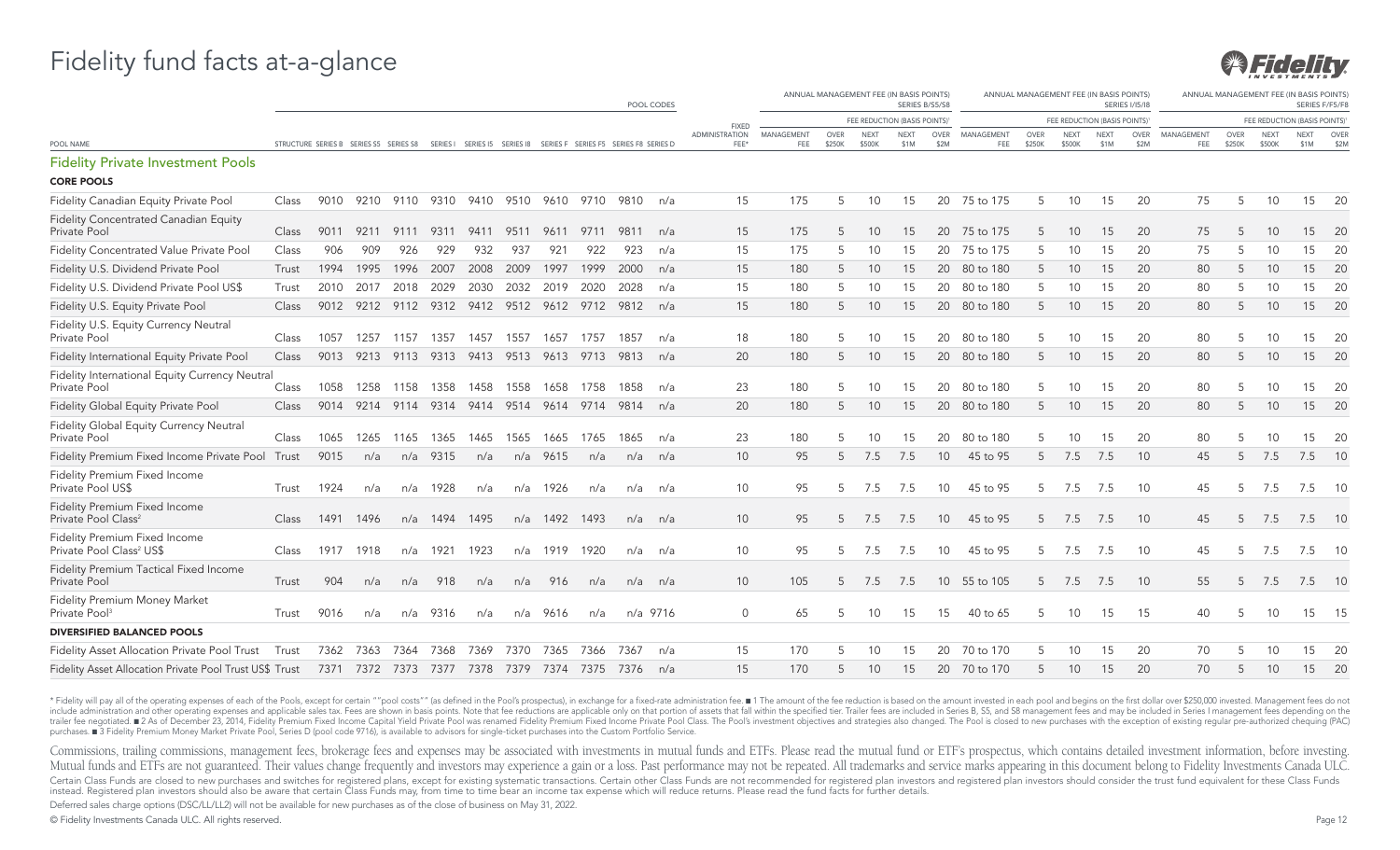# 931 FG ELLE

#### Fidelity fund facts at-a-glance

|                                                                          | POOL CODES |                                        |      |           |                          |                              |      |      |                    |                    | ANNUAL MANAGEMENT FEE (IN BASIS POINTS)<br>SERIES B/S5/S8 |                               |                   |                |                       | ANNUAL MANAGEMENT FEE (IN BASIS POINTS) | ANNUAL MANAGEMENT FEE (IN BASIS POINTS<br>SERIES F/F5/F8 |                   |                       |                       |                              |                     |                   |                       |                       |                     |                          |
|--------------------------------------------------------------------------|------------|----------------------------------------|------|-----------|--------------------------|------------------------------|------|------|--------------------|--------------------|-----------------------------------------------------------|-------------------------------|-------------------|----------------|-----------------------|-----------------------------------------|----------------------------------------------------------|-------------------|-----------------------|-----------------------|------------------------------|---------------------|-------------------|-----------------------|-----------------------|---------------------|--------------------------|
|                                                                          |            |                                        |      |           |                          |                              |      |      |                    |                    | <b>FIXED</b>                                              | FEE REDUCTION (BASIS POINTS)  |                   |                |                       |                                         | FEE REDUCTION (BASIS POINTS)                             |                   |                       |                       | FEE REDUCTION (BASIS POINTS) |                     |                   |                       |                       |                     |                          |
| POOL NAME                                                                |            | STRUCTURE SERIES B SERIES S5 SERIES S8 |      |           |                          | SERIES   SERIES 15 SERIES 18 |      |      | SERIES F SERIES F5 | SERIES F8 SERIES D |                                                           | <b>ADMINISTRATION</b><br>FEE* | MANAGEMENT<br>FEE | OVER<br>\$250K | <b>NEXT</b><br>\$500K | <b>NEXT</b><br>\$1M                     | <b>OVER</b><br>\$2M                                      | MANAGEMENT<br>FEE | <b>OVER</b><br>\$250K | <b>NEXT</b><br>\$500K | <b>NEXT</b><br>\$1M          | <b>OVER</b><br>\$2M | MANAGEMENT<br>FEE | <b>OVER</b><br>\$250K | <b>NEXT</b><br>\$500K | <b>NEXT</b><br>\$1M | OVER<br>\$2 <sub>N</sub> |
| Fidelity Asset Allocation Private Pool                                   | Class      | 113                                    | 137  | 138       | 438                      | 439                          | 498  | 135  | 139                | 374                | n/a                                                       | 15                            | 170               | 5              | 10                    | 15                                      | 20                                                       | 70 to 170         |                       | 10                    | 15                           | 20                  | 70                | 5                     | 10                    | 15                  | 20                       |
| Fidelity Asset Allocation Private Pool US\$                              | Class      | 703                                    | 716  | 718       | 726                      | 727                          | 728  | 714  | 719                | 724                | n/a                                                       | 15                            | 170               | 5              | 10                    | 15                                      | 20                                                       | 70 to 170         | 5                     | 10 <sup>°</sup>       | 15                           | 20                  | 70                | 5                     | 10                    | 15                  | 20                       |
| Fidelity Asset Allocation Currency Neutral<br>Private Pool               | Class      | 731                                    | 733  | 734       | 739                      | 741                          | 742  | 732  | 736                | 738                | n/a                                                       | 18                            | 170               | 5              | 10                    | 15                                      | 20                                                       | 70 to 170         |                       | 10                    | 15                           | 20                  | 70                |                       | 10                    | 15                  | -20                      |
| Fidelity Balanced Private Pool Trust                                     | Trust      | 7380                                   | 7381 | 7382      | 7386                     | 7387                         | 7388 | 7383 | 7384               | 7385               | n/a                                                       | 15                            | 165               | 5              | 10                    | 12.5                                    | 15                                                       | 65 to 165         |                       | 10                    | 12.5                         | 15                  | 65                |                       | 10                    | 12.5                | - 15                     |
| Fidelity Balanced Private Pool Trust US\$                                | Trust      | 7389                                   | 7390 | 7391      | 7395                     | 7396                         | 7397 | 7392 | 7393               | 7394               | n/a                                                       | 15                            | 165               | 5              | 10 <sup>°</sup>       | 12.5                                    | 15                                                       | 65 to 165         |                       |                       | 10 12.5                      | 15                  | 65                |                       | 10                    | 12.5                | 15                       |
| Fidelity Balanced Private Pool                                           | Class      | 9018                                   | 9218 | 9118      | 9318                     | 9418                         | 9518 | 9618 | 9718               | 9818               | n/a                                                       | 15                            | 165               | 5              | 10                    | 12.5                                    | 15                                                       | 65 to 165         |                       | 10                    | 12.5                         | 15                  | 65                |                       | 10                    | 12.5                | 15                       |
| Fidelity Balanced Private Pool US\$                                      | Class      | 750                                    | 754  | 755       | 760                      | 763                          | 765  | 753  | 757                | 758                | n/a                                                       | 15                            | 165               | 5              | 10 <sup>°</sup>       | 12.5                                    | 15 <sup>15</sup>                                         | 65 to 165         | 5                     | 10 <sup>°</sup>       | 12.5                         | 15                  | 65                |                       | 10                    | 12.5 15             |                          |
| <b>Fidelity Balanced Currency Neutral</b><br>Private Pool                | Class      | 1067                                   | 1267 | 1167      | 1367                     | 1467                         | 1567 | 1667 | 1767               | 1867               | n/a                                                       | 18                            | 165               | 5              | 10                    | 12.5                                    | 15                                                       | 65 to 165         |                       | 10                    | 12.5                         | 15                  | 65                |                       | 10                    | 12.5 15             |                          |
| Fidelity Balanced Income Private Pool Trust Trust                        |            | 7398                                   | 7399 | 7400      | 7404                     | 7405                         | 7406 | 7401 | 7402               | 7403               | n/a                                                       | 15                            | 160               | 5              | 10 <sup>°</sup>       | 12.5                                    | 15 <sup>15</sup>                                         | 60 to 160         | 5                     | 10 <sup>°</sup>       | 12.5                         | 15                  | 60                | 5                     | 10                    | 12.5                | 15                       |
| Fidelity Balanced Income Private Pool Trust US\$ Trust                   |            | 7407                                   | 7408 | 7409      | 7413                     | 7414                         | 7415 | 7410 | 7411               | 7412               | n/a                                                       | 15                            | 160               | 5              | 10                    | 12.5                                    | 15                                                       | 60 to 160         |                       | 10                    | 12.5                         | 15                  | 60                |                       | 10                    | 12.5                | - 15                     |
| Fidelity Balanced Income Private Pool                                    | Class      | 9019                                   | 9219 | 9119      | 9319                     | 9419                         | 9519 | 9619 | 9719               | 9819               | n/a                                                       | 15                            | 160               | 5              | 10 <sup>°</sup>       | 12.5                                    | 15                                                       | 60 to 160         | 5                     | 10 <sup>°</sup>       | 12.5                         | 15                  | 60                |                       | 10                    | 12.5 15             |                          |
| Fidelity Balanced Income Private Pool US\$                               | Class      | 766                                    | 768  | 769       | 775                      | 778                          | 780  | 767  | 773                | 774                | n/a                                                       | 15                            | 160               |                | 10 <sup>°</sup>       | 12.5                                    | 15                                                       | 60 to 160         |                       | 10 <sup>1</sup>       | 12.5                         | 15                  | 60                |                       | 10                    | 12.5 15             |                          |
| Fidelity Balanced Income Currency Neutral<br>Private Pool                | Class      | 1068                                   | 1268 | 1168      | 1368                     | 1468                         | 1568 | 1668 | 1768               | 1868               | n/a                                                       | 18                            | 160               | 5              | 10                    | 12.5                                    | 15                                                       | 60 to 160         | 5                     | 10                    | 12.5                         | 15                  | 60                | 5                     | 10                    | 12.5                | - 15                     |
| Fidelity Conservative Income Private Pool                                | Trust      | 2705                                   | 2770 | 2772      | 2707                     | 2775                         | 2776 | 2706 | 2773               | 2774               | n/a                                                       | 12.5                          | 135               | 5              | 10                    | 12.5                                    | 15                                                       | 60 to 135         | 5                     | 10                    | 12.5                         | 15                  | 60                |                       | 10                    | 12.5                | 15                       |
| Fidelity Conservative Income Private Pool US\$ Trust                     |            | 2708                                   | 2777 | 2778      | 2710                     | 2781                         | 2782 | 2709 | 2779               | 2780               | n/a                                                       | 12.5                          | 135               | 5              | 10 <sup>°</sup>       | 12.5                                    | 15                                                       | 60 to 135         | 5                     | 10 <sup>1</sup>       | 12.5                         | 15                  | 60                |                       | 10                    | 12.5 15             |                          |
| Fidelity Global Asset Allocation Private Pool Trust                      |            |                                        |      |           | 5946 5947 5948 5952 5953 |                              | 5954 | 5949 | 5950 5951          |                    | n/a                                                       | 15                            | 170               | 5              | 10                    | 12.5                                    |                                                          | 15 70 to 170      | 5                     |                       | 10 12.5                      | 15                  | 70                |                       | 10                    | 12.5 15             |                          |
| <b>Fidelity Global Asset Allocation</b><br>Private Pool US\$             | Trust      | 6099                                   | 6100 | 6101      | 6105                     | 6106                         | 6107 |      | 6102 6103          | 6104               | n/a                                                       | 15                            | 170               | 5              | 10                    | 12.5                                    | 15                                                       | 70 to 170         | 5                     | 10 <sup>°</sup>       | 12.5                         | 15                  | 70                | 5                     | 10                    | 12.5 15             |                          |
| <b>Fidelity Global Asset Allocation</b><br>Currency Neutral Private Pool | Trust      | 5955                                   | 5956 | 5957      | 5961                     | 5962                         | 5963 | 5958 | 5959               | 5960               | n/a                                                       | 18                            | 170               | 5              | 10                    | 12.5                                    | 15                                                       | 70 to 170         | 5                     | 10 <sup>°</sup>       | 12.5                         | 15                  | 70                |                       | 10                    | 12.5 15             |                          |
| Fidelity U.S. Growth and Income Private Pool Trust                       |            | 1975                                   |      | 1976 1977 | 1981                     | 1982                         | 1983 |      | 1978 1979          | 1980               | n/a                                                       | 15                            | 170               | 5              | 10 <sup>1</sup>       | 12.5                                    |                                                          | 15 70 to 170      | 5                     |                       | 10 12.5                      | 15                  | 70                | 5                     | 10                    | 12.5 15             |                          |
| Fidelity U.S. Growth and Income<br>Private Pool US\$                     | Trust      | 1984                                   | 1985 | 1986      | 1991                     | 1992                         | 1993 | 1987 | 1989               | 1990               | n/a                                                       | 15                            | 170               | 5              | 10                    | 12.5                                    | 15                                                       | 70 to 170         | 5                     | 10                    | 12.5                         | 15                  | 70                | 5                     | 10                    | 12.5                | 15                       |

\* Fidelity will pay all of the operating expenses of each of the Pools, except for certain ""pool costs"" (as defined in the Pool's prospectus), in exchange for a fixed-rate administration fee. 1 The amount of the fee redu Management fees do not include administration and other operating expenses and applicable sales tax. Fees are shown in basis points. Note that fee reductions are applicable only on that portion of assets that fall within t in Series I management fees depending on the trailer fee negotiated.

Commissions, trailing commissions, management fees, brokerage fees and expenses may be associated with investments in mutual funds and ETFs. Please read the mutual fund or ETF's prospectus, which contains detailed investme Mutual funds and ETFs are not guaranteed. Their values change frequently and investors may experience a gain or a loss. Past performance may not be repeated. All trademarks and service marks appearing in this document belo Certain Class Funds are closed to new purchases and switches for registered plans, except for existing systematic transactions. Certain other Class Funds are not recommended for registered plan investors and registered pla instead. Registered plan investors should also be aware that certain Class Funds may, from time to time bear an income tax expense which will reduce returns. Please read the fund facts for further details.

Deferred sales charge options (DSC/LL/LL2) will not be available for new purchases as of the close of business on May 31, 2022.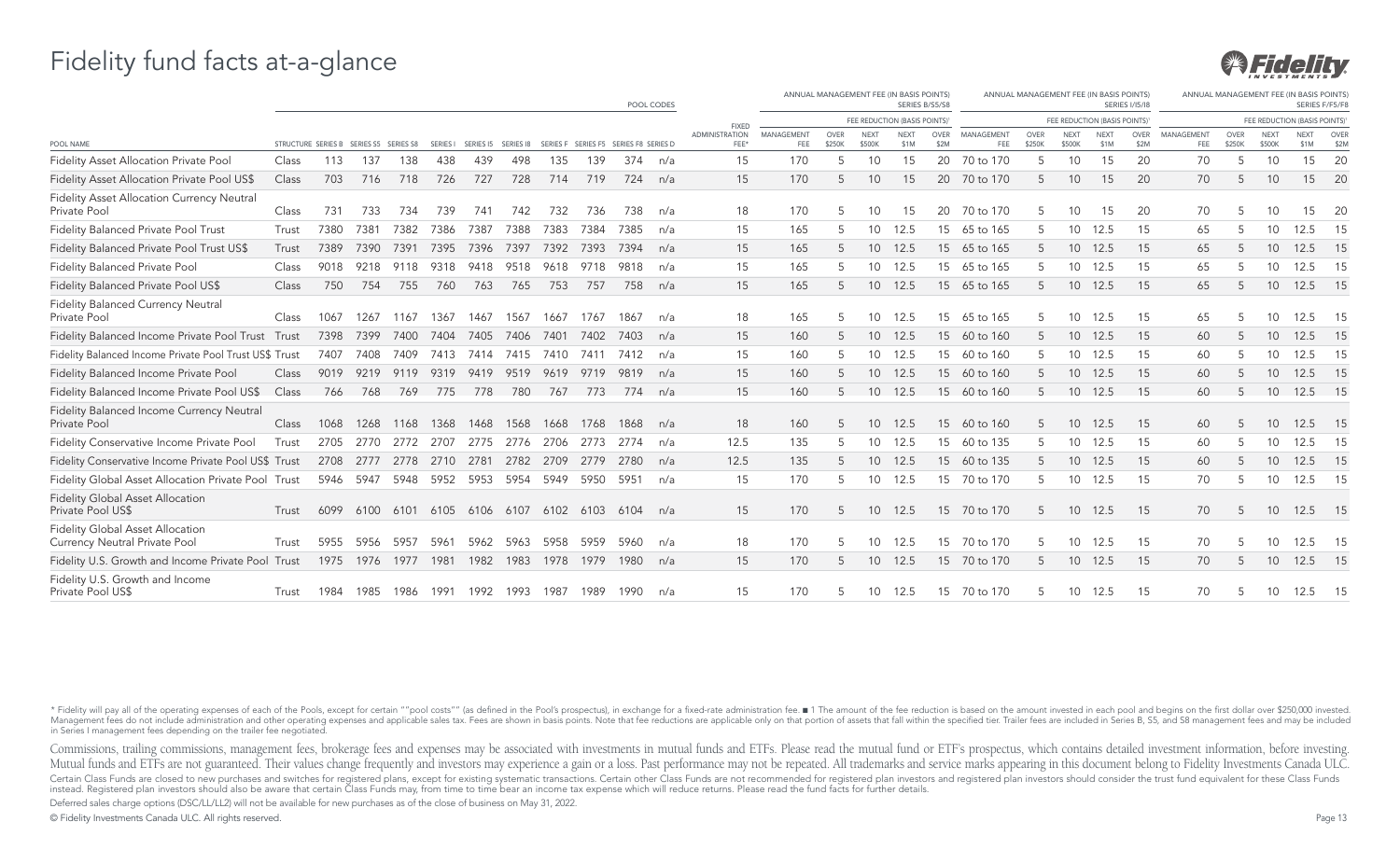|                                                                         | SERIES B-ISC |       |                                                      | SERIES F - NL |                            | <b>DISTRIBUTIONS CASH AVAILABLE</b> |  |  |
|-------------------------------------------------------------------------|--------------|-------|------------------------------------------------------|---------------|----------------------------|-------------------------------------|--|--|
| <b>FUND NAME</b>                                                        |              |       | FUND CODES MANAGEMENT FEES SERIVCE FEES (% ANNUALLY) |               | FUND CODES MANAGEMENT FEES | SERIES B/F                          |  |  |
| <b>Fidelity Factor Mutual Funds</b>                                     |              |       |                                                      |               |                            |                                     |  |  |
| <b>FIDELITY DIVIDEND FACTOR MUTUAL FUNDS</b>                            |              |       |                                                      |               |                            |                                     |  |  |
| Fidelity Canadian High Dividend Index ETF Fund                          | 4086         | 1.35% | 1.00%                                                | 4087          | 0.35%                      | Monthly                             |  |  |
| Fidelity U.S. Dividend for Rising Rates Index ETF Fund                  | 4097         | 1.35% | 1.00%                                                | 4098          | 0.35%                      | Monthly                             |  |  |
| Fidelity U.S. Dividend for Rising Rates Index ETF Fund US\$             | 7546         | 1.35% | 1.00%                                                | 7547          | 0.35%                      | Monthly                             |  |  |
| Fidelity U.S. Dividend for Rising Rates Currency Neutral Index ETF Fund | 4102         | 1.38% | 1.00%                                                | 4103          | 0.38%                      | Monthly                             |  |  |
| Fidelity U.S. High Dividend Index ETF Fund                              | 4089         | 1.35% | 1.00%                                                | 4090          | 0.35%                      | Monthly                             |  |  |
| Fidelity U.S. High Dividend Index ETF Fund US\$                         | 7544         | 1.35% | 1.00%                                                | 7545          | 0.35%                      | Monthly                             |  |  |
| Fidelity U.S. High Dividend Currency Neutral Index ETF Fund             | 4094         | 1.38% | 1.00%                                                | 4095          | 0.38%                      | Monthly                             |  |  |
| Fidelity International High Dividend Index ETF Fund                     | 4105         | 1.45% | 1.00%                                                | 4106          | 0.45%                      | Monthly                             |  |  |
| Fidelity Tactical Global Dividend ETF Fund <sup>1</sup>                 | 4110         | 1.60% | 1.00%                                                | 4111          | 0.60%                      | Monthly                             |  |  |
| FIDELITY LOW VOLATILITY FACTOR MUTUAL FUNDS                             |              |       |                                                      |               |                            |                                     |  |  |
| Fidelity Canadian Low Volatility Index ETF Fund                         | 6518         | 1.35% | 1.00%                                                | 6519          | 0.35%                      | Quarterly                           |  |  |
| Fidelity U.S. Low Volatility Index ETF Fund                             | 6521         | 1.35% | 1.00%                                                | 6522          | 0.35%                      | Quarterly                           |  |  |
| Fidelity U.S. Low Volatility Index ETF Fund US\$                        | 7548         | 1.35% | 1.00%                                                | 7549          | 0.35%                      | Quarterly                           |  |  |
| Fidelity U.S. Low Volatility Currency Neutral Index ETF Fund            | 6524         | 1.38% | 1.00%                                                | 6525          | 0.38%                      | Quarterly                           |  |  |
| Fidelity International Low Volatility Index ETF Fund                    | 6527         | 1.45% | 1.00%                                                | 6528          | 0.45%                      | Semi-annually                       |  |  |
| FIDELITY HIGH QUALITY FACTOR MUTUAL FUNDS                               |              |       |                                                      |               |                            |                                     |  |  |
| Fidelity Canadian High Quality Index ETF Fund                           | 6533         | 1.35% | 1.00%                                                | 6534          | 0.35%                      | Quarterly                           |  |  |
| Fidelity U.S. High Quality Index ETF Fund                               | 6536         | 1.35% | 1.00%                                                | 6537          | 0.35%                      | Quarterly                           |  |  |
| Fidelity U.S. High Quality Index ETF Fund US\$                          | 7550         | 1.35% | 1.00%                                                | 7551          | 0.35%                      | Quarterly                           |  |  |
| Fidelity U.S. High Quality Currency Neutral Index ETF Fund              | 6539         | 1.38% | 1.00%                                                | 6540          | 0.38%                      | Quarterly                           |  |  |
| Fidelity International High Quality Index ETF Fund                      | 6542         | 1.45% | 1.00%                                                | 6543          | 0.45%                      | Semi-annually                       |  |  |
| <b>FIDELITY FIXED INCOME MUTUAL FUNDS</b>                               |              |       |                                                      |               |                            |                                     |  |  |
| Fidelity Systematic Canadian Bond Index ETF Fund                        | 6774         | 0.75% | 0.50%                                                | 6775          | 0.25%                      | Monthly                             |  |  |
| <b>Fidelity Active ETF Funds</b>                                        |              |       |                                                      |               |                            |                                     |  |  |
| FIDELITY SUSTAINABLE WORLD ETF MUTUAL FUNDS                             |              |       |                                                      |               |                            |                                     |  |  |
| Fidelity Sustainable World ETF Fund                                     | 6782         | 1.55% | 1.00%                                                | 6783          | 0.55%                      | Annually                            |  |  |

1 Fidelity Tactical Global Dividend ETF Fund is a single-ticket global dividend solution with a tactical asset allocation overlay designed to generate income in various market environments. This fund is not an index mutual

Commissions, trailing commissions, management fees, brokerage fees and expenses may be associated with investments in mutual funds and ETFs. Please read the mutual fund or ETF's prospectus, which contains detailed investme Mutual funds and ETFs are not guaranteed. Their values change frequently and investors may experience a gain or a loss. Past performance may not be repeated. All trademarks and service marks appearing in this document belo © Fidelity Investments Canada ULC. All rights reserved. Page 14